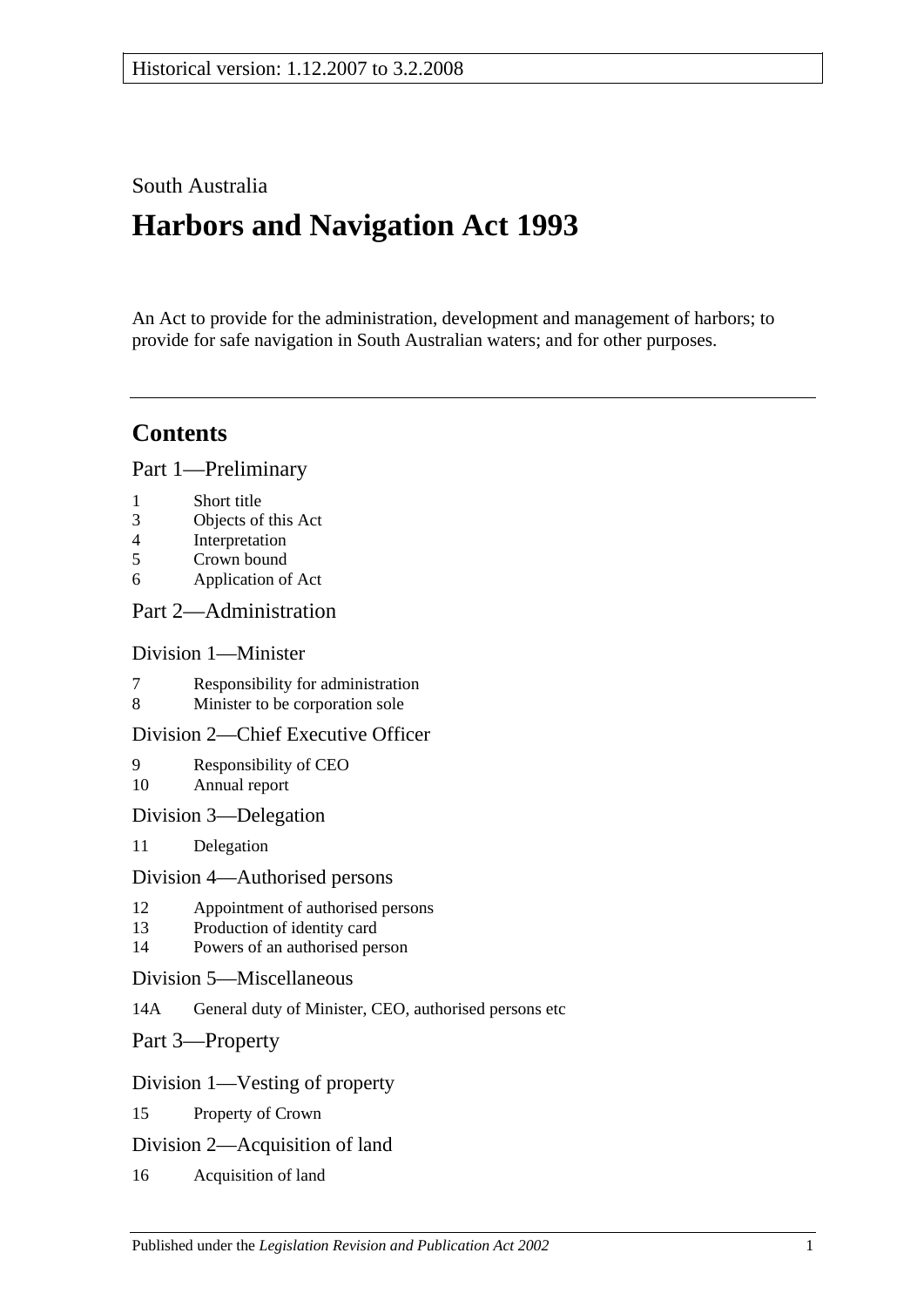- [Division 3—Resumption of land](#page-14-5)
- 17 [Resumption](#page-14-6)
- [Division 4—Care, control and management of property](#page-15-0)
- 18 [Care, control and management of property](#page-15-1)
- 18A [By-laws](#page-15-2)
- [Division 5—Dealings with property](#page-16-0)
- 19 [Power to grant leases and licences over land](#page-16-1)
- [Division 6—Rateability of land](#page-16-2)
- 20 [Rateability of land](#page-16-3)
- [Division 7—Damage to property](#page-16-4)
- 21 [Liability for damage](#page-16-5)

# [Part 4—General powers to protect navigation and to restrict use of waters](#page-18-0)

#### [Division 1—Navigational aids](#page-18-1)

- 22 [Control of navigational aids](#page-18-2)
- 23 [Establishment of navigational aids](#page-18-3)
- 24 [Interference with navigational aids](#page-18-4)

#### [Division 2—Clearance of wrecks](#page-19-0)

25 [Clearance of wrecks etc](#page-19-1)

# [Division 3—Restrictions on use of waters](#page-19-2)

- 26 [Licences for aquatic activities](#page-19-3)
- 27 [Restricted areas](#page-20-0)
- [Part 5—Harbors and ports](#page-22-0)

# [Division 1—Control and management of harbors and ports](#page-22-1)

- 28 [Control and management of harbors](#page-22-2)
- 28A [Power to assign control and management of ports](#page-22-3)
- 28B [Port operating agreements](#page-22-4)
- 28C [General responsibility of port operator](#page-23-0)
- 28D [Variation of port operating agreement](#page-23-1)
- 28E [Agreements to be tabled in Parliament](#page-23-2)
- 28F [Power to deal with non-compliance](#page-23-3)
- 28G [Power to appoint manager](#page-24-0)
- 28H [Powers of the manager](#page-24-1)

#### [Division 2—Port management officers](#page-25-0)

29 [Port management officers](#page-25-1)

#### [Division 2A—Operational powers](#page-25-2)

- 29A [Interpretation](#page-25-3)
- 29B [Power of direction](#page-25-4)
- 29C [Power to board vessel](#page-26-0)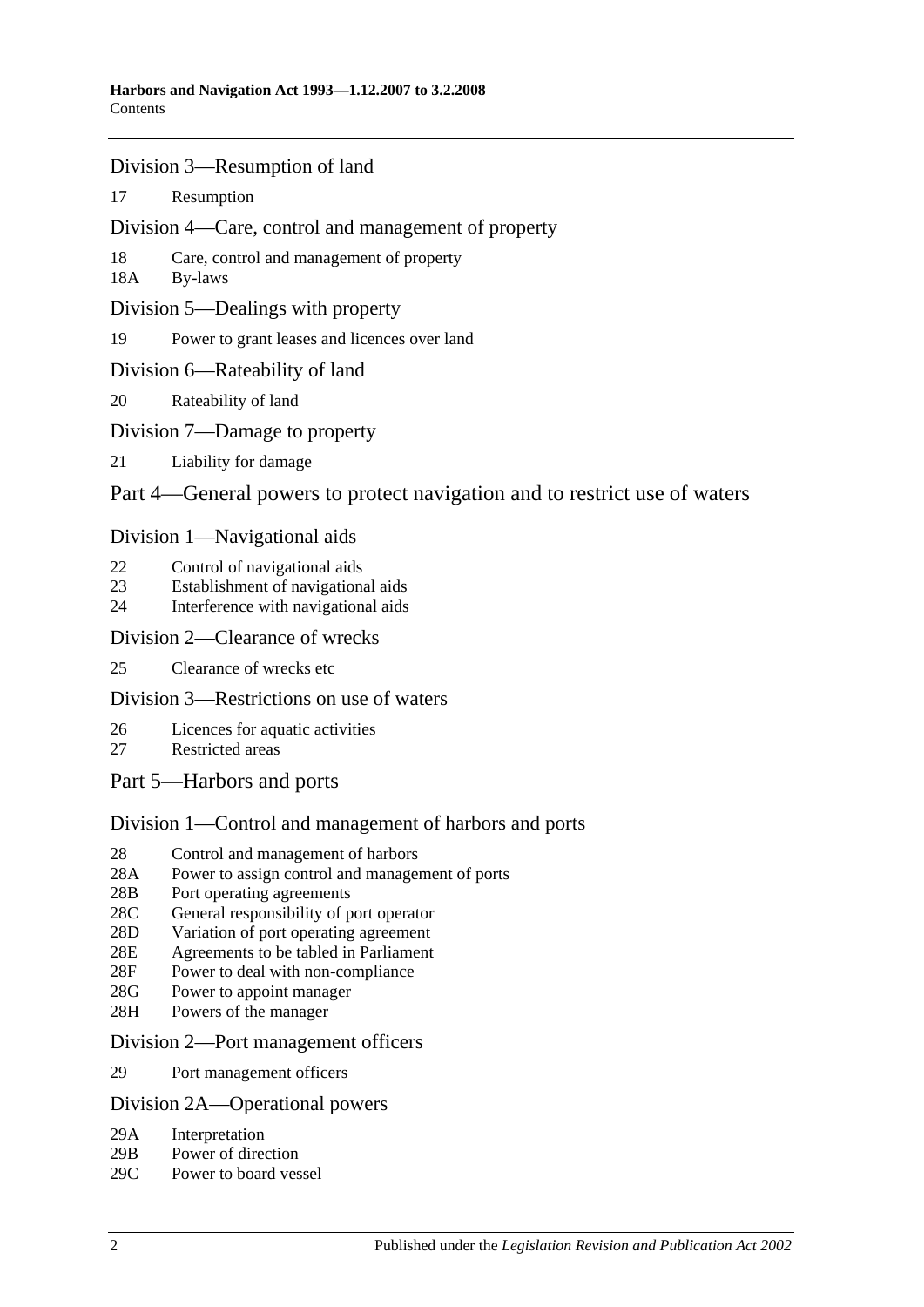#### [Division 3—Harbor improvement work](#page-26-1)

- 30 [Dredging or other similar work](#page-26-2)
- 30A [Development of harbors and maritime facilities](#page-26-3)
- 30B Application of *[Development Act](#page-27-0) 1993*

#### [Division 4—Harbor charges etc](#page-27-1)

- 31 [Power to fix charges](#page-27-2)
- 31A Power to waive [or reduce charges](#page-27-3)
- 31B [Charges in respect of goods](#page-27-4)
- 31C [Charges in respect of vessels](#page-28-0)
- 31D [Power to prevent use of harbor or port facilities](#page-28-1)

#### [Part 5A—Pilotage](#page-30-0)

- 33 [Licensing of pilots](#page-30-1)
- 34 [Pilotage exemption certificate](#page-30-2)
- 35 [Compulsory pilotage](#page-31-0)
- 36 [Duties and immunities of pilots](#page-31-1)

#### [Part 6—Crewing](#page-32-0)

#### [Division 1—Application of this Part](#page-32-1)

37 [Vessels to which this Part applies](#page-32-2)

#### [Division 2—Obligation to have adequate crew](#page-32-3)

- 38 [Obligation to have adequate crew](#page-32-4)
- 39 [Exemptions](#page-32-5)

#### [Division 3—State Crewing Committee](#page-32-6)

- 39A [Interpretation](#page-32-7)
- 40 [State Crewing Committee](#page-33-0)
- 41 [Nomination of members by owner](#page-33-1)
- 42 [Conditions of office](#page-34-0)
- 42A [Vacancies or defects in appointment of members](#page-34-1)

#### [Division 4—Procedures and powers of Committee](#page-34-2)

- 43 [Procedures at meetings](#page-34-3)
- 44 [Power to obtain information](#page-35-0)
- 45 [Determinations in relation to crew](#page-35-1)

# [Part 7—Certificates of competency](#page-36-0)

- 46 [Vessels to which this Part applies](#page-36-1)
- 47 [Requirement for certificate of competency](#page-36-2)
- 48 [Issue of certificates of competency or exemptions](#page-37-0)
- 49 [Cancellation of certificate of competency by court](#page-38-0)
- 50 [Cancellation of certificate of competency by Minister](#page-38-1)

#### [Part 8—Hire of vessels](#page-40-0)

- 51 [Vessels to which this Part applies](#page-40-1)
- 52 [Obligation to hold licence](#page-40-2)
- 52A [Duration and granting of licence](#page-40-3)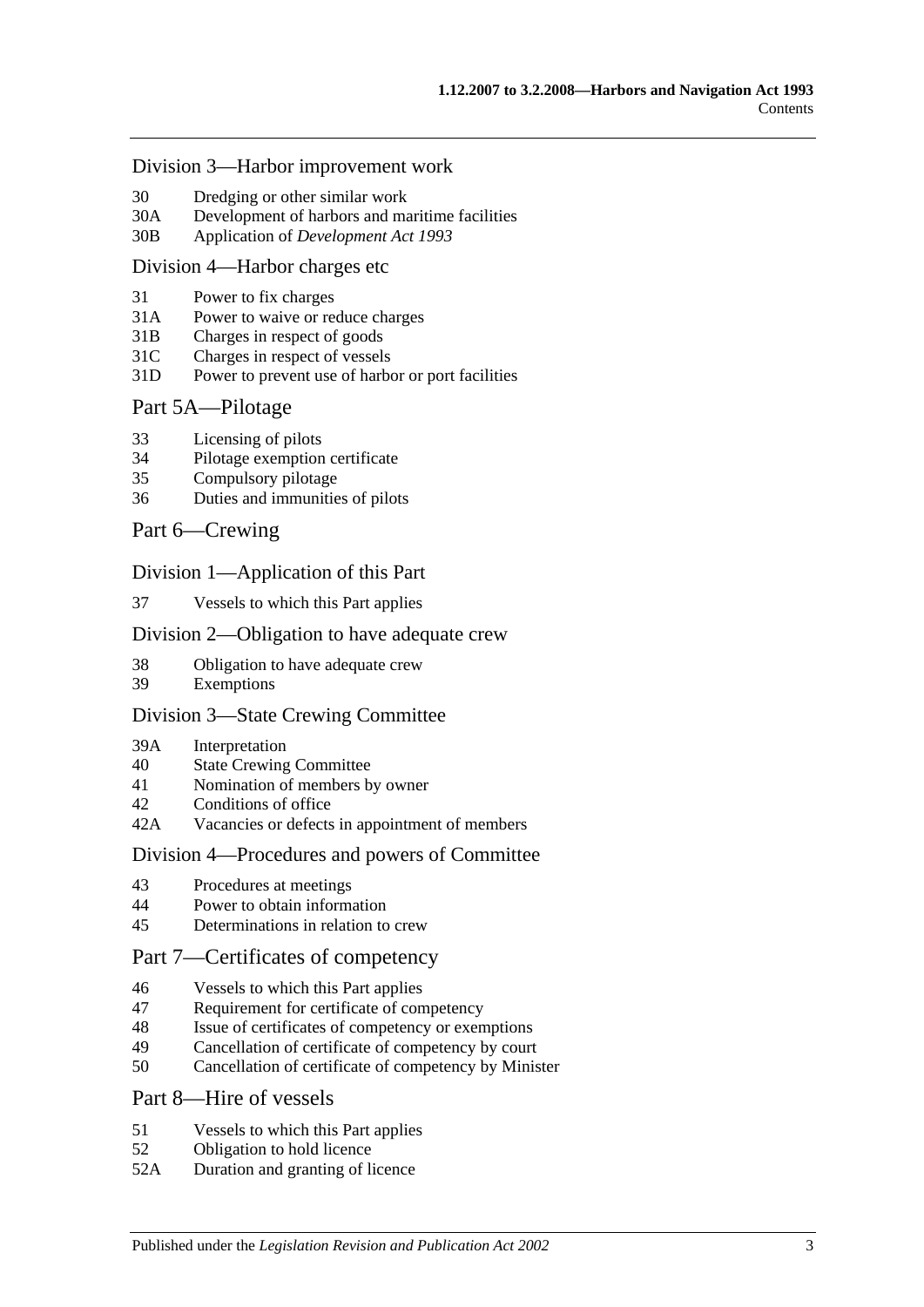#### 53 [Terms and conditions of licence](#page-40-4)

# [Part 9—Registration and certificates of surveys](#page-42-0)

#### [Division 1—Registration of vessels](#page-42-1)

- 54 [Application of Division](#page-42-2)
- 55 [Registration](#page-42-3)

### [Division 2—Certificates of survey](#page-42-4)

- 56 [Application of this Division](#page-42-5)
- 57 [Appointment of surveyors](#page-42-6)
- 58 [Issue of certificate of survey](#page-43-0)
- 59 [Certificate of survey](#page-43-1)
- 60 [Obligation to hold certificate of survey](#page-43-2)

#### [Division 3—Loadline certificates](#page-44-0)

- 61 [Application of this Division](#page-44-1)
- 62 [Issue of loadline certificate](#page-44-2)
- 63 [Loadline certificate](#page-44-3)
- 64 [Obligation to hold loadline certificate](#page-44-4)

# [Part 10—Safety](#page-46-0)

#### [Division 1—Safety generally](#page-46-1)

- 65 [General requirements](#page-46-2)<br>65A Requirement to have
- [Requirement to have emergency position indicating radio beacon](#page-46-3)
- 66 [Power to prohibit use of unsafe vessel](#page-46-4)
- 67 [Minister's power to act in an emergency](#page-47-0)

[Division 2—Survey](#page-47-1)

68 [Requirement of survey](#page-47-2)

#### [Division 3—Operation of vessels](#page-48-0)

- 69 [Careless operation of a vessel](#page-48-1)
- 69A [Dangerous operation of a vessel](#page-48-2)

#### [Division 4—Alcohol and other drugs](#page-48-3)

- 70 [Alcohol and other drugs](#page-48-4)
- 71 [Requirement to submit to alcotest or breath analysis](#page-50-0)
- 72 [Police to facilitate blood test at request of incapacitated person etc](#page-51-0)
- 72A [Authorised person to provide transport assistance for blood tests in certain circumstances](#page-52-0)  [outside Metropolitan Adelaide](#page-52-0)
- 72B [Blood tests by nurses where breath analysis taken outside Metropolitan Adelaide](#page-52-1)
- 72C [Concentration of alcohol in breath taken to indicate concentration of alcohol in blood](#page-53-0) 73 [Evidence](#page-53-1)
- 
- 73A [Breath analysis where drinking occurs after operation of vessel](#page-55-0)
- 74 [Compulsory blood tests of injured persons including water skiers](#page-56-0)

#### [Part 11—Accidents](#page-60-0)

- 75 [Casualties to be reported](#page-60-1)
- 76 [Duty to give assistance and provide particulars](#page-60-2)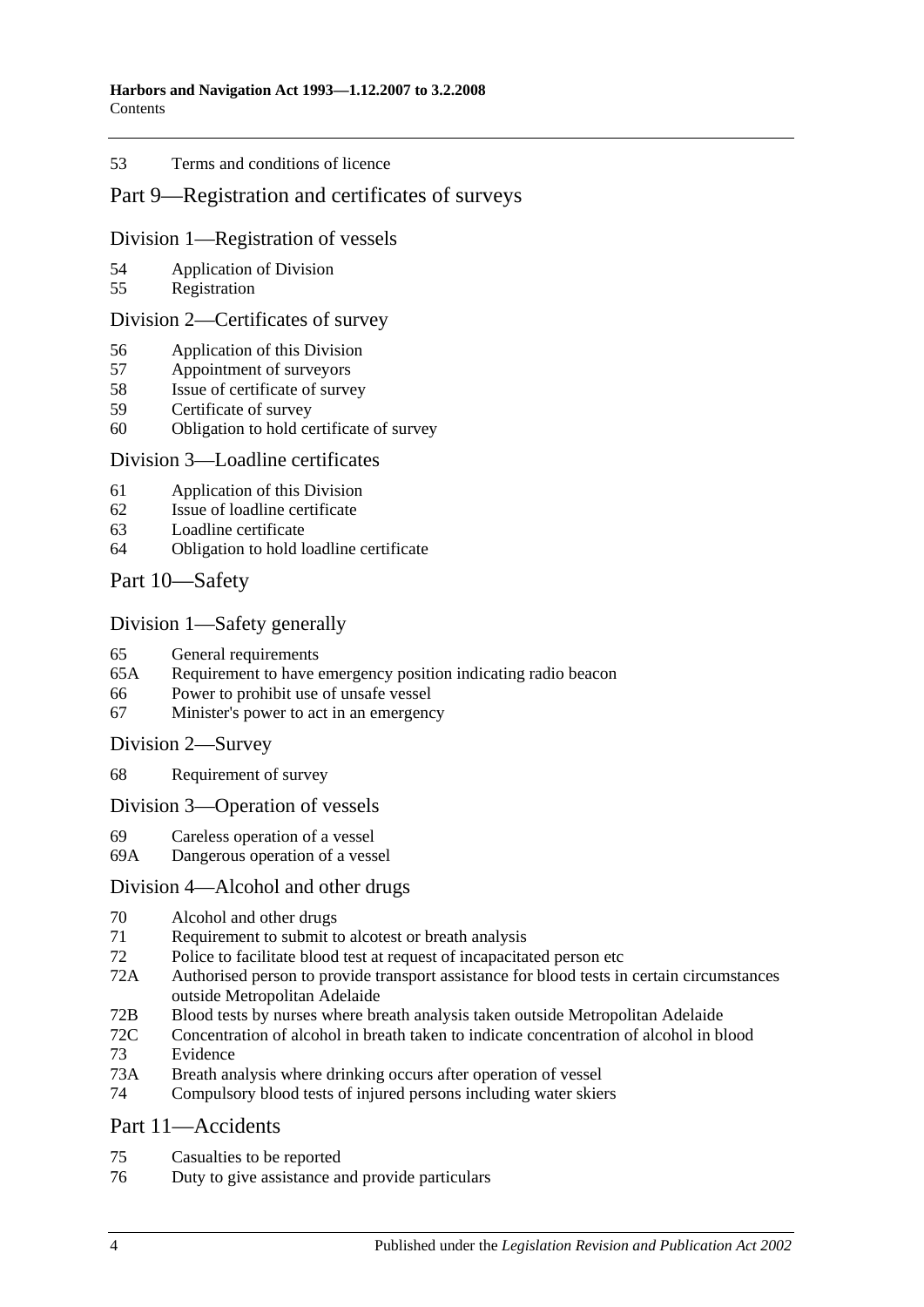# [Part 12—Court of Marine Enquiry](#page-62-0)

### [Division 1—Constitution of Court](#page-62-1)

77 [Constitution of Court](#page-62-2)

### [Division 2—Enquiries into casualties](#page-62-3)

78 [Enquiries into casualties](#page-62-4)

#### [Division 3—Enquiries into misconduct or incompetence](#page-62-5)

79 [Enquiries into misconduct or incompetence](#page-62-6)

#### [Division 4—Administrative review](#page-63-0)

80 [Review of administrative decisions](#page-63-1)

# [Part 13—Application of Commonwealth Act and International Conventions](#page-64-0)

- 81 [Application of Commonwealth Act](#page-64-1)
- 82 [Agreement between the Commonwealth and the State](#page-64-2)

# [Part 14—Miscellaneous](#page-66-0)

- 83 [Regattas etc](#page-66-1)
- 84 [Conduct on board vessels](#page-66-2)
- 85 [Unlawful use of vessels](#page-66-3)
- 87 [Evidentiary provision](#page-66-4)
- 89 [Officers' liability](#page-67-0)
- 90 [Recreational boating fund](#page-68-0)
- 91 [Regulations](#page-68-1)

# [Schedule 1—Harbors](#page-72-0)

1 [Harbors to which this Act applies](#page-72-1)

# [Schedule 2—Transitional provisions](#page-73-0)

- 2 [Transitional provisions](#page-73-1)
- 3 [Vesting of land etc held in name of Minister of Marine](#page-73-2)

# [Legislative history](#page-76-0)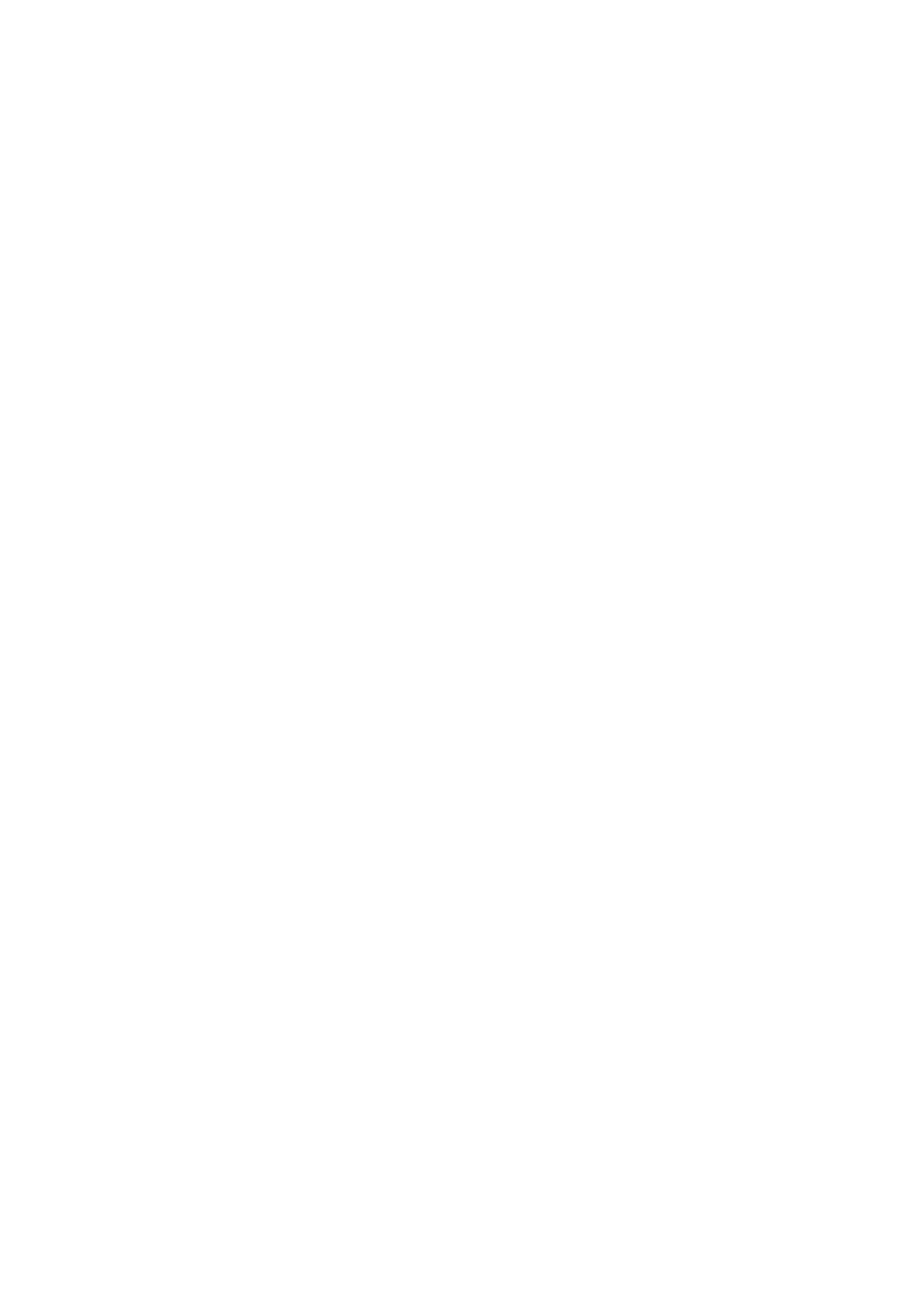# <span id="page-6-0"></span>**The Parliament of South Australia enacts as follows:**

# **Part 1—Preliminary**

# <span id="page-6-1"></span>**1—Short title**

This Act may be cited as the *Harbors and Navigation Act 1993*.

# <span id="page-6-2"></span>**3—Objects of this Act**

The objects of this Act are—

- (a) to provide for the efficient and effective administration and management of South Australian harbors and harbor facilities for the purpose of maximising their use and promoting trade; and
- (b) to ensure that efficient and reliable cargo transfer facilities are established and maintained; and
- (c) to promote the safe, orderly and efficient movement of shipping within harbors; and
- (d) to promote the economic use and the proper commercial exploitation of harbors and harbor facilities; and
- (e) to provide for the safe navigation of vessels in South Australian waters; and
- (f) to provide for the safe use of South Australian waters for recreational and other aquatic activities; and
- (g) insofar as this Act applies to the Adelaide Dolphin Sanctuary, to further the objects and objectives of the *[Adelaide Dolphin Sanctuary Act](http://www.legislation.sa.gov.au/index.aspx?action=legref&type=act&legtitle=Adelaide%20Dolphin%20Sanctuary%20Act%202005) 2005*.

# <span id="page-6-3"></span>**4—Interpretation**

(1) In this Act, unless the contrary intention appears—

*Adelaide Dolphin Sanctuary* has the same meaning as in the *[Adelaide Dolphin](http://www.legislation.sa.gov.au/index.aspx?action=legref&type=act&legtitle=Adelaide%20Dolphin%20Sanctuary%20Act%202005)  [Sanctuary Act](http://www.legislation.sa.gov.au/index.aspx?action=legref&type=act&legtitle=Adelaide%20Dolphin%20Sanctuary%20Act%202005) 2005*;

*adjacent land* means—

- (a) land extending from the low water mark on the seashore to the nearest road or section boundary, or to a distance of 50 metres from high water mark (whichever is the lesser distance); or
- (b) land extending from the edge of any other navigable waterway or body of water in the State to the nearest road or section boundary or for a distance of 50 metres (whichever is the lesser),

(but does not include land vested in fee simple in any person other than the Minister or land withdrawn from the Minister under the transitional provisions);

*alcotest* means a test by means of apparatus approved for the purpose of conducting alcotests under the *[Road Traffic Act](http://www.legislation.sa.gov.au/index.aspx?action=legref&type=act&legtitle=Road%20Traffic%20Act%201961) 1961*;

*authorised person* means a person appointed under [Part 2](#page-10-0) or a member of the police force;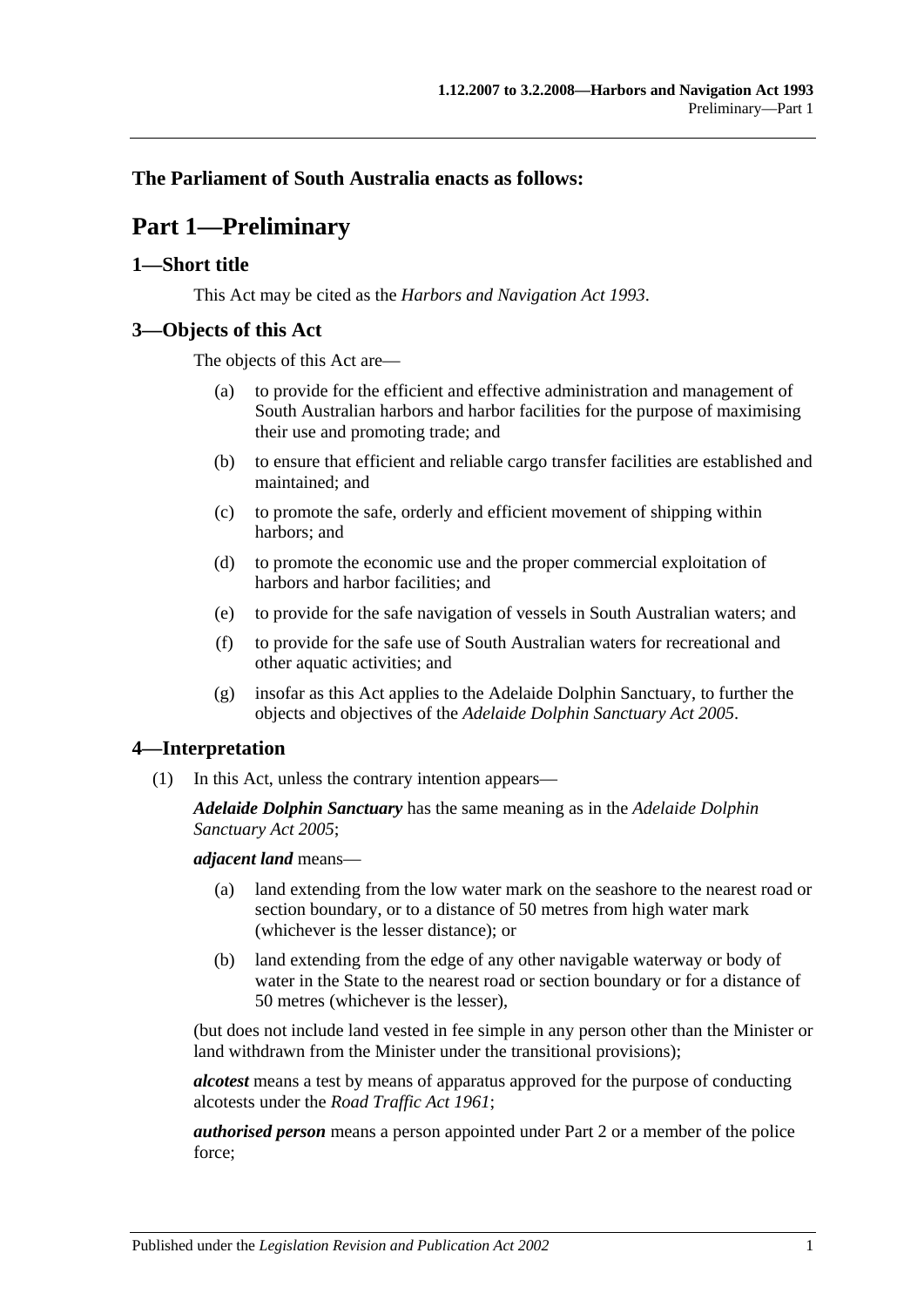*breath analysing instrument* means apparatus of a kind approved as a breath analysing instrument under the *[Road Traffic Act](http://www.legislation.sa.gov.au/index.aspx?action=legref&type=act&legtitle=Road%20Traffic%20Act%201961) 1961*;

*CEO* means the chief executive officer of the Department;

*commercial vessel* means a vessel used for industrial, commercial or scientific purposes and includes a vessel of a class declared by regulation to be a class of commercial vessels;

*Commonwealth Act* means the *Navigation Act 1912* of the Commonwealth;

*crew*, of a vessel, includes—

- (a) in the case of a commercial vessel—the master;
- (b) in the case of a recreational vessel—the operator,

and any person acting in a position declared by regulation to be a position of responsibility;

*department* means the department or administrative unit of the Public Service that has, subject to the Minister, responsibility for administering this Act;

*expiable offence* means an offence against this Act declared by regulation to be an expiable offence;

*fishing vessel* means—

- (a) a vessel (not propelled solely by oars) used in the taking of fish for sale; or
- (b) a vessel (not propelled solely by oars) used in connection with aquaculture whether or not it is used in the taking of fish for sale;

#### *harbor* means—

- (a) any of the harbors mentioned in [Schedule 1](#page-72-0) (unless declared by regulation not to be a harbor); or
- (b) a place—
	- (i) at which facilities exist for the loading or mooring of vessels or at which such facilities might be conveniently established; and
	- (ii) declared by regulation to be a harbor;

*interest* in land means—

- (a) any legal or equitable estate or interest in the land; or
- (b) any easement, right, power, or privilege in, under, over, affecting, or in connection with, the land;

#### *jurisdiction* means—

- (a) the State (and, in particular, the navigable waters within its limits); and
- (b) so much of the territorial sea of Australia as is adjacent to the State; and
- (c) any other navigable waters declared by regulation to be within the jurisdiction,

but does not include navigable waters declared by regulation not to be within the jurisdiction;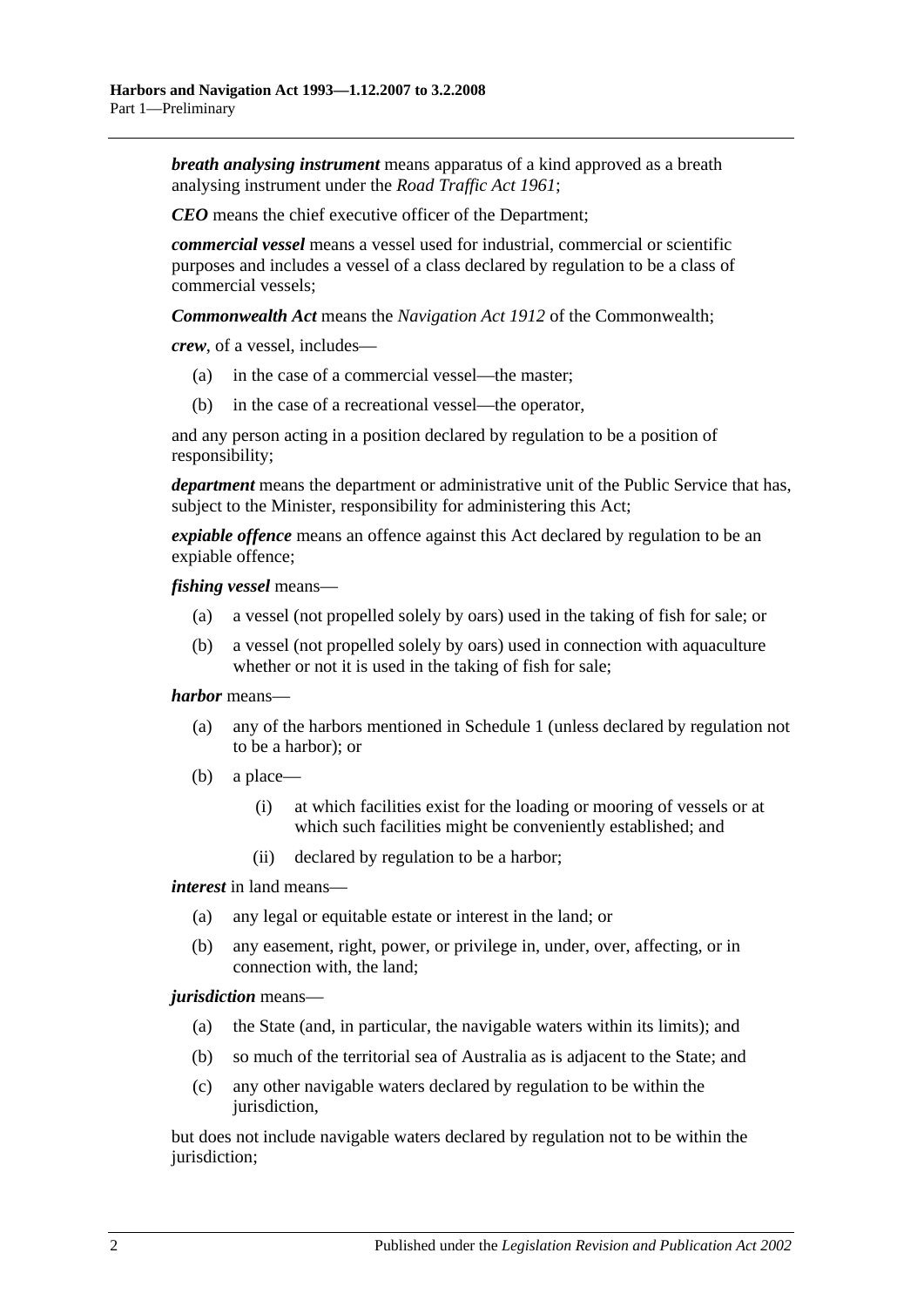*key position*, in relation to the crew of a vessel, means—

- (a) the position of master or operator of the vessel; or
- (b) a position of a class declared by regulation to be one in relation to which a certificate of competency is required;

*land* includes an interest in land:

*master* means the person in charge of a commercial vessel but does not include a licensed pilot acting as such;

*misconduct* includes negligence;

*navigation* of a vessel includes any movement of the vessel from place to place whether or not the vessel moves or is moved under its own power:

*navigational aid* means—

- (a) a lighthouse, beacon, buoy, or other mark or structure (whether equipped with a light or not) intended to be an aid to navigation; or
- (b) a radio beacon or other device intended to be an aid to navigation;

*operator* means the person in charge of a recreational vessel, while that vessel is under way;

*owner* of a vessel includes—

- (a) in relation to a commercial vessel—
	- (i) a charterer; and
	- (ii) an agent of the owner or the charterer;
- (b) in relation to a recreational vessel—a person who takes the vessel on hire;

*pilot* means a person, who although not a member of a vessel's crew, temporarily takes control (subject however to the master's overriding authority) of the vessel's navigation;

*port* means land and waters (which must comprise or include the whole or some of the land and waters constituting a harbor) constituted as a port by the regulations;

*port management officer* means—

- (a) a port management officer appointed under [section](#page-25-1) 29; or
- (b) an authorised person;

*port operator* means—

- (a) a person authorised by a port operating agreement to operate a port; or
- (b) if there is no such person—the Minister;

*recreational vessel* means a vessel used for purposes that are not solely industrial, commercial or scientific purposes and includes a vessel of a class declared by regulation to be a class of recreational vessels;

*subjacent land* means land underlying navigable waters within the jurisdiction;

*speed*, in relation to a vessel, means speed with reference to a stationary horizontal plane (as distinct from speed through water which may itself be in motion);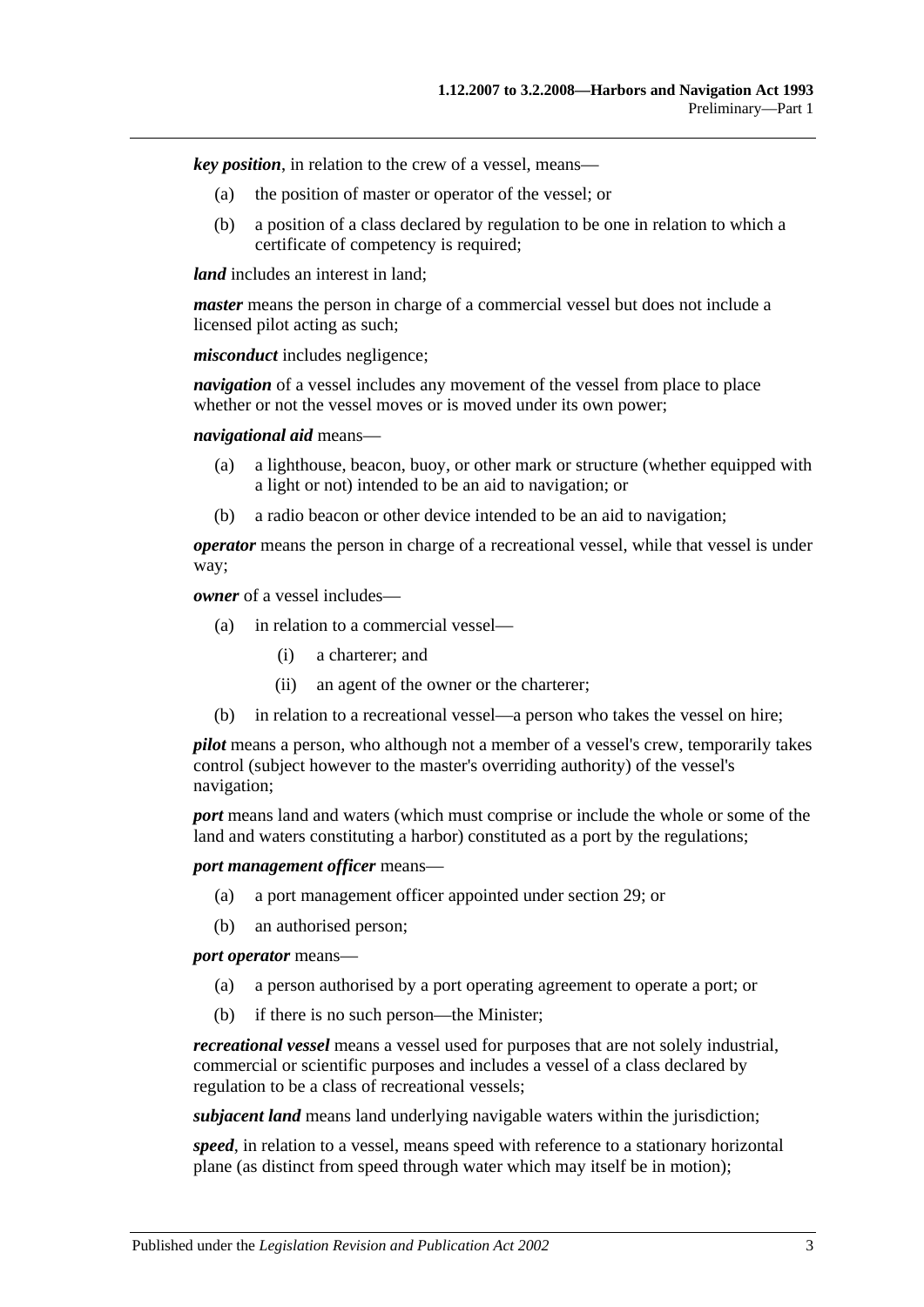#### *vessel* means—

- (a) a ship, boat or vessel used in navigation; or
- (b) an air-cushion vehicle, or other similar craft, used wholly or primarily in transporting passengers or goods by water; or
- (c) a surf board, wind surf board, motorised jet ski, water skis or other similar device on which a person rides through water; or
- (d) a structure that is designed to float in water and is used for commercial, industrial or scientific purposes,

but does not include a structure of a class excluded by regulation from the ambit of this definition;

*wreck* includes an abandoned vessel.

- (2) For the purposes of this Act, a person is taken to operate a vessel if that person—
	- (a) rides on a surfboard or water skis or other similar device; or
	- (b) is towed by a vessel.
- (3) For the purposes of this Act, the length of a vessel is to be determined in accordance with the regulations.

#### <span id="page-9-0"></span>**5—Crown bound**

- (1) This Act binds the Crown not only in right of South Australia but also, so far as the legislative power of the Parliament permits, the Crown in all its other capacities.
- (2) Nothing in this Act renders the Crown in any of its capacities liable to be prosecuted for an offence.

# <span id="page-9-1"></span>**6—Application of Act**

- (1) This Act applies both within and outside the jurisdiction.
- (2) This Act applies outside the jurisdiction to the full extent of the extraterritorial power of the Parliament.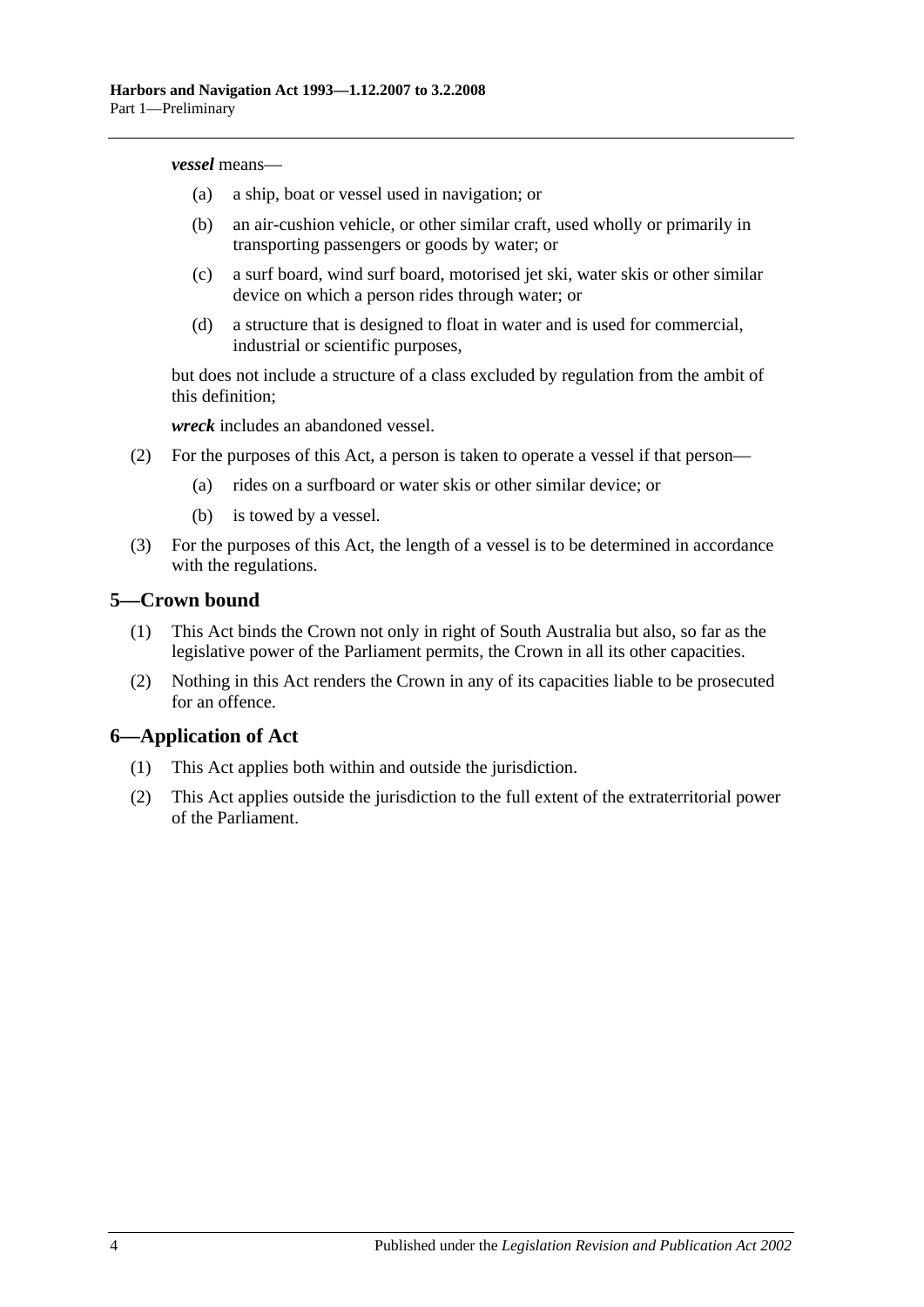# <span id="page-10-0"></span>**Part 2—Administration**

# <span id="page-10-1"></span>**Division 1—Minister**

# <span id="page-10-2"></span>**7—Responsibility for administration**

The Minister is responsible for the administration of this Act.

# <span id="page-10-3"></span>**8—Minister to be corporation sole**

- (1) The Minister is a corporation sole.
- (2) The Minister has in his or her corporate capacity all the powers of a natural person.
- (3) A document apparently bearing the common seal of the Minister will be presumed, in the absence of contrary evidence, to have been duly executed by the Minister.

# <span id="page-10-4"></span>**Division 2—Chief Executive Officer**

# <span id="page-10-5"></span>**9—Responsibility of CEO**

The CEO is, subject to the Minister's control and direction, responsible for carrying this Act into effect.

# <span id="page-10-6"></span>**10—Annual report**

- (1) The CEO must, on or before 31 October in each year, report on the administration of this Act during the preceding financial year.
- (2) The Minister must, within six sitting days after receiving the report, cause copies to be laid before both Houses of Parliament.

# <span id="page-10-7"></span>**Division 3—Delegation**

# <span id="page-10-8"></span>**11—Delegation**

- (1) The Minister may delegate to the CEO or to any other person any of the Minister's powers under this Act.
- (2) The CEO may delegate powers under this Act (including powers delegated to the CEO by the Minister).
- (3) If a delegation under this section is expressed to be made to the person holding, or acting in, a specified office or position, the delegated powers are exercisable by any person who holds, or is acting in, that position when an occasion for exercising the powers arises.
- (4) A delegation under this section is revocable at will and does not derogate from the powers of the delegator.

# <span id="page-10-9"></span>**Division 4—Authorised persons**

# <span id="page-10-10"></span>**12—Appointment of authorised persons**

(1) The CEO may appoint suitable persons to be authorised persons for the purposes of this Act.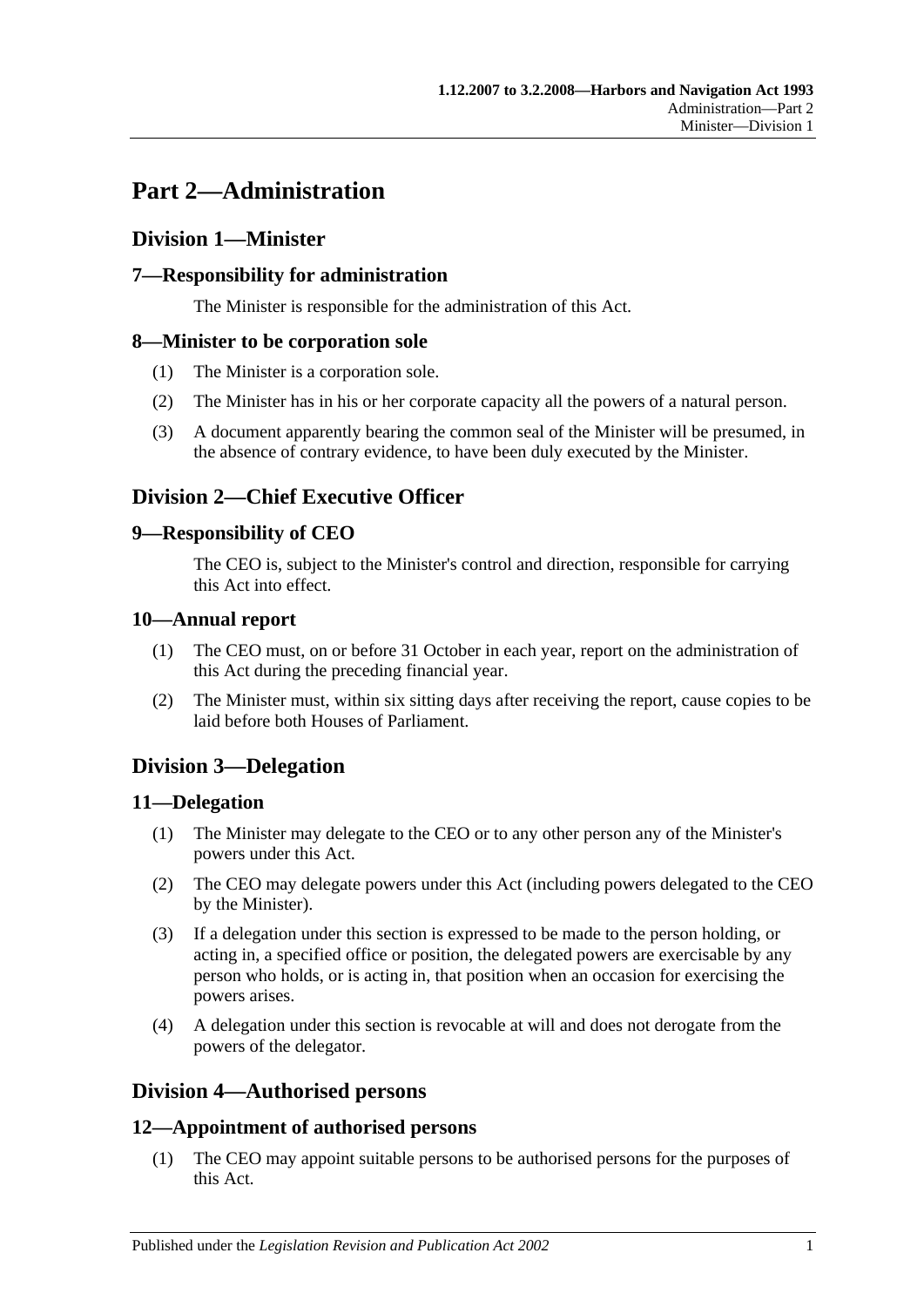- (1a) The CEO may, with the agreement of a port operator, appoint an officer or employee of the operator to be an authorised person in relation to the relevant port.
- (1b) The CEO may, with the concurrence of a council, appoint an officer or employee of the council to be an authorised person for the purposes of this Act.
- (2) An appointment under this section may be subject to conditions, including a condition limiting the exercise of powers by the authorised person to the enforcement of specified provisions of the Act or to enforcement within a specified area of the State.
- (3) An authorised person appointed under this section must be issued with an identity card—
	- (a) containing a photograph of the person; and
	- (b) if the authorised person's authority is limited to a particular port—stating the name of the port; and
	- (c) stating any conditions of appointment limiting the authorised person's authority.

# <span id="page-11-0"></span>**13—Production of identity card**

If it is practicable to do so, an authorised person must, at the request of a person against whom the authorised person proposes to exercise statutory powers, produce his or her identity card or, if the authorised person is a member of the police force, his or her warrant card, for inspection by that person.

#### <span id="page-11-1"></span>**14—Powers of an authorised person**

- (1) Subject to any conditions specified in the instrument of appointment, an authorised person may, for any purpose connected with the administration or enforcement of this Act, exercise any of the following powers—
	- (a) the authorised person may direct any person who is apparently in charge of a vessel to manoeuvre the vessel in a specified manner, to stop the vessel, or to stop the vessel and secure it in a specified manner;
	- (b) the authorised person may board a vessel—
		- (i) for the purpose of determining—
			- (A) whether the person in charge of the vessel and the persons acting in key positions as members of the crew of the vessel hold appropriate certificates of competency or exemptions from the requirement to hold certificates of competency;
			- (B) whether the vessel is safe;
			- (C) whether the vessel is registered in accordance with this Act;
			- (D) whether there is a current certificate of survey or loadline certificate in force in relation to the vessel;
			- (E) whether the vessel has the equipment and markings required by the regulations and whether the equipment is in good working order;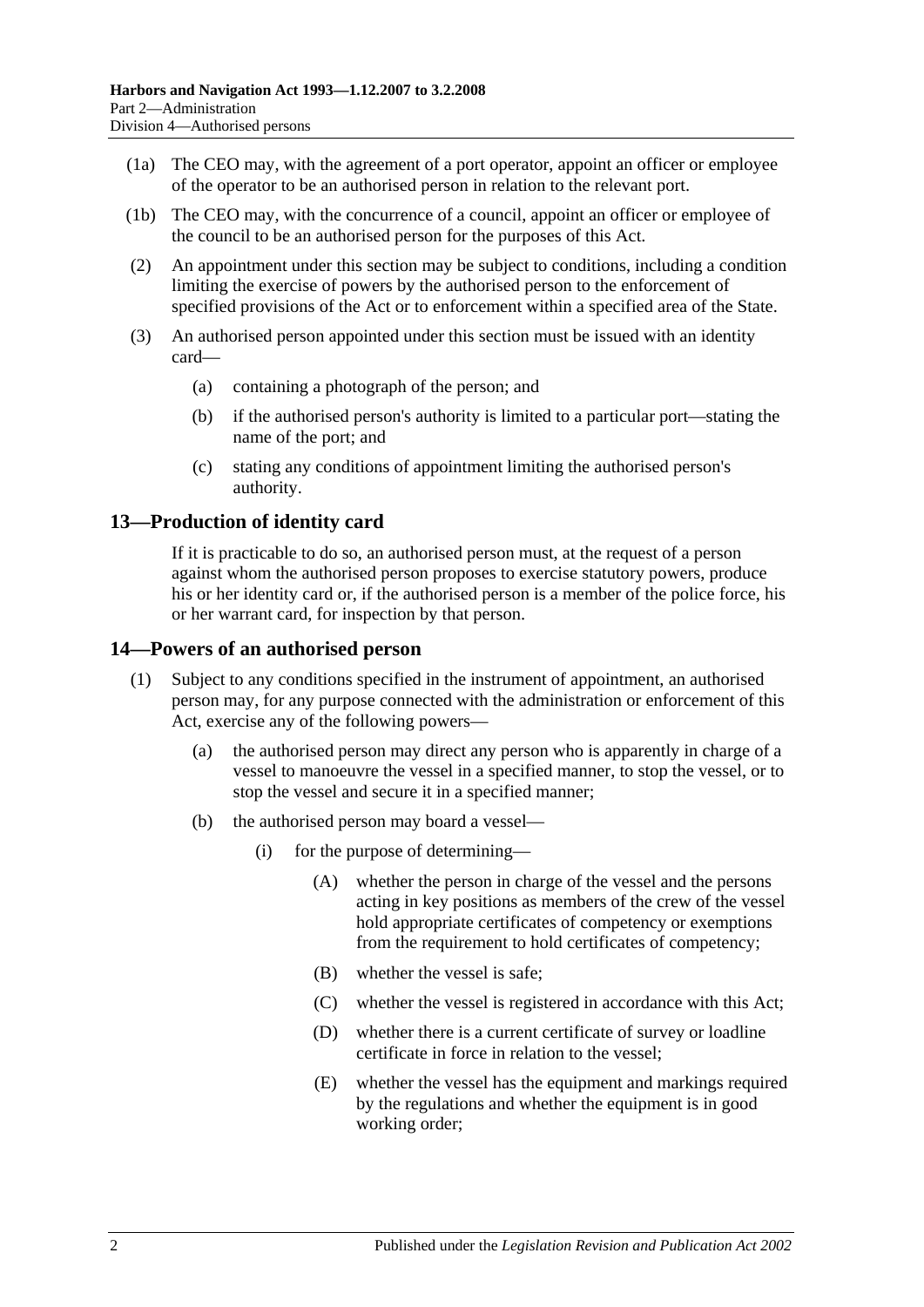- (F) whether the vessel is properly loaded in accordance with the regulations or the conditions of a certificate of survey or loadline certificate;
- (ii) for the purpose of investigating—
	- (A) a suspected offence; or
	- (B) an accident involving a vessel in the jurisdiction and resulting in loss of life or injury or in damage to property; or
	- (C) any other matter having a proper connection with the administration of this Act;
- (iii) for the purpose of requiring a person who is operating the vessel or a member of the crew of the vessel who is, or ought to be, engaged in duties affecting the safe navigation of the vessel to submit to an alcotest or breath analysis;
- (c) the authorised person may require a person apparently acting in a position for which a certificate of competency is required under this Act to produce, at a specified place and within a specified period, the certificate of competency or evidence that the person is exempt from the requirement to hold a certificate of competency;
- (d) the authorised person may require a person who is apparently in charge of a vessel—
	- (i) to produce a certificate of registration in respect of the vessel; or
	- (ii) if the vessel is of a class for which a certificate of survey or loadline certificate is usually required—to produce the certificate for inspection or evidence that the vessel is exempt from the requirement to be surveyed or to have a loadline certificate;
- (e) the authorised person may require a person whom the authorised person reasonably suspects of having committed an offence against this Act or who is, in the authorised person's opinion, in a position to give evidence of the commission of such an offence, to state his or her name and address;
- (f) for the purposes of investigating—
	- (i) a suspected offence; or
	- (ii) an accident involving a vessel in the jurisdiction and resulting in loss of life or injury, or in damage to property; or
	- (iii) any other matter having a proper connection with the administration of this Act,

the authorised person may—

- (iv) require a person to answer questions relevant to the investigation; and
- (v) require a person to produce records or equipment that the authorised person reasonably suspects are relevant to the investigation; and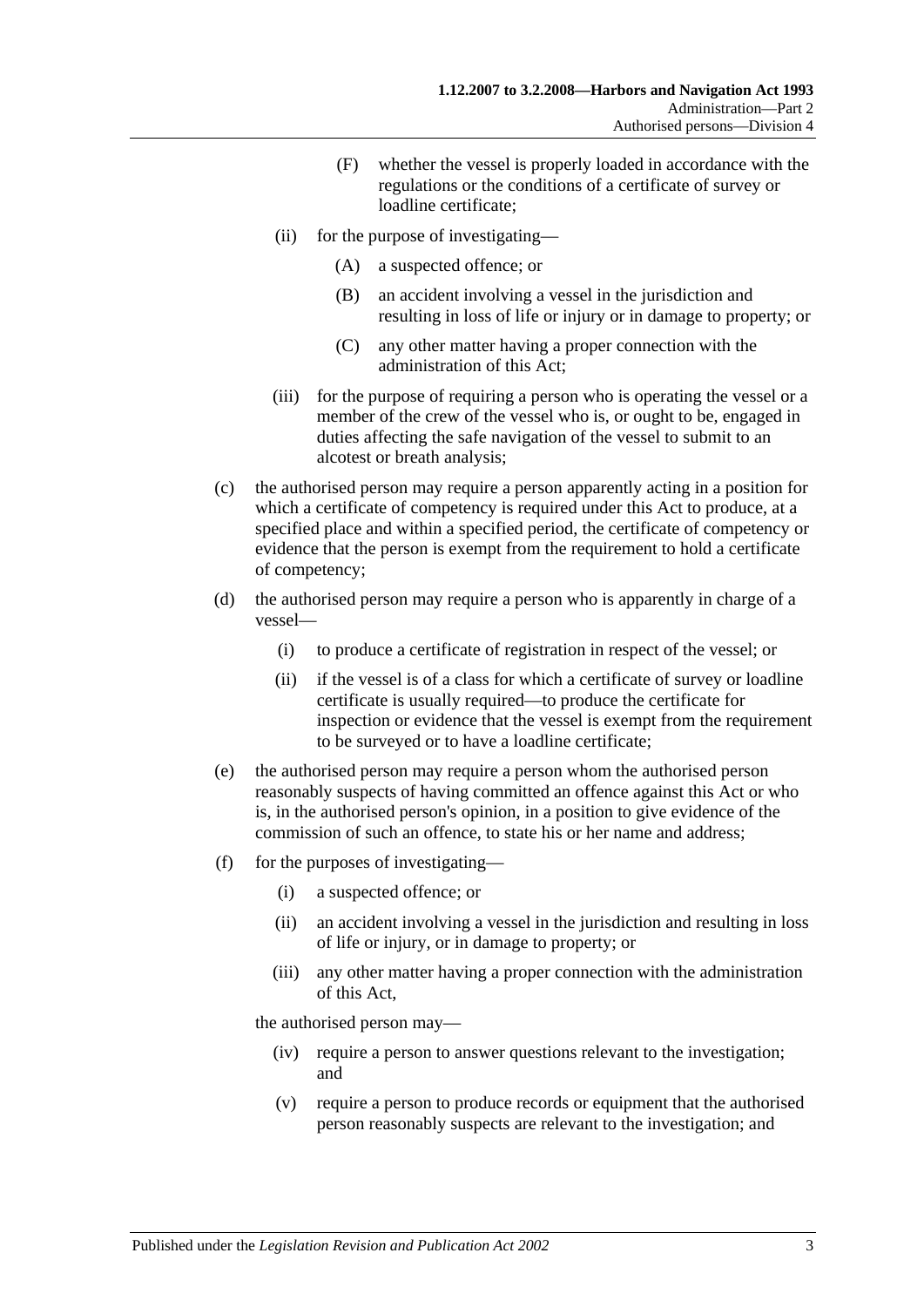- (vi) may inspect the records or equipment, make copies of the records or their contents or test the equipment and, where reasonably necessary for those purposes, seize and retain the records or equipment.
- (1a) Subject to any conditions specified in the instrument of appointment, an authorised person may give expiation notices under the *[Expiation of Offences Act](http://www.legislation.sa.gov.au/index.aspx?action=legref&type=act&legtitle=Expiation%20of%20Offences%20Act%201996) 1996* for alleged offences against this Act.
- (2) A person who—
	- (a) without reasonable excuse, fails to obey a direction or requirement of an authorised person under this Act; or
	- (b) hinders or obstructs an authorised person in the exercise of powers under this Act,

is guilty of an offence.

Maximum penalty: \$1 250.

# <span id="page-13-0"></span>**Division 5—Miscellaneous**

# <span id="page-13-1"></span>**14A—General duty of Minister, CEO, authorised persons etc**

The Minister, the CEO, an authorised person or any other person engaged in the administration of this Act must, if or when—

- (a) taking any action under this Act within any part of the Adelaide Dolphin Sanctuary; or
- (b) taking any action under this Act that is likely to have a direct impact on any part of the Adelaide Dolphin Sanctuary,

take into account, and seek to further, the objects and objectives of the *[Adelaide](http://www.legislation.sa.gov.au/index.aspx?action=legref&type=act&legtitle=Adelaide%20Dolphin%20Sanctuary%20Act%202005)  [Dolphin Sanctuary Act](http://www.legislation.sa.gov.au/index.aspx?action=legref&type=act&legtitle=Adelaide%20Dolphin%20Sanctuary%20Act%202005) 2005* (insofar as they may be relevant).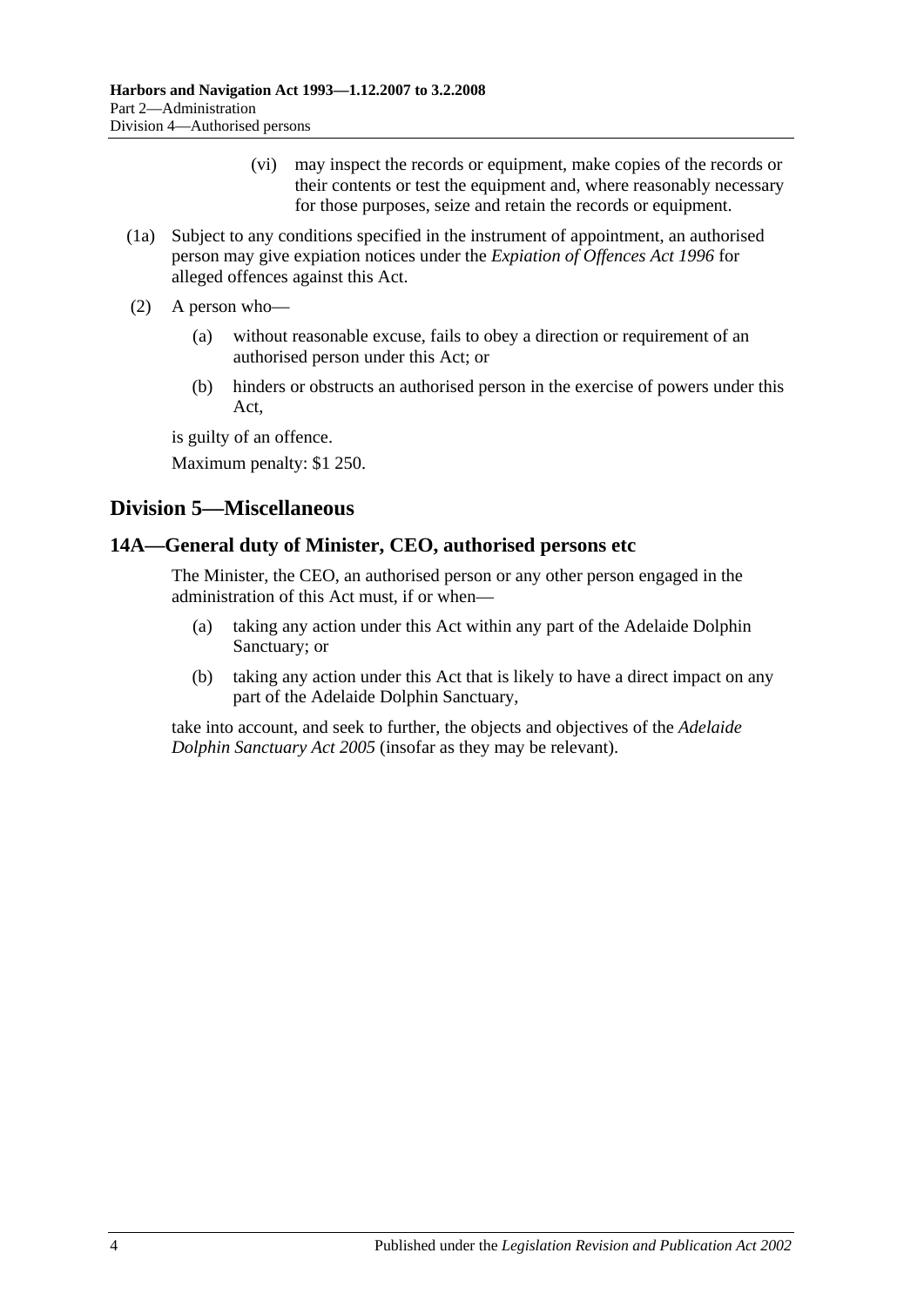# <span id="page-14-0"></span>**Part 3—Property**

# <span id="page-14-1"></span>**Division 1—Vesting of property**

# <span id="page-14-2"></span>**15—Property of Crown**

- (1) Subject to [subsection](#page-14-7) (2), the following property is vested in the Minister—
	- (a) all adjacent and subjacent land;
	- (b) all wharves, docks, jetties and other structures that are situated in a harbor;
	- (c) all wharves, docks, jetties and other structures situated outside a harbor but on adjacent or subjacent land;
	- (d) all navigational aids within the jurisdiction.
- <span id="page-14-7"></span>(2) The land that is vested in the Minister under this section is vested for an estate in fee simple but subject to any pre-existing registered interests in that land.
- (3) This section does not apply to—
	- (a) real or personal property vested in the Commonwealth, a council, or in private ownership at the commencement of this Act or subsequently transferred to the Commonwealth, a council or to private ownership; or
	- (b) land that forms part of a reserve under the *[National Parks and Wildlife](http://www.legislation.sa.gov.au/index.aspx?action=legref&type=act&legtitle=National%20Parks%20and%20Wildlife%20Act%201972)  Act [1972](http://www.legislation.sa.gov.au/index.aspx?action=legref&type=act&legtitle=National%20Parks%20and%20Wildlife%20Act%201972)*; or
	- (c) real or personal property excluded by regulation from the ambit of this section.
- (4) The *[Crown Lands Act](http://www.legislation.sa.gov.au/index.aspx?action=legref&type=act&legtitle=Crown%20Lands%20Act%201929) 1929* does not apply in relation to land vested in the Minister under this Act but the Crown may, with the concurrence of the Minister, exercise any other power that it has to grant a lease or licence over its land in relation to land vested in the Minister under this Act.

# <span id="page-14-3"></span>**Division 2—Acquisition of land**

# <span id="page-14-4"></span>**16—Acquisition of land**

- (1) The Minister may acquire land—
	- (a) for the purpose of establishing or improving a harbor or harbor facilities; or
	- (b) for the purposes of facilitating industrial or commercial development associated with or to be associated with a harbor.
- (2) The *[Land Acquisition Act](http://www.legislation.sa.gov.au/index.aspx?action=legref&type=act&legtitle=Land%20Acquisition%20Act%201969) 1969* applies to the acquisition of land under this section.

# <span id="page-14-5"></span>**Division 3—Resumption of land**

# <span id="page-14-6"></span>**17—Resumption**

The Governor may, by proclamation, resume land held by a council or other public authority as a reserve, street, road or for other public purposes—

(a) for the purpose of establishing or improving a harbor or harbor facilities; or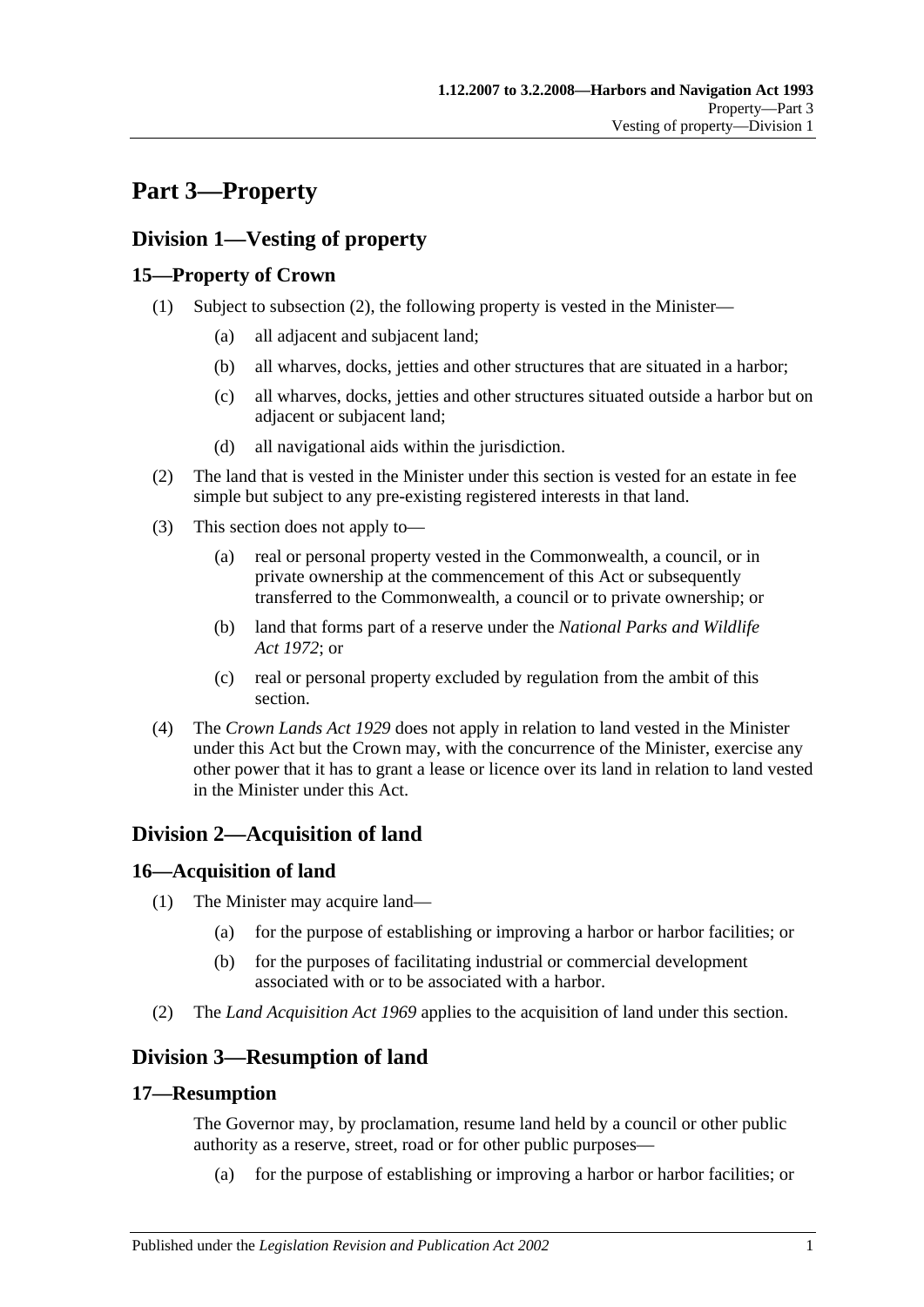(b) for the purposes of facilitating industrial or commercial development associated with or to be associated with a harbor.

# <span id="page-15-0"></span>**Division 4—Care, control and management of property**

### <span id="page-15-3"></span><span id="page-15-1"></span>**18—Care, control and management of property**

- (1) The Governor may, by proclamation, place any adjacent or subjacent land belonging to the Minister or any structure belonging to the Minister on adjacent or subjacent land, under the care, control and management of—
	- (a) any Minister of the Crown; or
	- (b) a council; or
	- (c) the Coast Protection Board; or
	- (d) any other authority or body.
- (2) A proclamation under [subsection](#page-15-3) (1)—
	- (a) may impose conditions in relation to the care, control and management of the land or structure to which it relates; and
	- (b) may be varied or revoked by a later proclamation.
- (3) A proclamation under [subsection](#page-15-3) (1) may not be made in relation to land, or a structure on land, that is within the area of a council unless the council has been consulted and given an opportunity to make representations on the matter.
- (4) Subject to any provision made by proclamation under this section, the care, control and management of adjacent and subjacent land, and of structures situated on adjacent or subjacent land (except land and structures in private ownership) are—
	- (a) if within the area of a council but not within a harbor—under the care, control and management of the council; and
	- (b) in any other case—under the care, control and management of the Minister.

#### <span id="page-15-2"></span>**18A—By-laws**

- (1) A council may, with the approval of the relevant authority, make by-laws that operate in relation to—
	- (a) a port or part of a port; or
	- (b) a harbor or part of a harbor; or
	- (c) adjacent or subjacent land that is neither within a port nor a harbor.
- (1a) The *relevant authority* is—
	- (a) for a port—the port operator; or
	- (b) in any other case—the Minister.
- (2) The *[Local Government Act](http://www.legislation.sa.gov.au/index.aspx?action=legref&type=act&legtitle=Local%20Government%20Act%201934) 1934* applies to by-laws made under this section as if—
	- (a) any part of the harbor or land in relation to which the by-laws operate that is not within the area of the council were within the area of the council; and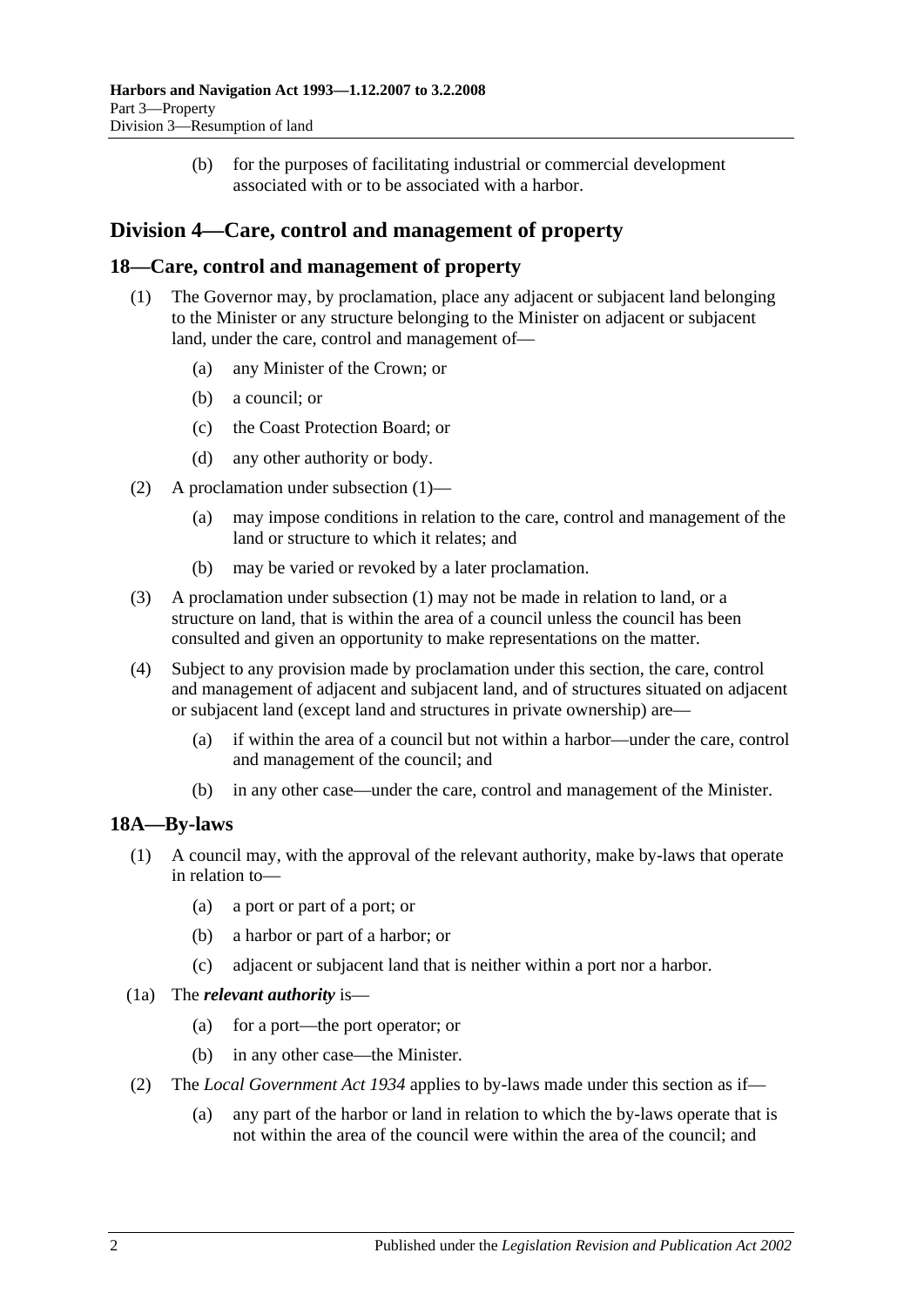- (b) any part of the harbor or land in relation to which the by-laws operate that is not under the care, control and management of the council were under the care, control and management of the council.
- <span id="page-16-6"></span>(3) The Governor may at any time, by notice in the Gazette, revoke by-laws made under this section.
- (4) The Minister must consult with the council concerned before by-laws are revoked under [subsection](#page-16-6) (3).

# <span id="page-16-0"></span>**Division 5—Dealings with property**

# <span id="page-16-1"></span>**19—Power to grant leases and licences over land**

- (1) The Minister may, on such terms and conditions as the Minister thinks fit, grant a lease of, a licence over, or other rights to occupy or use, land or a structure that is under the Minister's care, control and management under this Act.
- (2) The Minister may, on such terms and conditions as the Minister thinks fit, sell or otherwise dispose of land or a structure that is under the Minister's care, control and management under this Act.
- (3) An authority or body may, with the Minister's approval, grant a lease of, a licence over, or other rights to occupy or use, land or a structure under its care, control and management under this Act.

# <span id="page-16-2"></span>**Division 6—Rateability of land**

# <span id="page-16-3"></span>**20—Rateability of land**

- (1) Subject to [subsection](#page-16-7) (2), land vested in the Crown under this Act is not rateable under the *[Local Government Act](http://www.legislation.sa.gov.au/index.aspx?action=legref&type=act&legtitle=Local%20Government%20Act%201934) 1934*.
- <span id="page-16-7"></span>(2) If any such land (other than subjacent land in a port) is occupied under a lease or licence by some person other than the Crown or an instrumentality or agency of the Crown, that person is liable as occupier of the land to rates levied under the *[Local](http://www.legislation.sa.gov.au/index.aspx?action=legref&type=act&legtitle=Local%20Government%20Act%201934)  [Government Act](http://www.legislation.sa.gov.au/index.aspx?action=legref&type=act&legtitle=Local%20Government%20Act%201934) 1934*.

# <span id="page-16-4"></span>**Division 7—Damage to property**

# <span id="page-16-5"></span>**21—Liability for damage**

- (1) If property of the Crown or the Minister is damaged by a vessel, the owner of the vessel is liable to the Minister for the amount of the damage.
- (2) If property in private ownership consisting of harbor facilities or a navigational aid is damaged by a vessel, the owner of the vessel is liable to the owner of the property for the amount of the damage.
- (3) The liability may be enforced by action against the owner or by action against the vessel (or both).
- (4) This section creates a strict liability that exists irrespective of fault and irrespective of whether the vessel is under compulsory pilotage at the time the damage is caused.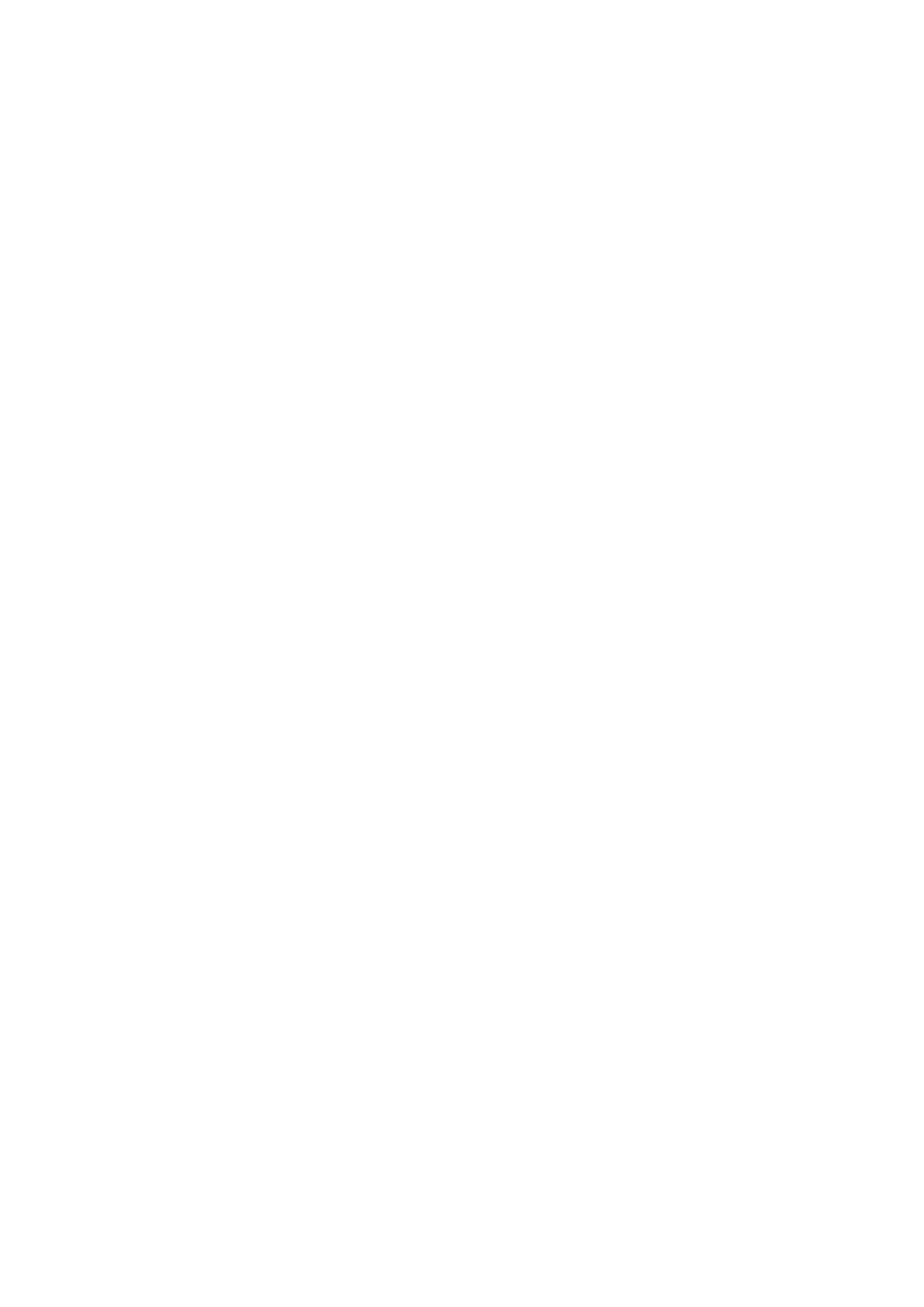# <span id="page-18-0"></span>**Part 4—General powers to protect navigation and to restrict use of waters**

# <span id="page-18-1"></span>**Division 1—Navigational aids**

# <span id="page-18-2"></span>**22—Control of navigational aids**

- (1) The Minister is entitled to possession and control of all navigational aids within the jurisdiction except those belonging to the Commonwealth.
- (2) The Minister may, on terms and conditions consistent with any relevant port operating agreement, delegate to a port operator control over a navigational aid situated in, or on the approach to, the port.
- (3) If a navigational aid existing at the commencement of this subsection is situated on land that was not then owned by the Minister, or is later disposed of, an easement over the land is created entitling the Minister—
	- (a) to maintain a navigational aid on the land; and
	- (b) to have such access to the land as may be necessary for operating, maintaining, repairing, replacing or removing the navigational aid.
- (4) If the Minister reasonably requires access to land for the purpose of operating, maintaining, repairing, replacing or removing a navigational aid on adjacent land or waters, an easement is created conferring on the Minister the rights of access reasonably necessary for those purposes.

# <span id="page-18-3"></span>**23—Establishment of navigational aids**

- (1) The Minister may establish and maintain such navigational aids as the Minister considers necessary or desirable for the safe navigation of vessels within the jurisdiction.
- <span id="page-18-5"></span>(2) The Minister may direct any person who carries on a business involving the mooring, loading or unloading of vessels to establish, maintain and operate navigational aids of a specified kind at specified places.
- (3) A person who fails, without reasonable excuse, to comply with a direction under [subsection](#page-18-5) (2) is guilty of an offence.

Maximum penalty: \$5 000.

# <span id="page-18-6"></span><span id="page-18-4"></span>**24—Interference with navigational aids**

(1) A person must not, without the Minister's permission, interfere with a navigational aid.

Maximum penalty: \$750.

- (2) For the purposes of [subsection](#page-18-6) (1), the mooring of a vessel to a navigational aid constitutes interference with the navigational aid.
- <span id="page-18-7"></span>(3) If the Minister is of the opinion that a particular light or signal might be confused with the light or signal produced by a navigational aid, the Minister may, by notice in writing to the person in charge of the device that produces the light or signal, require the person to take action specified in the notice to prevent the possibility of confusion.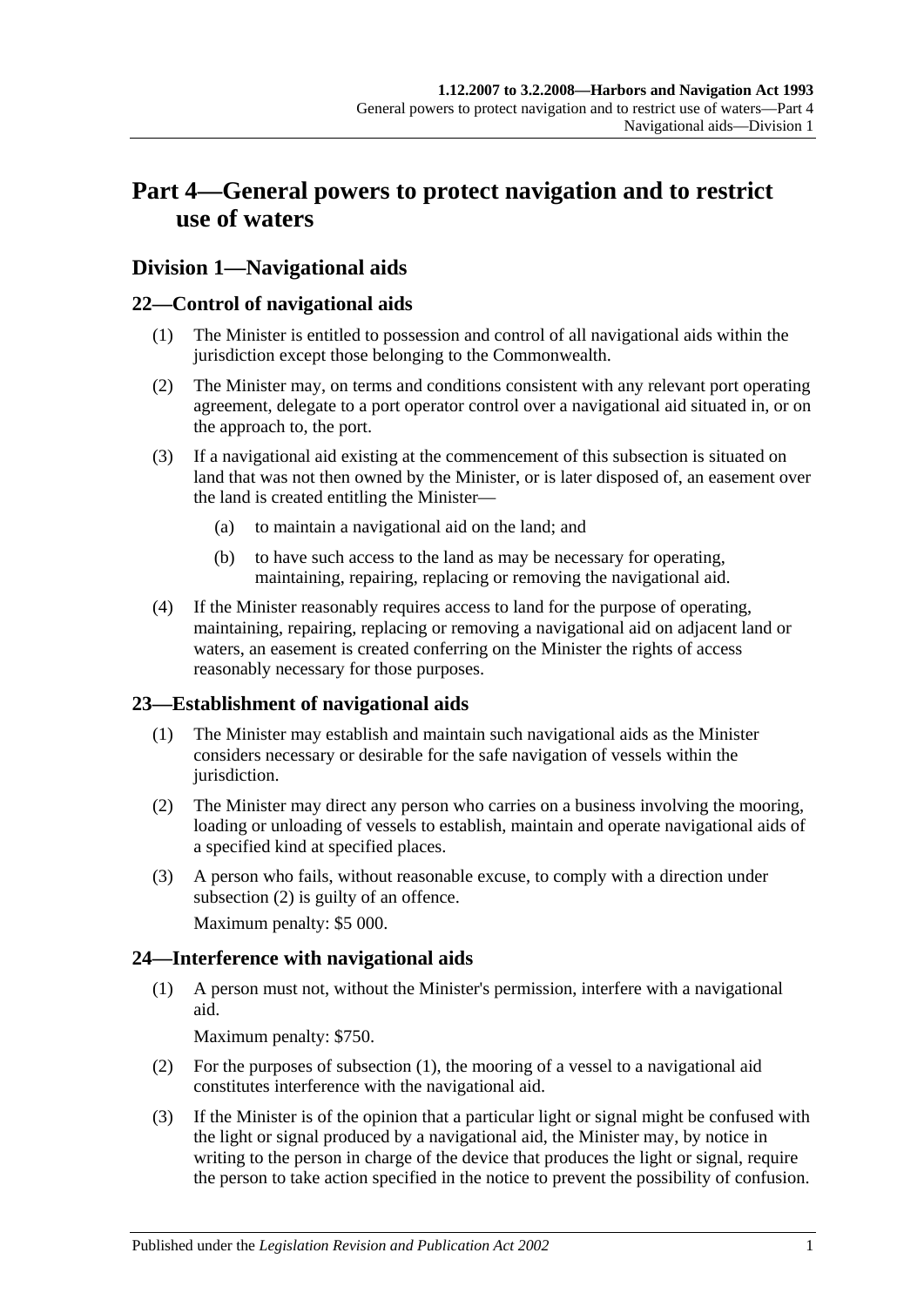- (4) If a person fails to comply with a requirement under [subsection](#page-18-7) (3) within the time allowed in the notice, the Minister may take the action specified in the notice and recover the cost of doing so from the person.
- (5) A person who fails, without reasonable excuse, to comply with a notice under [subsection](#page-18-7) (3) is guilty of an offence. Maximum penalty: \$750.

# <span id="page-19-0"></span>**Division 2—Clearance of wrecks**

# <span id="page-19-1"></span>**25—Clearance of wrecks etc**

- (1) The Minister may, by notice in writing, require the owner of any wreck within the jurisdiction to remove the wreck.
- (1a) A port operator may, by notice in writing, require the owner of any wreck within the port to remove the wreck.
- (2) If a person deposits any substance or thing within the jurisdiction so as to obstruct navigation, or to pollute waters, the Minister may, by notice in writing, require that person to take action specified in the notice to remove the substance or thing or to mitigate the consequences of the pollution.
- (2a) If a person deposits any substance or thing within a port so as to obstruct navigation, or to pollute waters, the port operator may, by notice in writing, require that person to take action specified in the notice to remove the substance or thing or to mitigate the consequences of the pollution.
- <span id="page-19-5"></span>(3) If a person fails to comply with a requirement under this section within the time allowed in the notice, the Minister or the port operator (as the case requires) may remove the wreck or take the action specified in the notice and recover the costs of doing so, as a debt, from the person in default.
- <span id="page-19-4"></span>(4) A person who fails without reasonable excuse to comply with a notice under this section is guilty of an offence.

Maximum penalty: \$5 000.

(5) A court by which a person is convicted of an offence against [subsection](#page-19-4) (4) may, on application by the Minister or the port operator (as the case requires), order the convicted person to reimburse costs reasonably incurred by the applicant in acting under [subsection](#page-19-5) (3) (to the extent those costs have not been already recovered).

# <span id="page-19-2"></span>**Division 3—Restrictions on use of waters**

# <span id="page-19-3"></span>**26—Licences for aquatic activities**

- (1) The CEO may grant a licence entitling an organisation or person to use, in accordance with the terms and conditions of the licence, any waters within the jurisdiction for the purposes of an aquatic sport or activity or for any other purposes stated in the licence.
- (2) If the licence is to be granted in relation to waters within a port, the CEO may only grant the licence with the consent of the port operator (but the operator's consent must not be unreasonably withheld).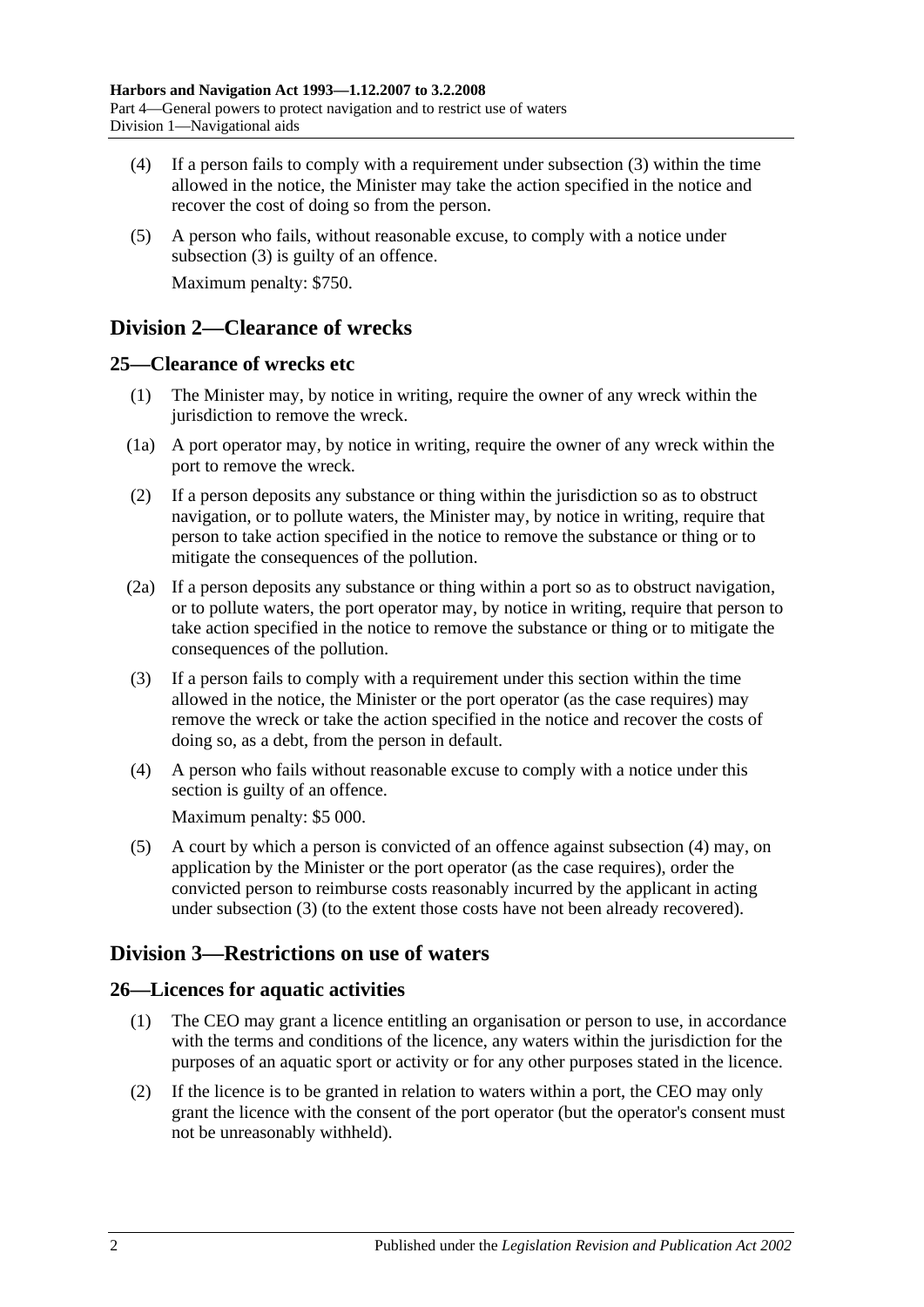- <span id="page-20-1"></span>(2a) If the licence is to be granted in relation to waters that form part of the River Murray, the CEO must—
	- (a) consult with the Minister to whom the administration of the *[River Murray](http://www.legislation.sa.gov.au/index.aspx?action=legref&type=act&legtitle=River%20Murray%20Act%202003)  Act [2003](http://www.legislation.sa.gov.au/index.aspx?action=legref&type=act&legtitle=River%20Murray%20Act%202003)* is committed; and
	- (b) comply with the Minister's directions (if any) in relation to the issuing of the licence (including a direction that the licence not be granted, or that if it is to be granted, then the licence be subject to conditions specified by the Minister).
- <span id="page-20-2"></span>(2b) If the licence is to be granted in relation to waters that form part of the Adelaide Dolphin Sanctuary, the CEO must consult with and have regard to the views of the Minister to whom the administration of the *[Adelaide Dolphin](http://www.legislation.sa.gov.au/index.aspx?action=legref&type=act&legtitle=Adelaide%20Dolphin%20Sanctuary%20Act%202005) Sanctuary Act 2005* is committed.
- (2c) The regulations may exclude specified categories of licence from the operation of [subsection](#page-20-1) (2a) or [\(2b\).](#page-20-2)
- (3) The licensee may be required by the terms and conditions of the licence to take specified action for the purposes of informing the public of the area of waters to which the licence relates and of the times the licensee is entitled to use of those waters in accordance with the licence.
- (4) A person who, without the consent of the licensee, intrudes into waters when the licensee has, under the licence, an exclusive right to use those waters is guilty of an offence.

Maximum penalty:  $$750.<sup>1</sup>$ 

Expiation fee: \$105.

- (5) The CEO may revoke a licence granted under this section for a breach of a term or condition of the licence.
- (6) In this section—

*River Murray* has the same meaning as in the *[River Murray Act](http://www.legislation.sa.gov.au/index.aspx?action=legref&type=act&legtitle=River%20Murray%20Act%202003) 2003*.

**Note—**

1 By virtue of Act No. 17 of 2001 s 4 (see *Gazette 25.10.2001 p4686*) the maximum penalty for this offence was fixed at \$750 (no expiation fee) for 30 October 2001 only. Section 26 was substituted on 31 October 2001 by Act No. 81 of 2000 s 11 (see *Gazette 25.10.2001 p4687*).

# <span id="page-20-3"></span><span id="page-20-0"></span>**27—Restricted areas**

- (1) The Governor may, by regulation, regulate, restrict or prohibit—
	- (a) the entry of vessels or vessels of a specified class into specified waters within the jurisdiction; or
	- (b) the operation or use of vessels in specified waters within the jurisdiction; or
	- (c) aquatic activity or aquatic activity of a specified class in specified waters within the jurisdiction.
- (1a) A regulation may only be made under [subsection](#page-20-3) (1) in relation to waters within a port with the consent of the port operator (but consent must not be unreasonably withheld).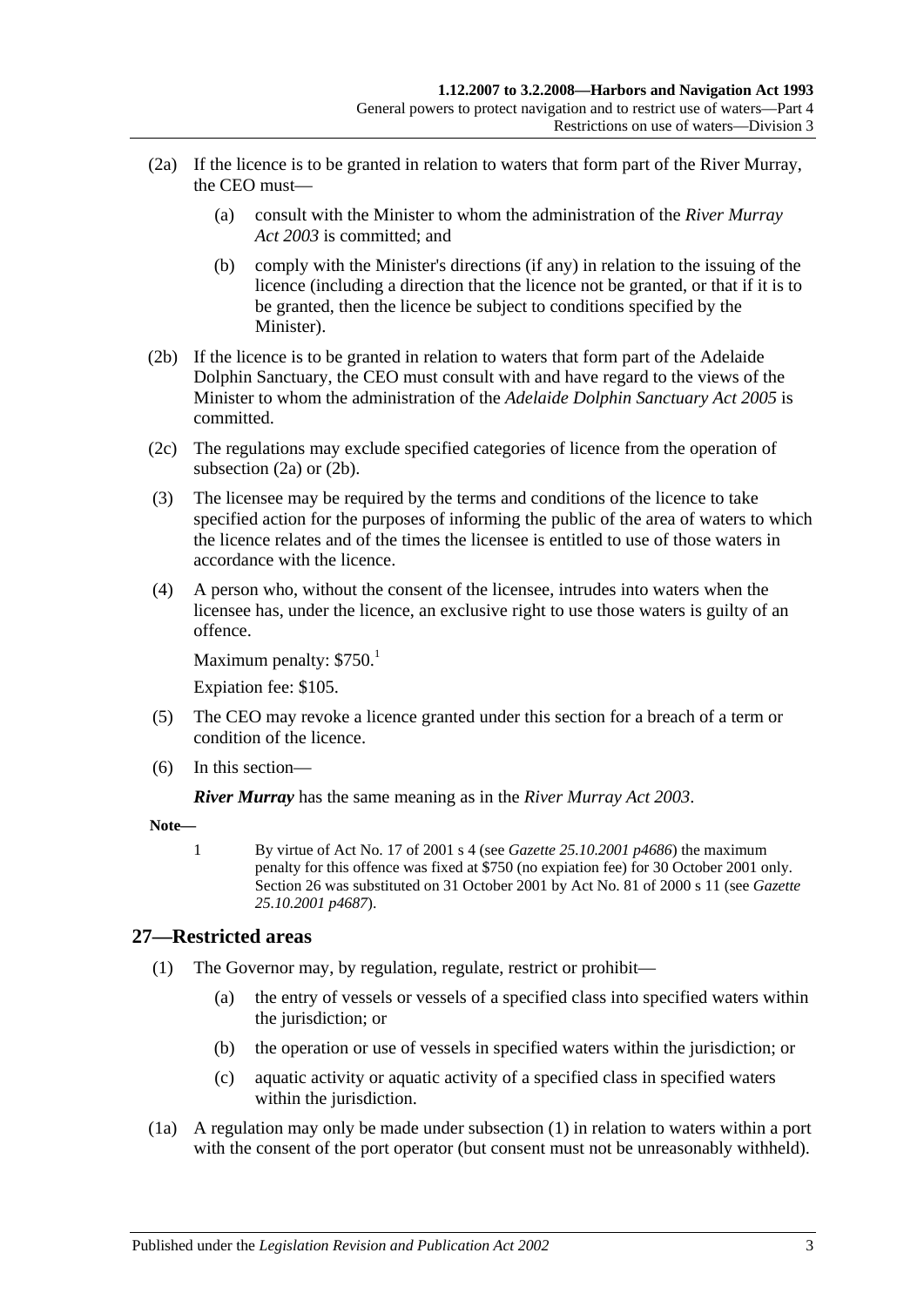- <span id="page-21-0"></span>(2) The Minister must take reasonable steps to inform the public of the nature of requirements of any regulation under this section and of the waters to which it applies by marking out the waters and erecting notices in the vicinity or by other appropriate means.
- (3) If a regulation is made under this section at the request of a port operator (other than the Minister) or a council, the Minister may recover costs incurred under [subsection](#page-21-0) (2) from the port operator or council as a debt.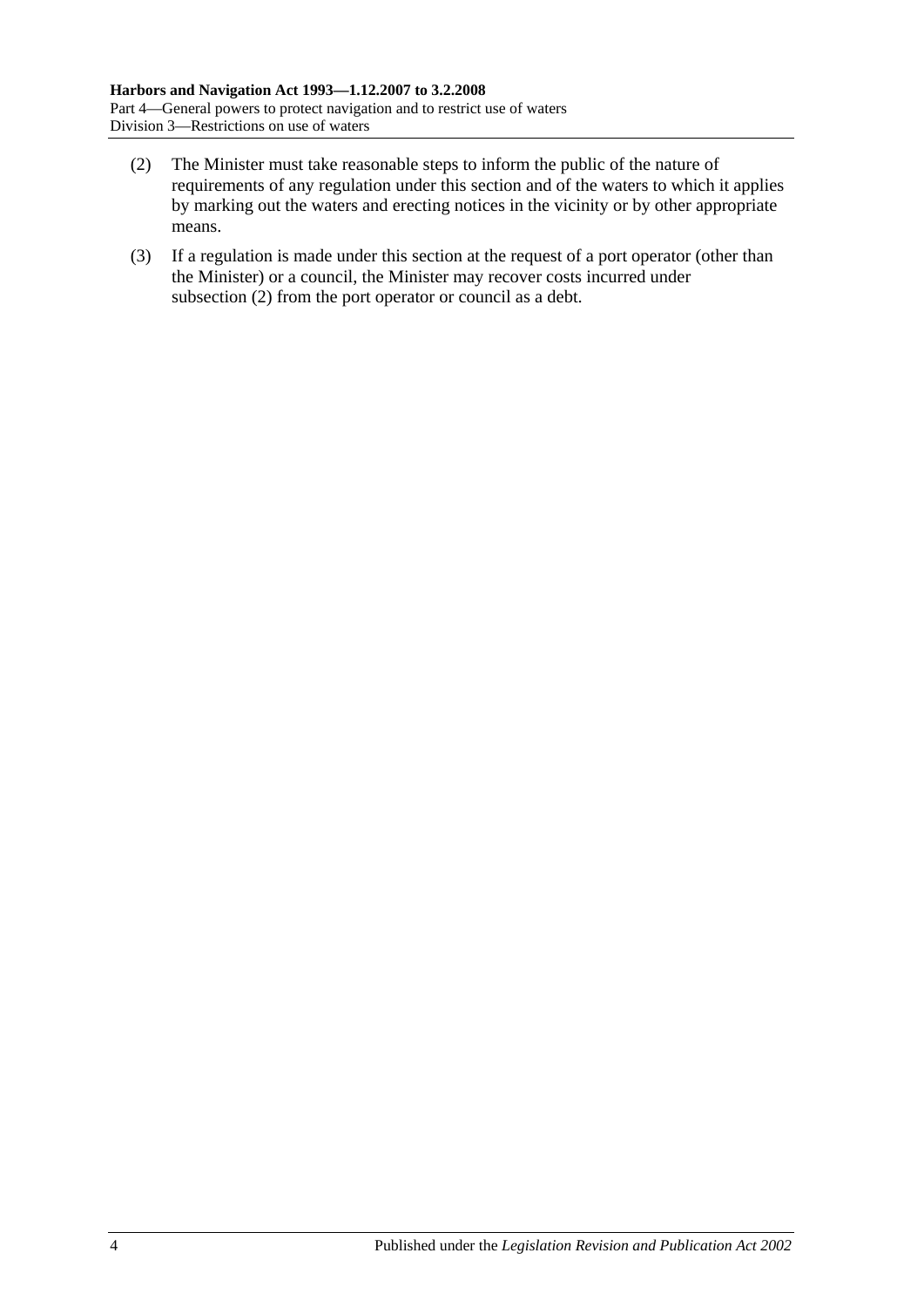# <span id="page-22-0"></span>**Part 5—Harbors and ports**

# <span id="page-22-1"></span>**Division 1—Control and management of harbors and ports**

# <span id="page-22-2"></span>**28—Control and management of harbors**

Subject to this Part, the Minister has the control and management of all harbors in the State.

# <span id="page-22-3"></span>**28A—Power to assign control and management of ports**

- (1) The Minister may, by agreement, confer on another (the *proprietor*) the right to carry on the business of operating a particular port.
- (2) The proprietor must then enter into an agreement (a *port operating agreement*) under which the Minister assigns the control and management of the port to the proprietor or a nominee of the proprietor unless—
	- (a) the Minister and the proprietor enter into an agreement under which the Minister is to continue to have the control and management of the port; or
	- (b) the proprietor has committed a serious breach of a port operating agreement and the Minister has cancelled or refused to renew the agreement on that ground.
- (3) If the Minister has the control and management of a port, the Minister may, subject to the terms of any agreement between the Minister and the proprietor, recover the costs of operating the port from the proprietor.

# <span id="page-22-4"></span>**28B—Port operating agreements**

- (1) A *port operating agreement* is an agreement providing for the control and management of the port to which the agreement relates by the person (the *port operator*) to whom the control and management of the port is assigned under the agreement.
- (2) A port operating agreement—
	- (a) must require the port operator to have appropriate resources (including appropriate contingency plans and trained staff and equipment to carry the plans into action) to deal with emergencies; and
	- (b) must require the port operator—
		- (i) to maintain the waters of the port to a specified navigable standard; and
		- (ii) to provide or maintain (or provide and maintain) navigational aids; and
		- (iii) to direct and control vessel movement in port waters; and
	- (c) may require the port operator to enter into and maintain in operation an agreement with the Royal Australian Navy about access to the port and port facilities by naval vessels; and
	- (d) may require the port operator to provide access to the port and port facilities for commercial fishing vessels on specified terms and conditions; and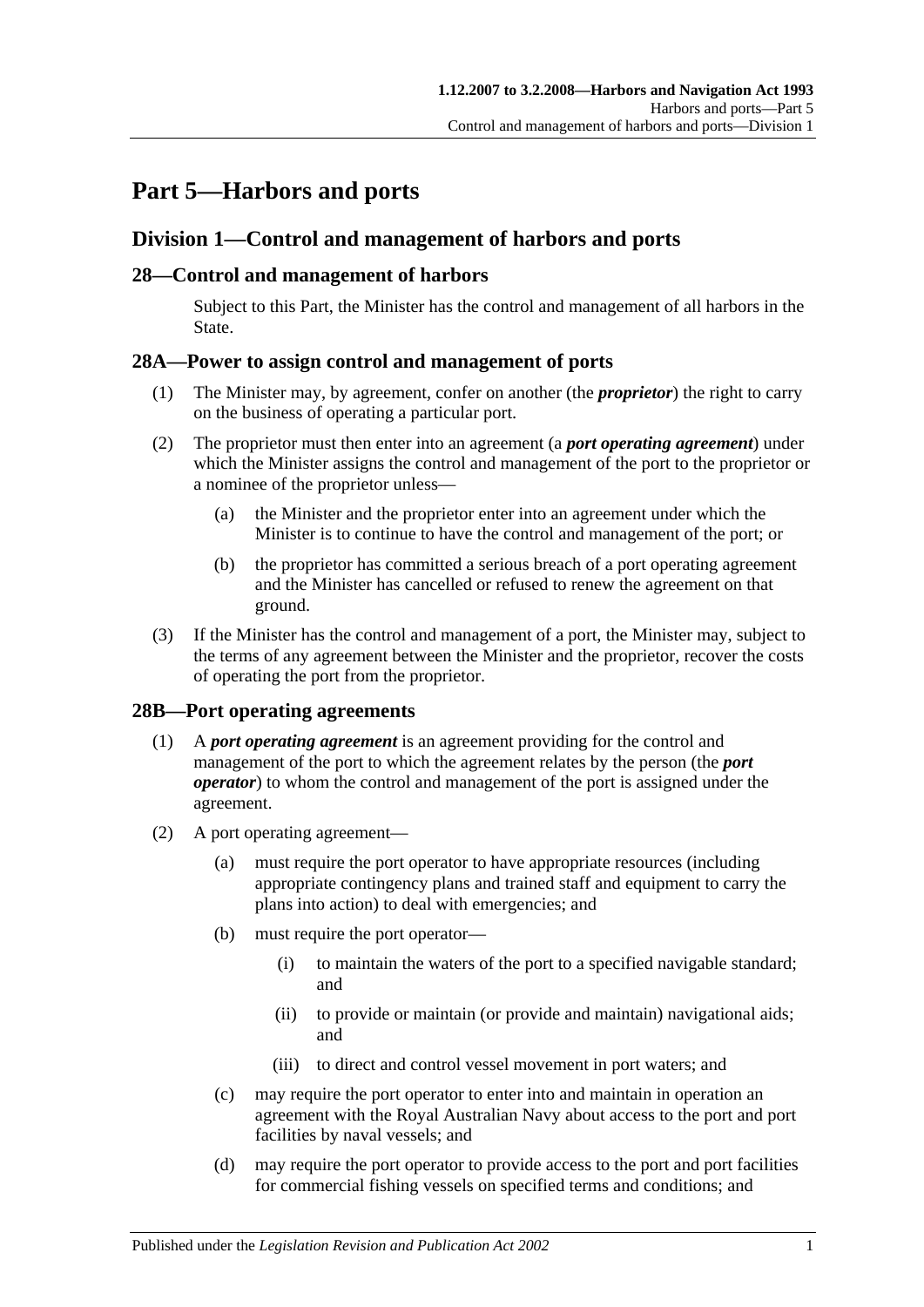- (e) may require the port operator to maintain and make available navigational charts and other information relating to the port; and
- (f) may regulate the performance of statutory powers by the port operator; and
- (g) may provide for the payment of an annual fee to the Minister (fixed by the Minister having regard to the cost of providing government supervision of the activities conducted under the agreement); and
- (h) may deal with any other matter relevant to the control and management of the port.

#### <span id="page-23-0"></span>**28C—General responsibility of port operator**

- (1) A port operator is responsible for the safe operation of the port.
- (2) A port operator is responsible for managing the port in a way that avoids unfair discrimination against or in favour of any particular user of the port or port facilities.

#### <span id="page-23-1"></span>**28D—Variation of port operating agreement**

The Minister may, by agreement with the port operator, vary a port operating agreement.

#### <span id="page-23-2"></span>**28E—Agreements to be tabled in Parliament**

The Minister must, as soon as practicable after entering into a port operating agreement or an agreement for the variation of a port operating agreement, have copies of the agreement laid before both Houses of Parliament.

#### <span id="page-23-3"></span>**28F—Power to deal with non-compliance**

- (1) The Minister may take disciplinary action against a port operator for non-compliance with a port operating agreement or this Act.
- (2) The disciplinary action may consist of—
	- (a) a reprimand; or
	- (b) a fine not exceeding a limit fixed in the port operating agreement; or
	- (c) cancellation of the port operating agreement.
- (3) Before the Minister takes disciplinary action against a port operator under this section, the Minister must give written notice to the port operator—
	- (a) specifying the non-compliance; and
	- (b) stating the disciplinary action the Minister proposes to take in respect of the non-compliance; and
	- (c) allowing the port operator a reasonable opportunity to make written representations.
- (4) After considering the port operator's representations, the Minister may—
	- (a) refrain from taking disciplinary action; or
	- (b) by written notice to the port operator—
		- (i) administer a reprimand; or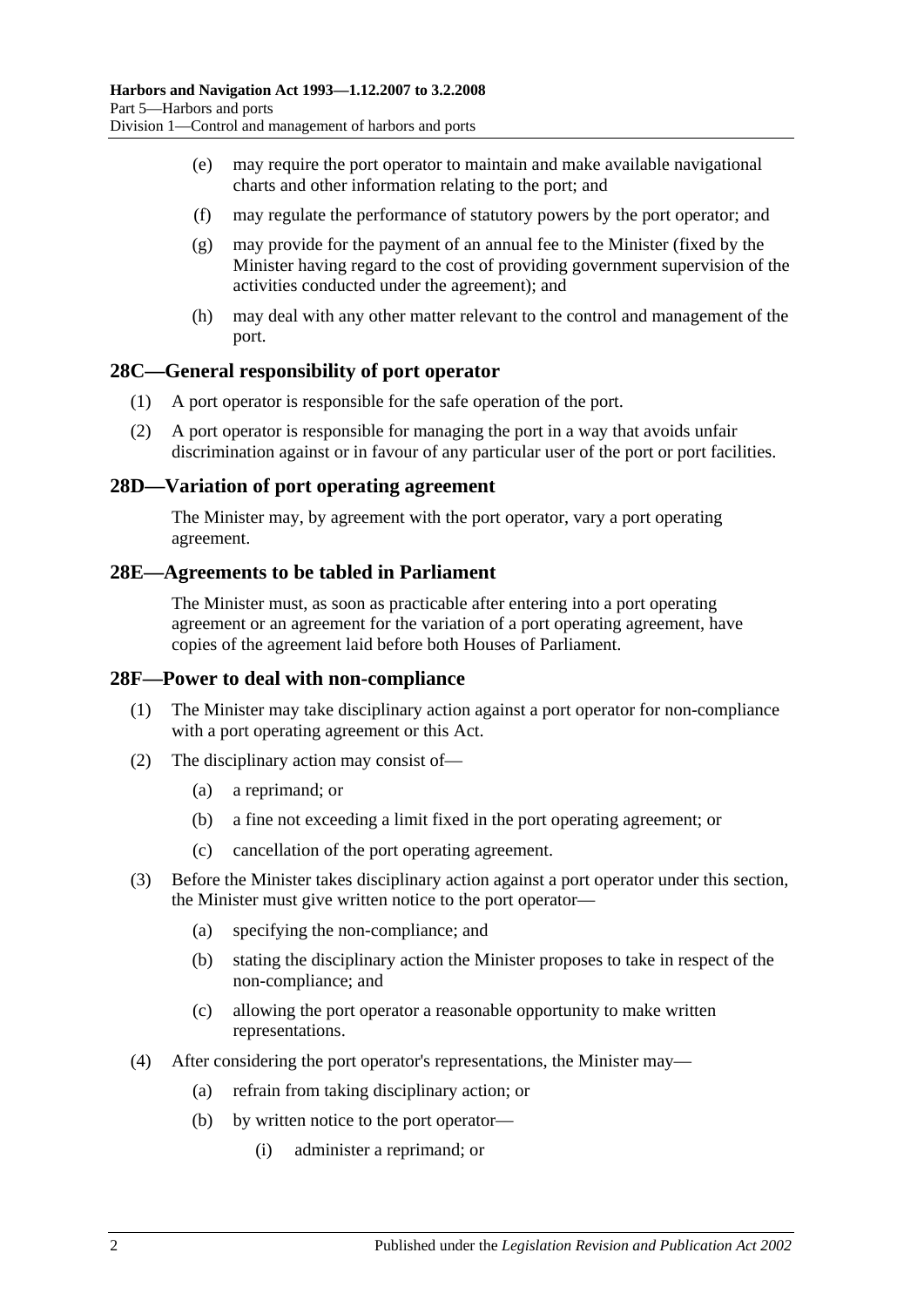- (ii) impose a fine (to be recoverable as a debt due to the Crown) of an amount stated in the earlier notice or of a lesser amount; or
- (iii) if cancellation of the port operating agreement was proposed in the earlier notice—
	- (A) impose a fine not exceeding the maximum permissible under the port operating agreement; or
	- (B) cancel the port operating agreement.
- (5) A port operator may appeal to the Court of Marine Enquiry against the disciplinary action.
- (6) On an appeal, the Court may—
	- (a) confirm, vary or reverse the Minister's decision; and
	- (b) make any consequential or ancillary order the Court thinks fit.
- (7) The port operating agreement may contain provisions governing the exercise of the Minister's powers under this section.

#### <span id="page-24-2"></span><span id="page-24-0"></span>**28G—Power to appoint manager**

- $(1)$  If—
	- (a) a port operator is seriously in breach of its obligations under a port operating agreement; or
	- (b) a port operating agreement is cancelled or expires without renewal,

the Minister may appoint an official manager to operate the port.

- <span id="page-24-3"></span>(2) If a port operator—
	- (a) becomes insolvent within the meaning of Part 7.10 of the *Corporations Law*; or
	- (b) goes into liquidation,

the Minister may appoint an official manager to operate the port.

- (3) An appointment under [subsection](#page-24-2) (1) or [\(2\)](#page-24-3) may be terminated at any time by the Minister.
- (4) The port operating agreement may contain provisions governing the exercise of the Minister's powers under this section.

#### <span id="page-24-4"></span><span id="page-24-1"></span>**28H—Powers of the manager**

- (1) The official manager—
	- (a) is to assume the control and management of the port; and
	- (b) is entitled to possession and control of property of the port operator (or former port operator)—
		- (i) used for the purpose of operating the port; and
		- (ii) defined in the port operating agreement as property subject to the application of this paragraph; and
	- (c) is, while the appointment continues in force, taken to be the port operator.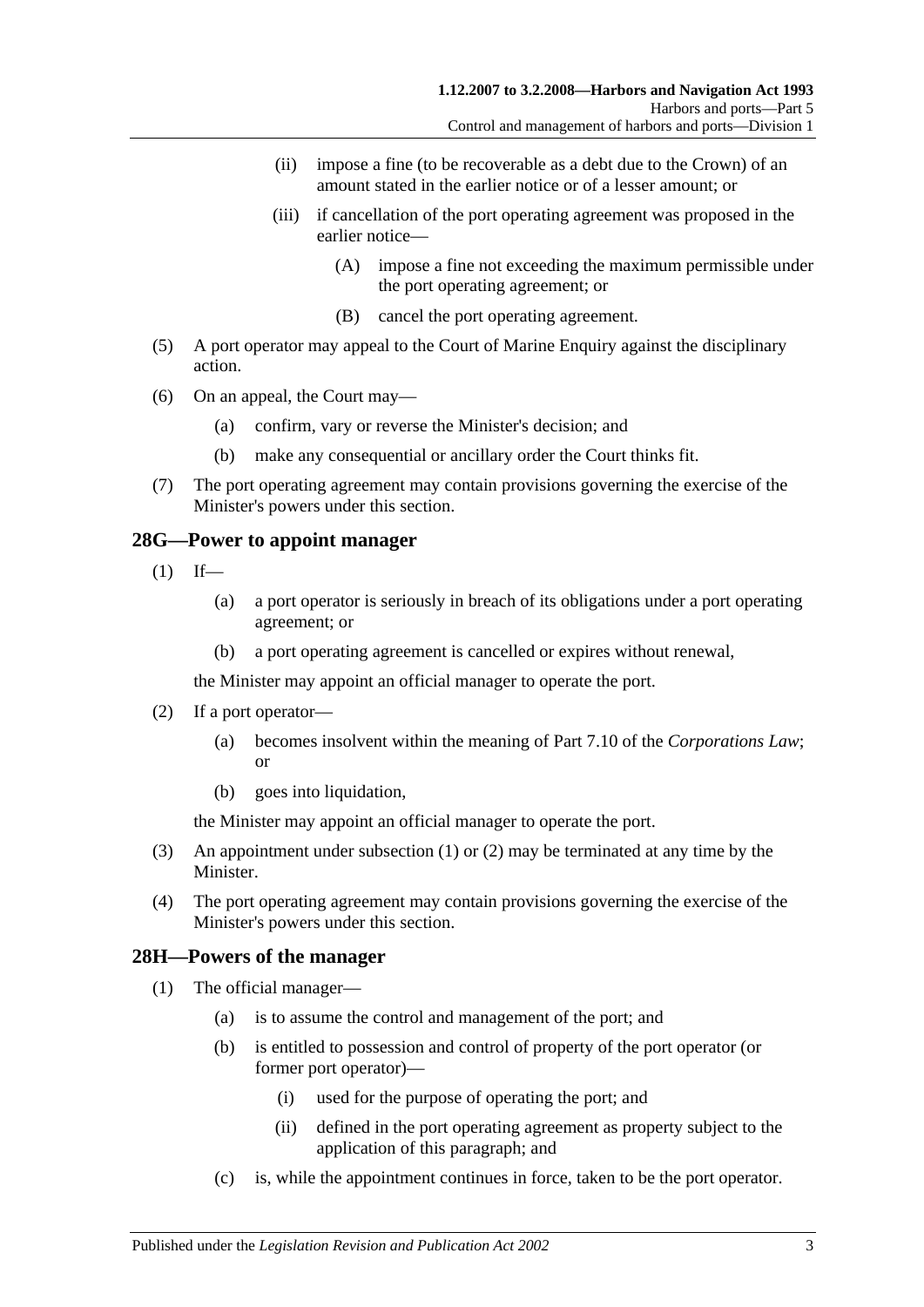- <span id="page-25-5"></span>(2) Any proceeds of the business while under official management are to be applied as follows:
	- (a) first, the proceeds are to be applied towards the costs of official management (including the official manager's remuneration); and
	- (b) secondly, a reasonable rental for the property over which the manager has assumed control is to be paid out of the proceeds while the property remains in the manager's possession; and
	- (c) thirdly, any remaining balance is to be paid into the Consolidated Account.
- (3) A port operating agreement may exclude or modify the provisions of [subsection](#page-24-4) (1) or [\(2\).](#page-25-5)
- (4) The regulations may confer powers and impose duties on official managers and regulate official management in other ways.

# <span id="page-25-0"></span>**Division 2—Port management officers**

#### <span id="page-25-1"></span>**29—Port management officers**

- (1) A port operator may appoint officers or employees of the operator to be port management officers.
- (2) The port operator must issue to each port management officer appointed by it an identity card—
	- (a) containing a photograph of the officer; and
	- (b) stating the name of the port for which the officer is appointed; and
	- (c) stating any conditions of appointment limiting the officer's authority.
- (3) A port management officer must, at the request of any person in relation to whom the officer is exercising or about to exercise powers under this Act, produce his or her identity card for inspection by that person.

# <span id="page-25-2"></span>**Division 2A—Operational powers**

#### <span id="page-25-3"></span>**29A—Interpretation**

In this Division—

*authorised officer* means—

- (a) in relation to a port—a port management officer;
- (b) in relation to a harbor that is not a port, or a part of a harbor that is not within a port—an authorised person.

#### <span id="page-25-4"></span>**29B—Power of direction**

- (1) An authorised officer may give a direction (orally, by signal, radio communication, or in any other appropriate manner) to a person in charge, or apparently in charge, of a vessel in or in the vicinity of a harbor or a port.
- (2) A direction may, for example—
	- (a) require that vessels proceed to load or unload in a particular order; or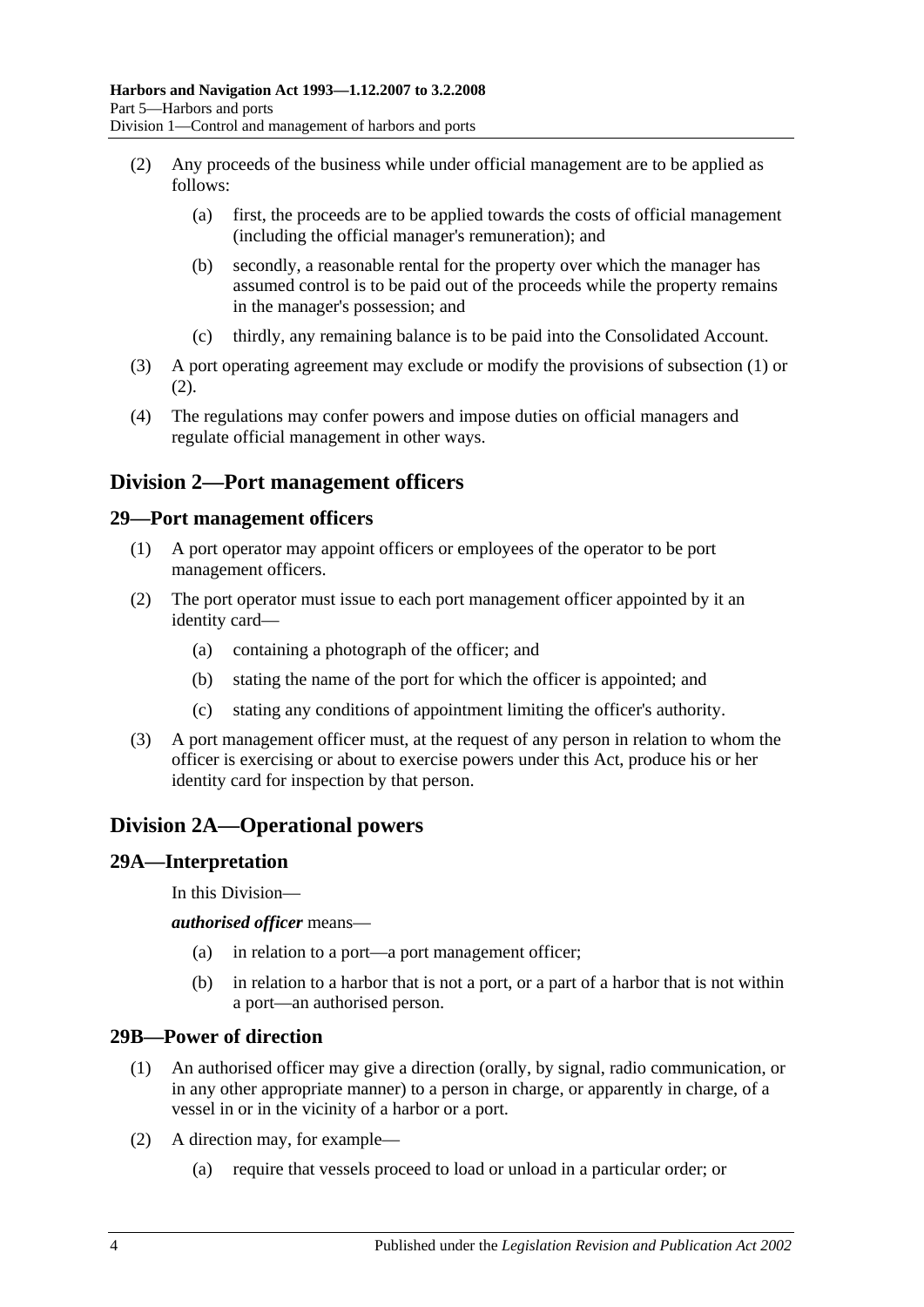- (b) require that a vessel be moored or anchored in a particular position; or
- (c) require that a vessel be secured in a particular way; or
- (d) require that a vessel be moved from a particular area or position; or
- (e) require the production of documents relating to the navigation, operation, pilotage, use or loading of the vessel.
- (3) A person who fails, without reasonable excuse, to comply with a direction under this section is guilty of an offence.

Maximum penalty: \$5 000.

#### <span id="page-26-4"></span><span id="page-26-0"></span>**29C—Power to board vessel**

- (1) A person in charge of a vessel in a harbor or port must, at the request of an authorised officer, permit the officer—
	- (a) to board the vessel; and
	- (b) to inspect the vessel and its cargo; and
	- (c) to carry out on the vessel any investigation necessary to ensure that the vessel and the business in the course of which the vessel is being used is being operated lawfully.
- <span id="page-26-5"></span>(2) If there is no-one on board a vessel to whom a request may be given under [subsection](#page-26-4) (1), the authorised officer may board the vessel and cause the vessel to be moved as the officer thinks fit.
- (3) Any costs incurred by an authorised officer under [subsection](#page-26-5) (2) are recoverable as a debt from the owner of the vessel.
- (4) A person who fails to comply with a request under this section is guilty of an offence. Maximum penalty: \$2 500.

# <span id="page-26-1"></span>**Division 3—Harbor improvement work**

#### <span id="page-26-6"></span><span id="page-26-2"></span>**30—Dredging or other similar work**

- (1) The Minister or a port operator may carry out dredging or other work to deepen, extend or clear a harbor or port.
- (2) If the owner of a wharf benefits from work carried out by the Minister under [subsection](#page-26-6) (1), the Minister may recover a reasonable proportion of the cost of the work from that owner.
- (3) The proportion of the cost to be recovered is to be determined by agreement between the Minister and the owner or, in default of agreement, by an arbitrator appointed under the *[Commercial Arbitration Act](http://www.legislation.sa.gov.au/index.aspx?action=legref&type=act&legtitle=Commercial%20Arbitration%20Act%201986) 1986*.

# <span id="page-26-3"></span>**30A—Development of harbors and maritime facilities**

- (1) The Minister or a port operator may carry out work of any kind for the development or improvement of a harbor or port.
- (2) The Minister or port operator may, for example, establish facilities for—
	- (a) the anchorage or mooring of vessels;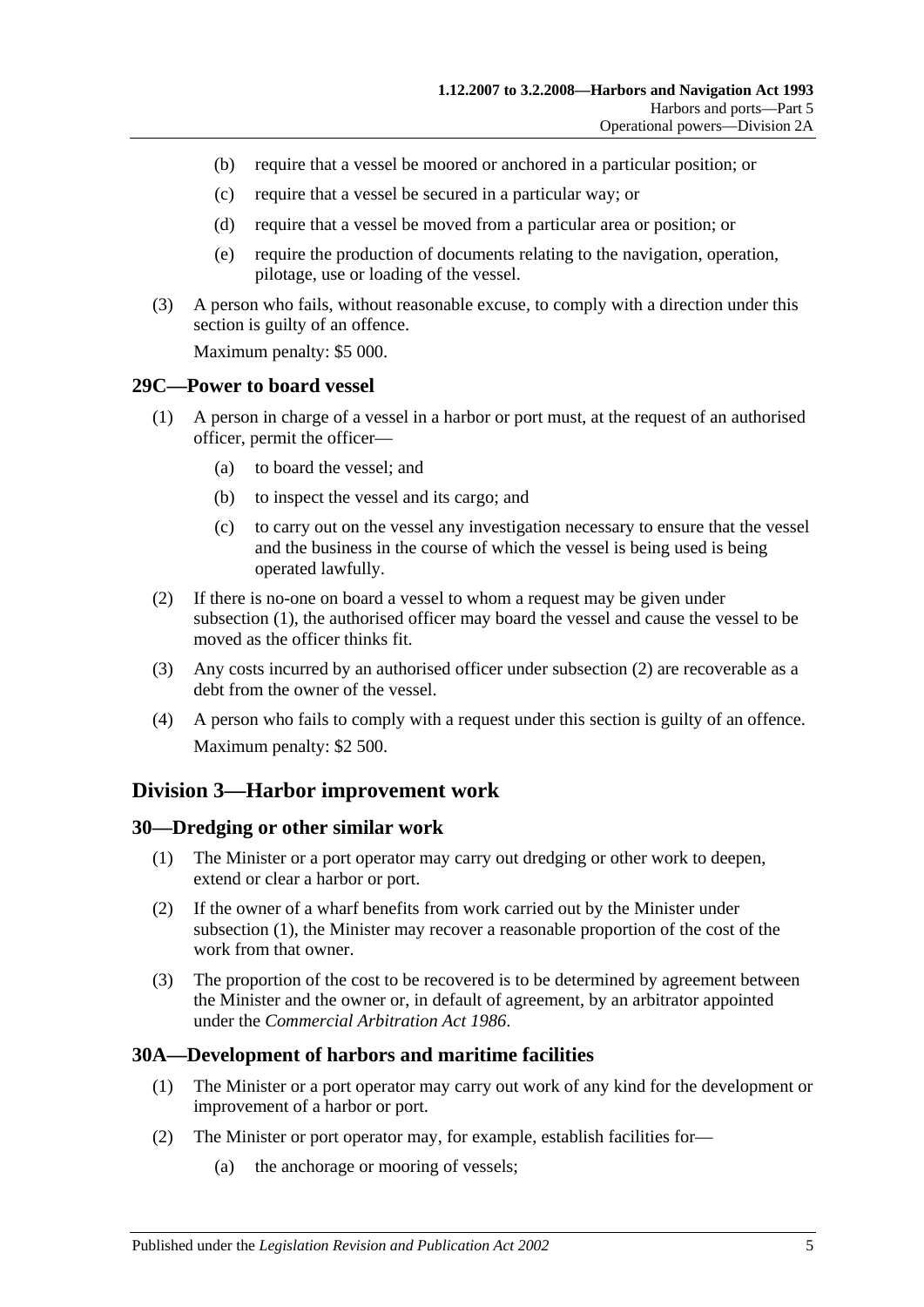- (b) the maintenance and repair of vessels;
- (c) the loading and unloading of passengers or goods;
- (d) the storage of goods;
- (e) facilitating industrial or commercial development associated with or to be associated with a harbor or port;
- (f) sporting or recreational purposes.
- (3) A port operator—
	- (a) must establish and maintain facilities and equipment for the safety of life and property in the port as required under a port operating agreement; and
	- (b) may establish and maintain other facilities and equipment for the safety of life and property.

#### <span id="page-27-0"></span>**30B—Application of** *Development Act 1993*

The powers conferred by this Division are subject to the *[Development Act](http://www.legislation.sa.gov.au/index.aspx?action=legref&type=act&legtitle=Development%20Act%201993) 1993*.

# <span id="page-27-1"></span>**Division 4—Harbor charges etc**

#### <span id="page-27-2"></span>**31—Power to fix charges**

- (1) Subject to any relevant law or determination, the Minister may fix charges—
	- (a) for the use of facilities provided by the Minister for—
		- (i) the mooring of vessels;
		- (ii) the loading or unloading of passengers or goods;
		- (iii) the storage of goods;
		- (iv) the safe navigation of vessels;
		- (v) any other purpose; or
	- (b) for the entry of vessels into waters under the Minister's control and management; or
	- (c) for services provided by the Minister.
- (2) The Minister may fix default charges to be paid if a charge fixed under this section is not paid within a specified period.
- (3) The Minister must publish Schedules of the charges and default charges fixed under this section.

#### <span id="page-27-3"></span>**31A—Power to waive or reduce charges**

The Minister may waive or reduce a charge (or default charge), or extend the time for payment of a charge (or default charge), as the Minister thinks fit.

#### <span id="page-27-4"></span>**31B—Charges in respect of goods**

(1) A charge (or default charge) payable under this Division in respect of the unloading or storage of goods is recoverable as a debt from the consignor or consignee of the goods.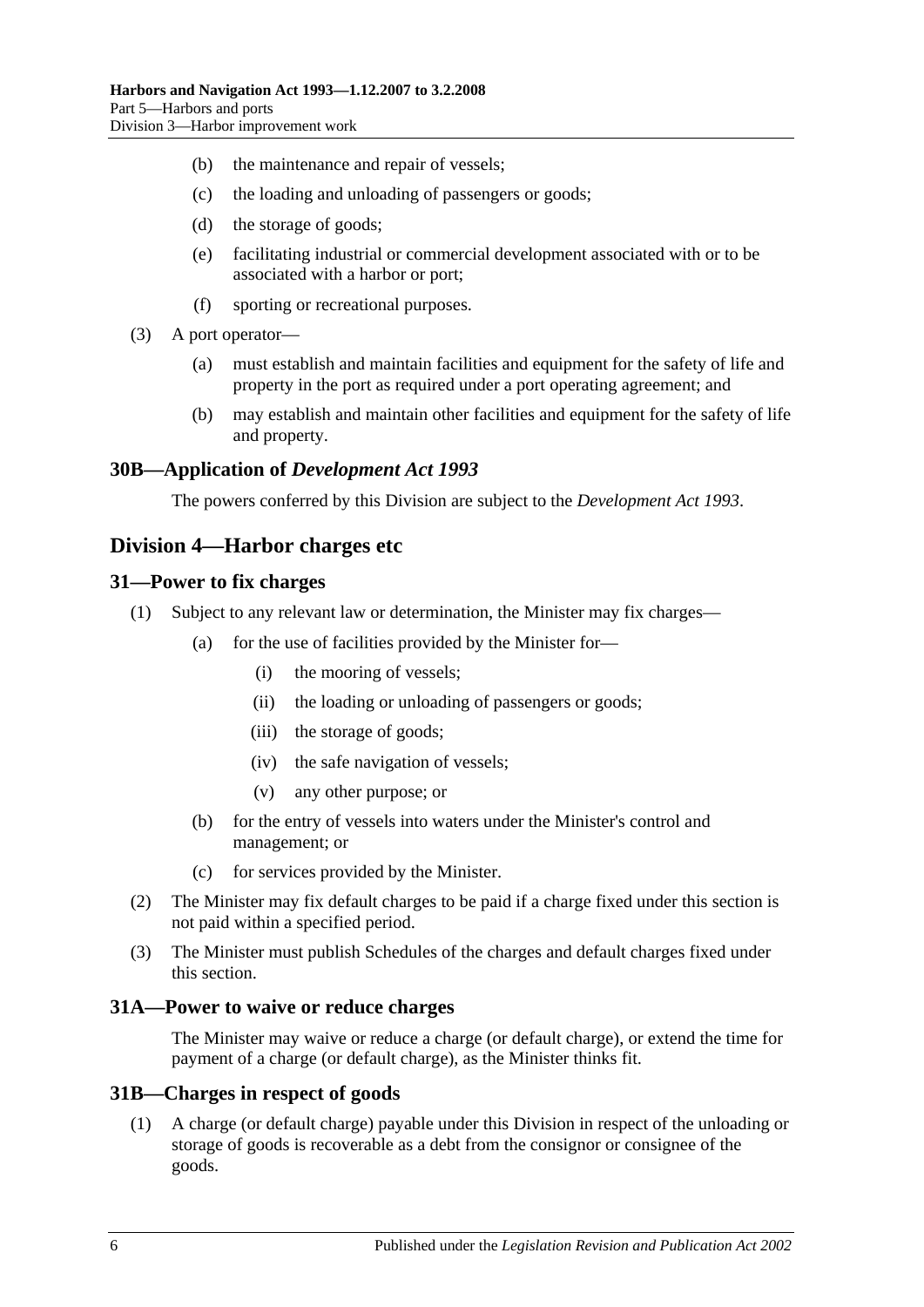- (2) The Minister may retain possession of goods until the appropriate charge is paid.
- (3) If the charge is not paid within 60 days after the goods are unloaded, the Minister may, after giving notice in writing to the consignee of the goods, sell the goods and retain the charge (together with any default charges and the costs of conducting the sale) from the proceeds of sale.

#### <span id="page-28-0"></span>**31C—Charges in respect of vessels**

- (1) If a charge to which the Minister is entitled in respect of a vessel is not paid by the date payment falls due, an authorised person may, at the Minister's direction, arrest the vessel and take it into the Minister's custody.
- (2) If the charge remains unpaid 60 days after the vessel is taken into the Minister's custody, the Minister may, after giving notice to the owner of the vessel, sell the vessel and retain the charge (together with any default charges and the costs of conducting the sale) from the proceeds of sale.

#### <span id="page-28-2"></span><span id="page-28-1"></span>**31D—Power to prevent use of harbor or port facilities**

- (1) If a person is in default in the payment of a charge (or default charge) payable under this Division, the Minister may, by written notice given to the person in default, prohibit the person from using harbor or port facilities provided by the Crown until the charge has been paid.
- (2) A person must not use facilities in contravention of a prohibition imposed under [subsection](#page-28-2)  $(1)$ .

Maximum penalty: \$2 500.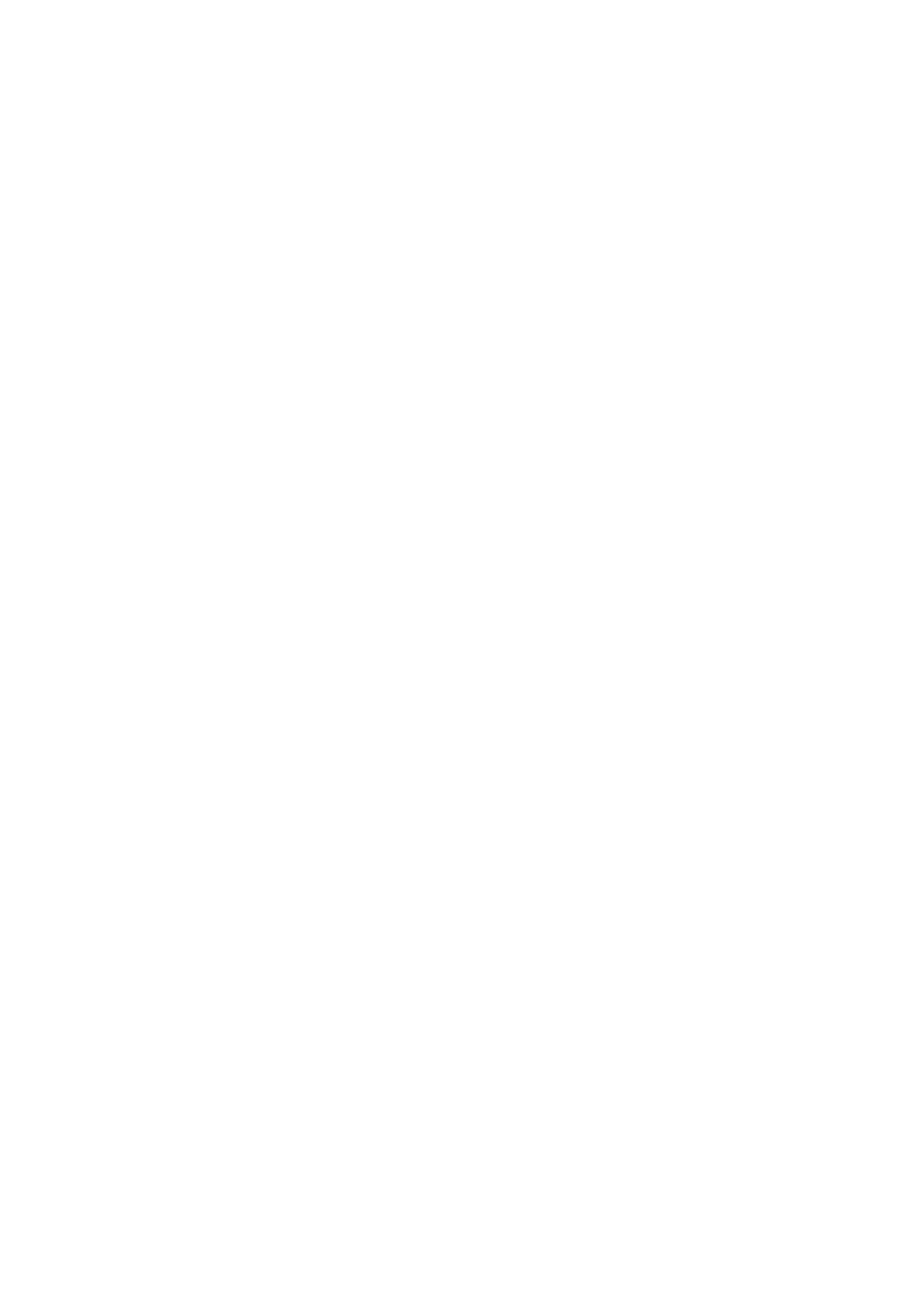# <span id="page-30-0"></span>**Part 5A—Pilotage**

#### <span id="page-30-1"></span>**33—Licensing of pilots**

- (1) The CEO may license persons qualified in accordance with the regulations as pilots.
- (1a) A licence remains in force for the period specified in the regulations and may be renewed in accordance with the regulations.
- (2) A licence may be granted under this section on such conditions as the CEO thinks fit.
- (3) The CEO may, by notice in writing to the holder of a licence under this Part, vary or revoke a condition of the licence.
- (4) A person who holds a licence under this Part must not contravene or fail to comply with a condition of the licence.

Maximum penalty: \$5 000.

- (5) The CEO may, by notice in writing to a licensed pilot, cancel the licence if satisfied that the pilot—
	- (a) has been guilty of incompetence or breach of duty; or
	- (b) has breached a condition of licence; or
	- (c) has suffered mental or physical incapacity rendering the pilot incapable of satisfactorily performing the duties of a pilot.
- (6) On cancellation of a licence under this section, the former licensee must return the licence to the CEO.

Maximum penalty: \$750.

#### <span id="page-30-2"></span>**34—Pilotage exemption certificate**

- (1) The CEO may issue a pilotage exemption certificate to the master of a vessel in accordance with the regulations.
- (1a) A pilotage exemption certificate remains in force for the period specified in the regulations and may be renewed in accordance with the regulations.
- (2) A pilotage exemption certificate may be granted on such conditions as the CEO thinks fit.
- (3) The CEO may, by notice in writing to the holder of a pilotage exemption certificate under this Part, vary or revoke a condition of the certificate.
- (4) A person who holds a pilotage exemption certificate under this Part must not contravene or fail to comply with a condition of the certificate. Maximum penalty: \$5 000.
- (4a) A pilotage exemption certificate lapses if the holder does not continue to have the periodic experience in the navigation of vessels required by the regulations.
- (5) The CEO may, by notice in writing to the holder of a pilotage exemption certificate, cancel the certificate if there are, in the CEO's opinion, proper reasons for doing so.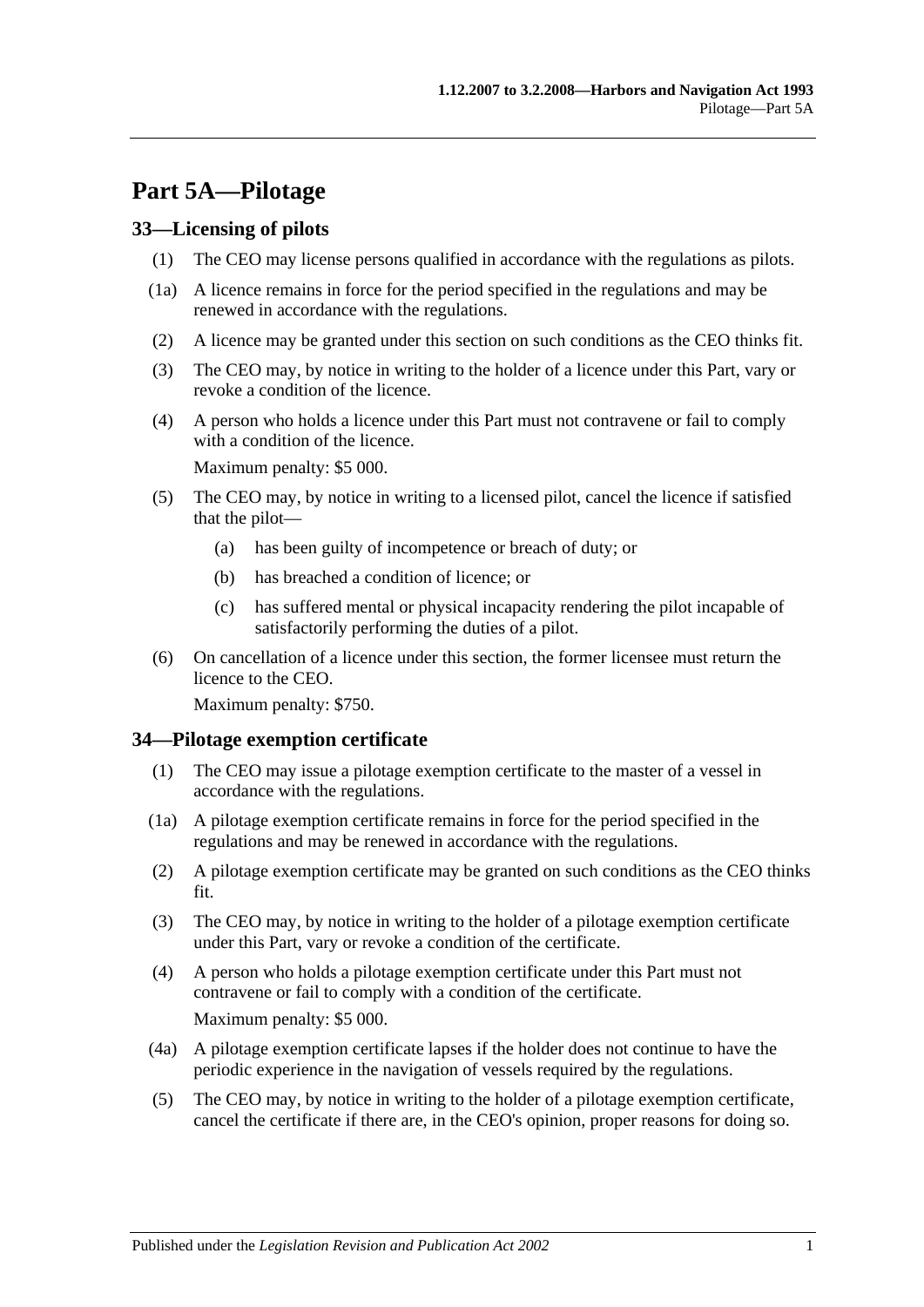(6) On cancellation of a pilotage exemption certificate under this section, the former holder of the certificate must return the certificate to the CEO.

Maximum penalty: \$750.

# <span id="page-31-0"></span>**35—Compulsory pilotage**

- (1) A vessel 35 metres or more in length must not be navigated within a harbor to which this section applies, unless—
	- (a) the vessel is navigated under the control or at the direction of a licensed pilot; or
	- (b) the master of the vessel holds a pilotage exemption certificate under this Part.
- (2) If a vessel is navigated in contravention of this section, the owner and the master are each guilty of an offence.

Maximum penalty: \$10 000.

- (3) This section applies to a harbor declared by regulation to be a harbor to which this section applies.
- (4) The CEO may, subject to such conditions as the CEO thinks fit, exempt a vessel from the requirements of this section.

#### <span id="page-31-1"></span>**36—Duties and immunities of pilots**

- (1) The duty of a pilot is to pilot the vessel subject to the authority of the master, and the fact that a vessel is under pilotage does not relieve the master from responsibility for the navigation of the vessel.
- (2) No civil liability attaches to a pilot or to a pilot's employer for negligence by the pilot in relation to the pilotage of the vessel (but this subsection does not relieve from liability that may attach to a person as owner of a vessel).
- (3) The liability of the owner or master of a ship for damage resulting from a fault in the navigation of the ship is unaffected by the fact that the vessel is under pilotage or that the pilotage is compulsory.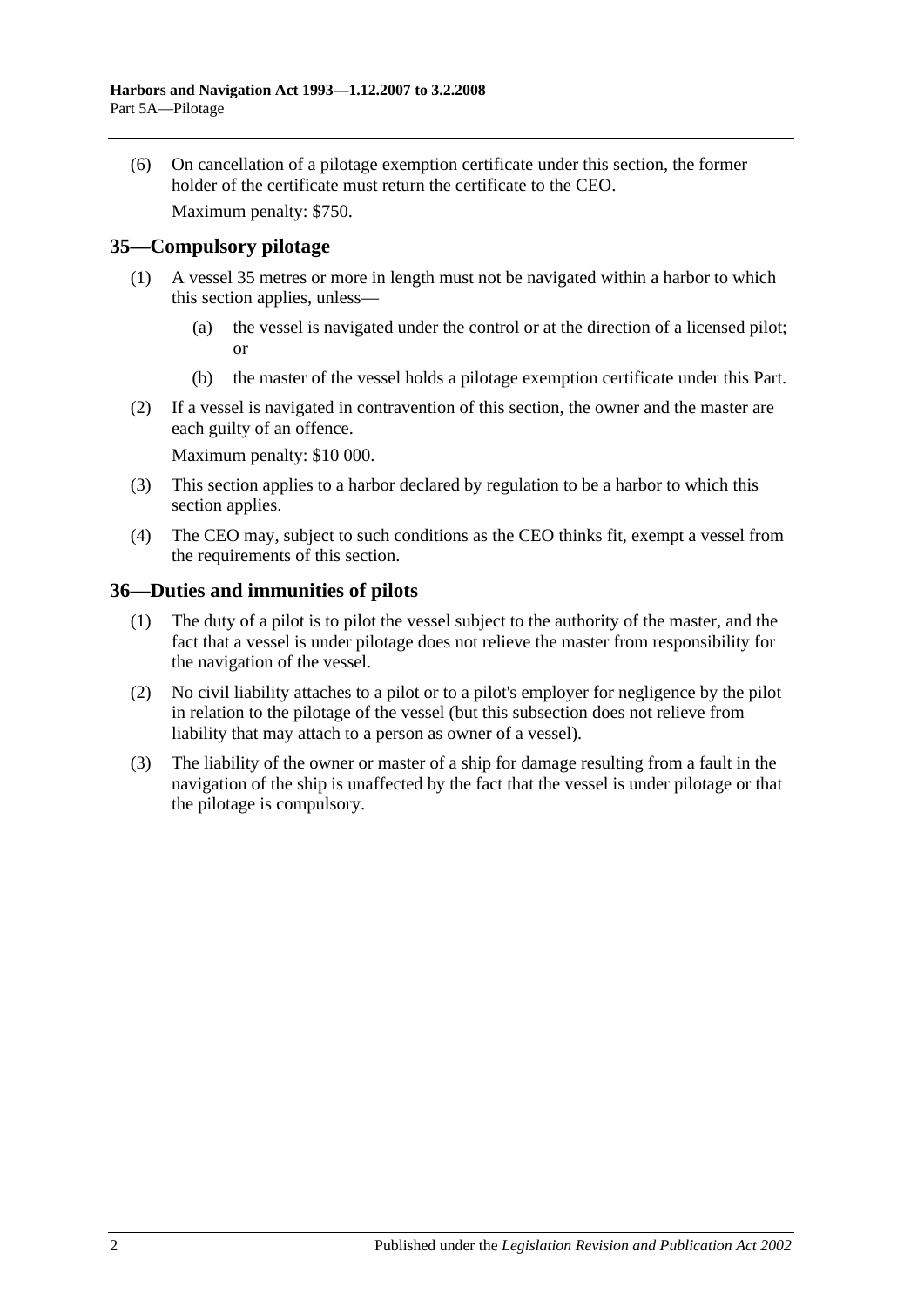# <span id="page-32-0"></span>**Part 6—Crewing**

# <span id="page-32-1"></span>**Division 1—Application of this Part**

# <span id="page-32-2"></span>**37—Vessels to which this Part applies**

This Part applies to a vessel of a class declared by regulation to be a class of vessels to which this Part applies.

# <span id="page-32-3"></span>**Division 2—Obligation to have adequate crew**

#### <span id="page-32-4"></span>**38—Obligation to have adequate crew**

- (1) If a fishing vessel to which this Part applies is operated in the jurisdiction and the crew of the vessel does not conform to the requirements of the regulations with regard to the minimum number and qualifications of the crew, the owner is guilty of an offence. Maximum penalty: \$5 000.
- (2) If a vessel (other than a fishing vessel) to which this Part applies is operated in the jurisdiction and—
	- (a) there is no current determination of the State Crewing Committee fixing the minimum number and qualifications of the crew required for the safe navigation of the vessel; or
	- (b) the crew of the vessel does not comply with the requirements of such a determination,

the owner and the master of the vessel are each guilty of an offence.

Maximum penalty: \$5 000.

# <span id="page-32-5"></span>**39—Exemptions**

- (1) The CEO may, on such conditions as the CEO thinks fit, exempt the owner or master of a vessel from the obligation to comply with the requirements of the regulations with regard to the minimum number and qualifications of the crew of the vessel or a determination of the State Crewing Committee.
- (2) The CEO may, by notice in writing to the holder of an exemption, revoke the exemption or impose further conditions if there are, in the CEO's opinion, proper reasons for doing so.

# <span id="page-32-6"></span>**Division 3—State Crewing Committee**

# <span id="page-32-7"></span>**39A—Interpretation**

In this Division—

*qualified marine engineer* means a person who holds a certificate of competency as a marine engineer (of any class) issued under this Act or has, in the opinion of the CEO, other appropriate qualifications as a marine engineer;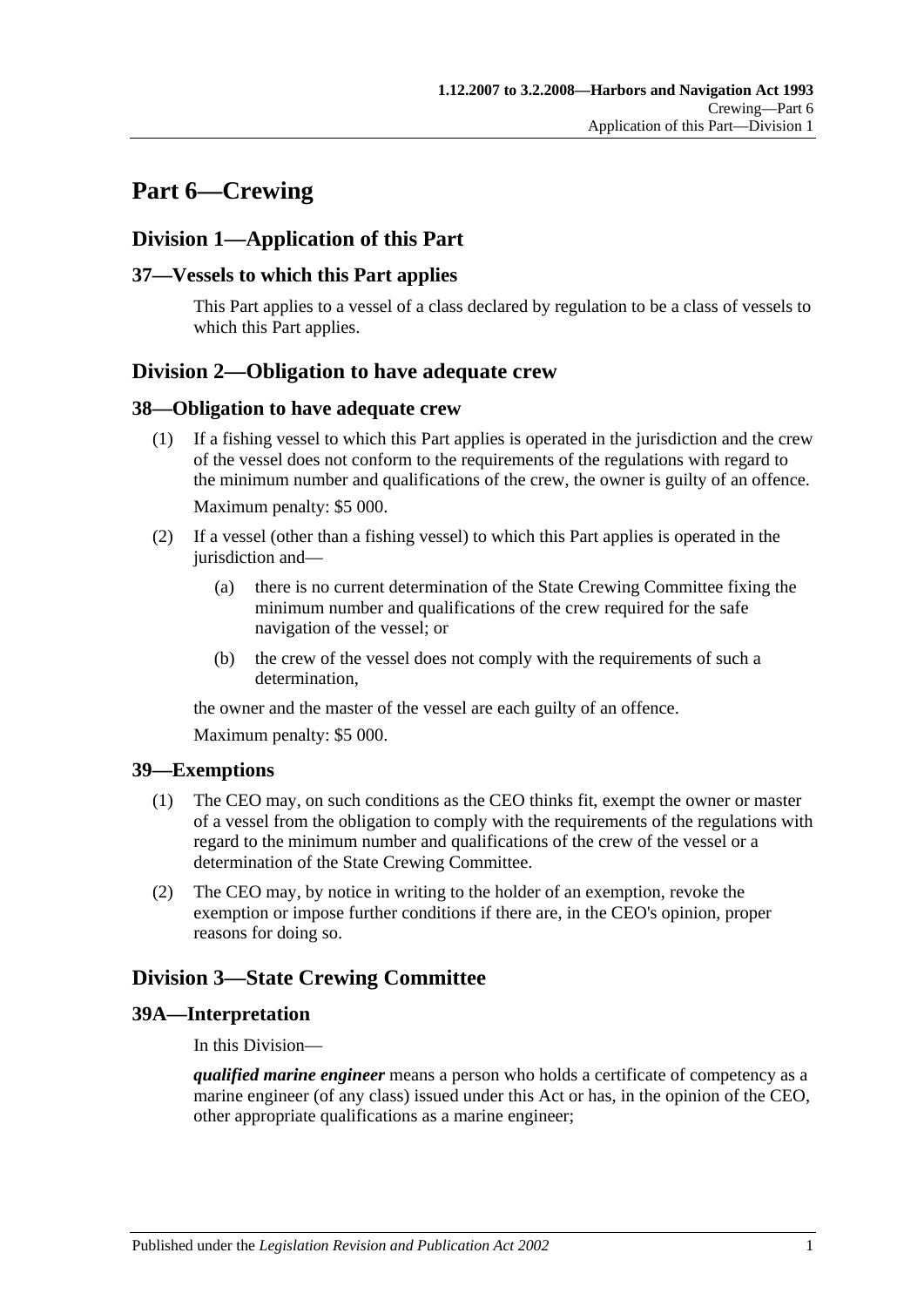*qualified master* means a person who holds a certificate of competency as a master (of any class) issued under this Act or has, in the opinion of the CEO, other appropriate qualifications as a master;

*qualified master mariner* means a person who holds—

- (a) a Master Class 1 certificate of competency issued by a marine authority of the Commonwealth; or
- (b) a qualification under the law of some other place recognised under the Commonwealth Act as equivalent to such a certificate of competency.

# <span id="page-33-0"></span>**40—State Crewing Committee**

- (1) The *State Crewing Committee* is established.
- (2) The Committee consists of—
	- (a) five members (the *appointed members*) appointed by the Governor of whom—
		- (i) one is to be a qualified master mariner nominated by the Minister;
		- (ia) one is to be a qualified master nominated by the Minister;
		- (ib) one is to be a qualified marine engineer nominated by the Minister;
		- (ii) two are to be persons who have, in the opinion of the Governor, appropriate qualifications and experience to be members of the Committee, nominated by maritime or waterfront unions;
	- (b) the members (the *nominated members*) nominated by the owner of the vessel in respect of which a determination is to be made or reviewed by the Committee.
- (2a) At least one appointed member of the Committee must be a woman and at least one must be a man.
- (3) One of the appointed members will be appointed by the Governor to preside at meetings of the Committee and another will be appointed to deputise for that member in his or her absence.
- (4) The Governor may appoint a suitable person to act as an appointed member of the Committee when a particular appointed member is absent or during a temporary vacancy in the office of that member.
- (5) The provisions governing the nomination of a member extend to the appointment of a person to act in the absence of that member or during a temporary vacancy in the office of that member.

# <span id="page-33-1"></span>**41—Nomination of members by owner**

- (1) The CEO must, at least 14 days before the Committee sits to make or review a determination in respect of a vessel, give the owner a written notice—
	- (a) informing the owner of the proposed making or review of the determination and of the date when the proceedings are to commence; and
	- (b) inviting the owner to nominate a person or persons (not exceeding two in number) to be members of the Committee for the purposes of the proceedings.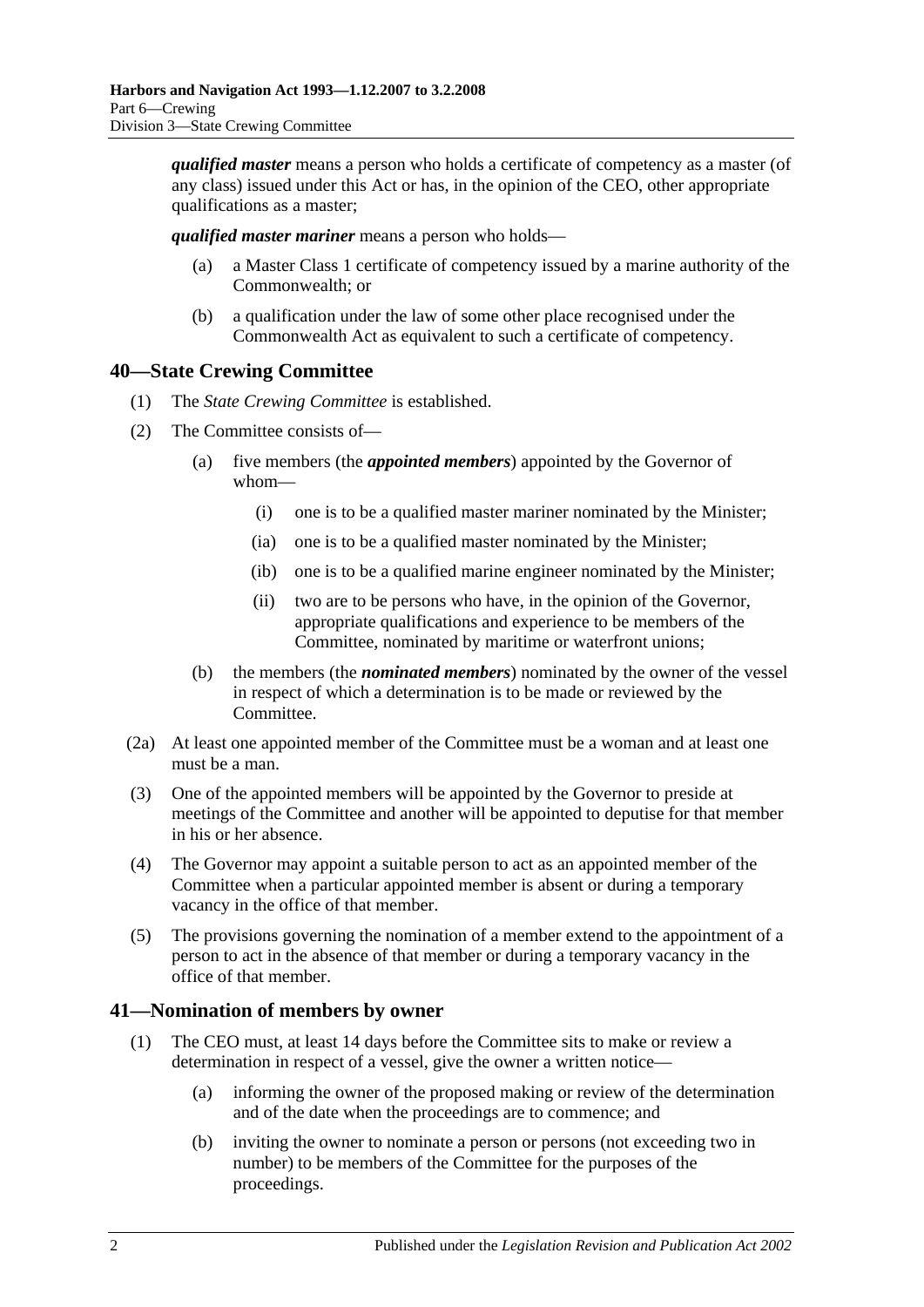- <span id="page-34-4"></span>(2) The owner may, by written notice to the CEO, nominate a person or persons (not exceeding two in number) to be members of the Committee for the purposes of the proceedings.
- (3) A person may not be nominated under [subsection](#page-34-4) (2) unless that person is a qualified master or marine engineer or is, in the opinion of the CEO, otherwise appropriately qualified to participate in the proceedings.
- (4) A nomination must be made at least 7 days before the Committee is to commence the proceedings for the making or review of the determination.
- (5) If the owner fails to make a nomination in accordance with this section the right to make the nomination lapses.

# <span id="page-34-0"></span>**42—Conditions of office**

- (1) An appointed member of the Committee holds office for such term and on such terms and conditions as may be determined by the Governor.
- (2) A nominated member holds office as a member of the Committee only while matters relating to the vessel in respect of which that member was nominated are being considered or otherwise dealt with by the Committee.
- (3) A member of the Committee is entitled to such remuneration, allowances and expenses as may be determined by the Governor.

#### <span id="page-34-1"></span>**42A—Vacancies or defects in appointment of members**

An act of the Committee is not invalid by reason only of a vacancy in its membership or a defect in the appointment of a member.

# <span id="page-34-2"></span>**Division 4—Procedures and powers of Committee**

# <span id="page-34-3"></span>**43—Procedures at meetings**

- (1) The member appointed to preside at meetings of the Committee must, if present at a meeting, preside at that meeting and, in the absence of that member, his or her deputy must preside but, if both are absent, a member chosen by those present will preside.
- (2) Subject to [subsection](#page-34-5) (3), three members of the Committee constitute a quorum of the Committee.
- <span id="page-34-5"></span>(3) A quorum must, unless the CEO otherwise directs, include the members (if any) duly nominated by the owner of the ship in respect of which the Committee is to make or review a determination.
- (4) A decision supported by a majority of the votes of the members present at a meeting of the Committee is a decision of the Committee.
- (5) Each member present at a meeting of the Committee is entitled to one vote on any matter arising for decision at that meeting and, if the votes are equal, the member presiding at the meeting is entitled to a second or casting vote.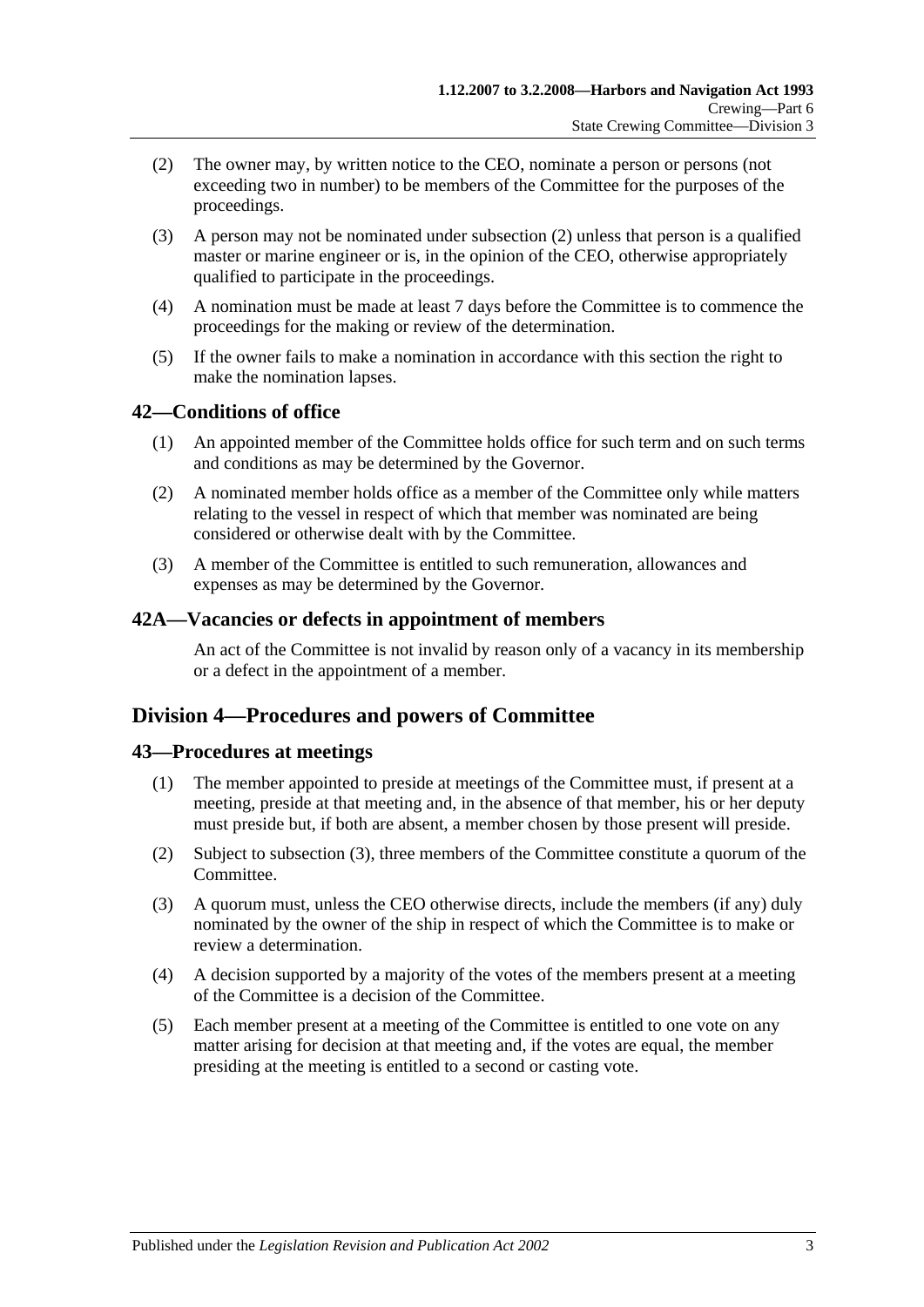# <span id="page-35-0"></span>**44—Power to obtain information**

- (1) For the purposes of this Act, the Committee may—
	- (a) by summons signed by the presiding or deputy presiding member, require any person to attend before the Committee to give evidence, or to produce documents to the Committee;
	- (b) examine witnesses on oath or affirmation;
	- (c) require any person appearing before the Committee (whether summoned to appear or not) to answer questions relating to any matter before the Committee;
	- (d) enter and inspect any vessel in respect of which a determination is to be made or reviewed under this Act.
- (2) A person who—
	- (a) fails without proper excuse to comply with a summons to attend before the Committee or to produce documents;
	- (b) misbehaves before the Committee, or wilfully insults or obstructs the Committee;
	- (c) refuses to be sworn or to affirm when required to do so by the Committee;
	- (d) refuses to answer any relevant question when required to do so by the Committee,

is guilty of an offence.

Maximum penalty: \$2 500.

# <span id="page-35-1"></span>**45—Determinations in relation to crew**

The Committee may, on application by the owner of a vessel (other than a fishing vessel) to which this Part applies, make or review a determination fixing the minimum number and qualifications of the crew required for the safe navigation of the vessel.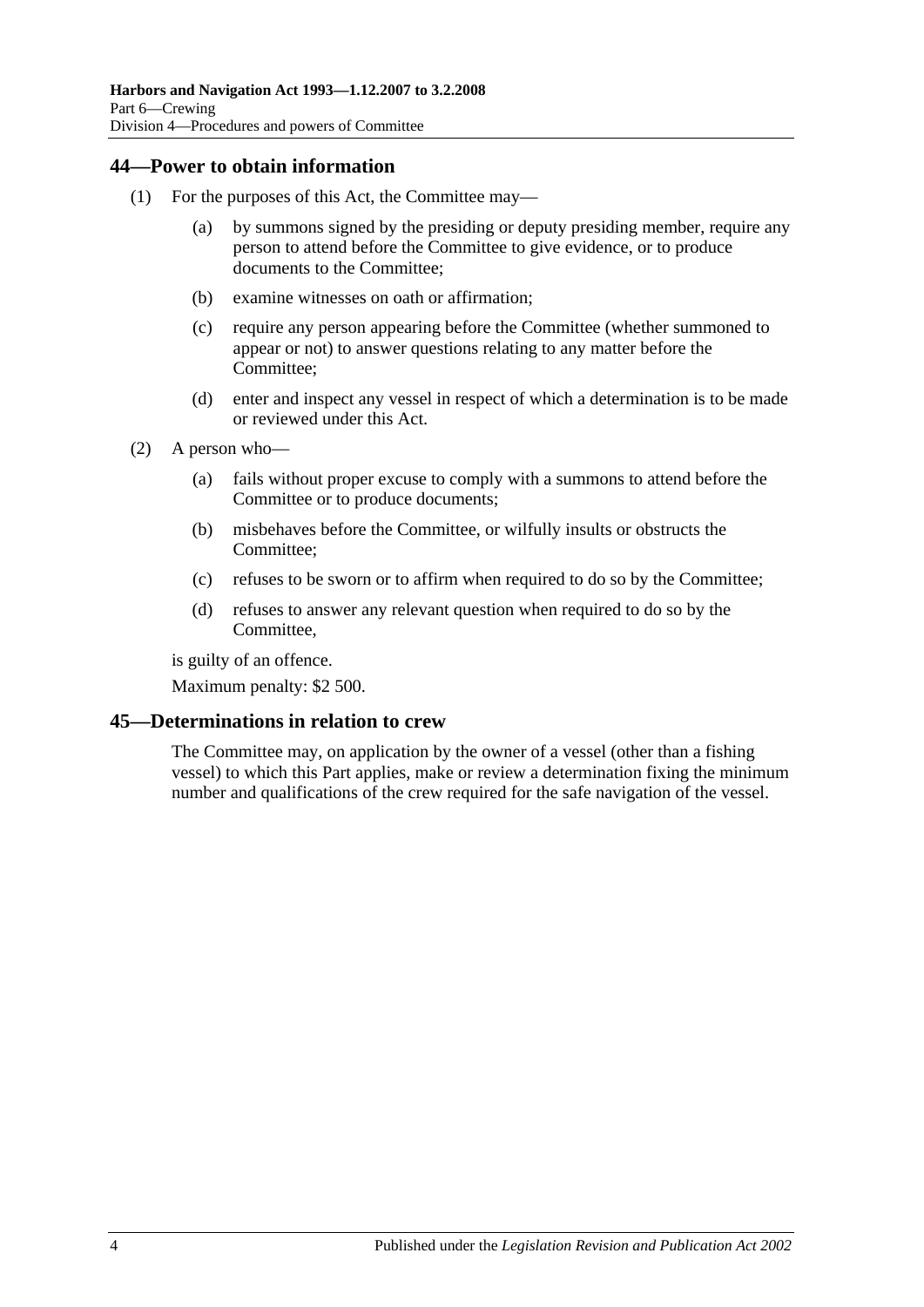# **Part 7—Certificates of competency**

## **46—Vessels to which this Part applies**

This Part applies to—

- (a) a recreational vessel fitted with an engine;
- (b) a vessel (other than a recreational vessel) of a class declared by regulation to be a class of vessels to which this Part applies.

## **47—Requirement for certificate of competency**

- (1) A person must not accept employment in a key position in the crew of a commercial vessel to which this Part applies unless that person holds—
	- (a) a certificate of competency of the appropriate class in force under this Act; or
	- (b) a qualification under the law of some other place declared by the CEO in accordance with the regulations to be equivalent to a certificate of competency of the relevant class; or
	- (c) an exemption from the requirement to hold a certificate of competency of the relevant class.

Maximum penalty: \$2 500.

- (2) A person must not employ another in a key position in the crew of a commercial vessel to which this Part applies unless that person holds—
	- (a) a certificate of competency of the appropriate class; or
	- (b) a qualification under the law of some other place declared by the CEO in accordance with the regulations to be equivalent to a certificate of competency of the relevant class; or
	- (c) an exemption from the requirement to hold a certificate of competency of the relevant class.

Maximum penalty: \$2 500.

- (3) A person must not operate a recreational vessel to which this Part applies unless that person holds—
	- (a) a certificate of competency of the appropriate class (a boat operator's licence); or
	- (b) an exemption from the requirement to hold a certificate of competency of the relevant class; or
	- (c) a special permit granted under the regulations.

Maximum penalty: \$2 500.

Expiation fee: \$105.

- (3a) A person must not cause, suffer or permit another to operate a recreational vessel to which this Part applies unless the other person holds—
	- (a) a certificate of competency of the appropriate class (a boat operator's licence); or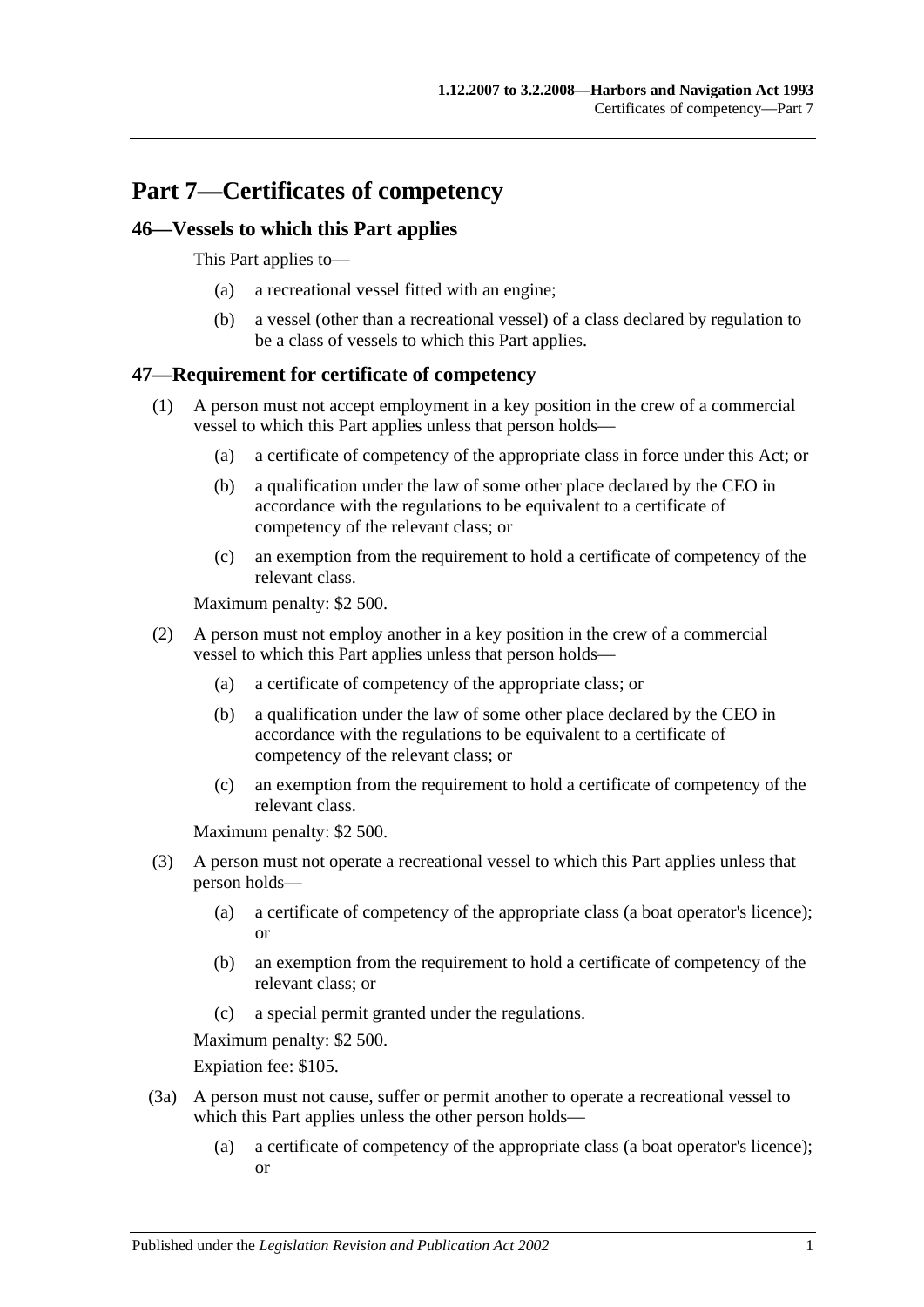- (b) an exemption from the requirement to hold a certificate of competency of the relevant class; or
- (c) a special permit granted under the regulations.

Maximum penalty: \$2 500.

Expiation fee: \$105.

- (4) A person must not hire out a recreational vessel to which this Part applies to another unless that person holds—
	- (a) a certificate of competency of the appropriate class (a boat operator's licence); or
	- (b) an exemption from the requirement to hold a certificate of competency of the relevant class; or
	- (c) a special permit granted under the regulations.

Maximum penalty: \$2 500.

Expiation fee: \$105.

(5) A person who commits an offence against this section while disqualified from holding a certificate of competency of the relevant class is liable to a fine of twice the amount prescribed above.

#### **48—Issue of certificates of competency or exemptions**

- (1) The CEO must arrange for the examination of applicants seeking certificates of competency.
- (2) A person who—
	- (a) passes the examinations appropriate to a certificate of competency of a particular class; and
	- (b) satisfies the requirements of the regulations appropriate to an applicant for a certificate of competency of that class; and
	- (c) satisfies the CEO that he or she is a fit and proper person to hold a certificate of competency of that class,

is entitled to be issued with a certificate of competency of that class.

- (3) A person who is entitled to a certificate of competency will, on payment of the fee fixed by regulation, be issued with a certificate of competency.
- (4) A certificate of competency issued in respect of a recreational vessel (a boat operator's licence) continues in operation without renewal and without payment of any further fee.
- (5) The CEO may, on such conditions as the CEO thinks fit, exempt a person from the obligation to sit an examination for a certificate of competency or to hold a certificate of competency of a particular class.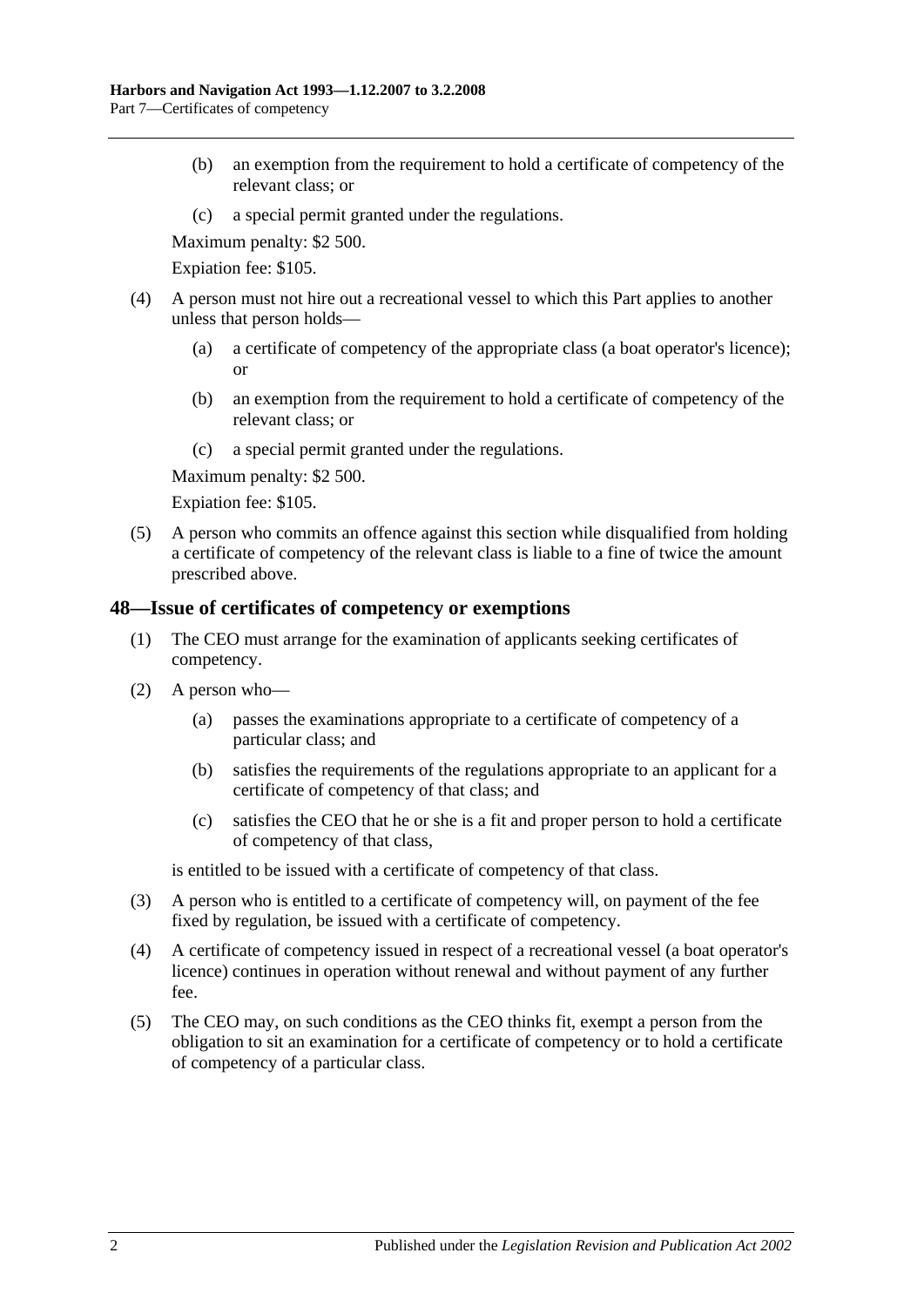#### **49—Cancellation of certificate of competency by court**

Where a court convicts the holder of a certificate of competency of an offence against this Act showing the holder to have been incompetent or guilty of misconduct or to have failed in his or her duty in a matter related to navigation, the court may, in addition to imposing any other penalty, cancel the certificate of competency and disqualify the holder from again holding such a certificate for a specified period or until further order.

#### **50—Cancellation of certificate of competency by Minister**

- (1) If the holder of a certificate of competency—
	- (a) is shown by the findings of the Court of Marine Enquiry or a court or tribunal with similar powers under the law of some other place to have been incompetent or guilty of misconduct or to have failed in his or her duty in a matter related to navigation; or
	- (b) is convicted of an offence showing the holder of the certificate to have been incompetent or guilty of misconduct or to have failed in his or her duty in a matter related to navigation; or
	- (c) is disqualified from holding such a certificate under the law of another place, or
	- (d) is shown to have suffered mental or physical incapacity rendering him or her incapable of satisfactorily operating a vessel or performing duties pursuant to the certificate of competency,

the Minister may, by notice in writing given to the holder, cancel the certificate of competency and disqualify the holder from again holding such a certificate for a specified period or until further notice.

- (2) If the holder of a qualification under the law of some other place—
	- (a) is convicted of an offence showing the holder of the qualification to have been incompetent or guilty of misconduct or to have failed in his or her duty in a matter related to navigation; or
	- (b) has been found by the Court of Marine Enquiry or a court or tribunal with similar powers under the law of some other place to have been incompetent or guilty of misconduct or to have failed in his or her duty in a matter related to navigation, or
	- (c) is shown to have suffered mental or physical incapacity rendering him or her incapable of satisfactorily operating a vessel or performing duties pursuant to the qualification,

the Minister may declare the qualification to be inoperative in the jurisdiction and while such a declaration remains in force the person to whom it relates will not be regarded as the holder of a qualification equivalent to a certificate of competency.

(3) On cancellation of a certificate of competency (under this or any other section of this Act), the former holder of the certificate must return the certificate to the Minister. Maximum penalty: \$750.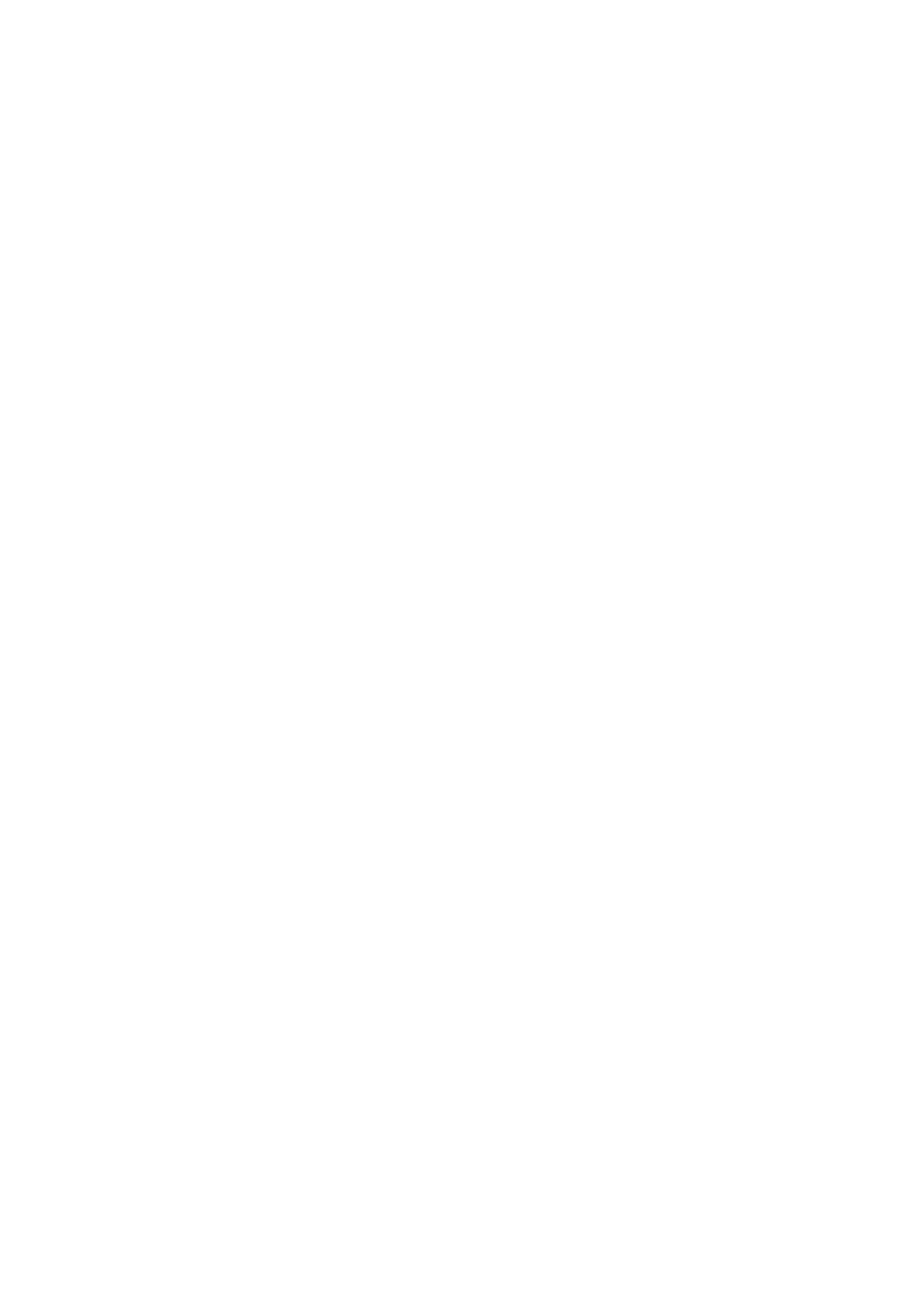# **Part 8—Hire of vessels**

#### **51—Vessels to which this Part applies**

This Part applies to vessels of a class declared by regulation to be a class of vessels to which this Part applies.

#### **52—Obligation to hold licence**

A person must not carry on a business of hiring out vessels to which this Part applies unless licensed to do so under this Part.

Maximum penalty: \$2 500.

#### **52A—Duration and granting of licence**

- (1) A licence under this Part remains in force for the period specified in the regulations and may be renewed in accordance with the regulations.
- (2) The regulations may set out the circumstances in which the CEO may grant or refuse to grant a licence under this Part.

#### **53—Terms and conditions of licence**

- (1) A licence under this Part may be granted subject to such conditions as the CEO thinks fit and specifies in the licence.
- (2) The CEO may, by notice in writing to the holder of a licence under this Part, vary or revoke a condition of the licence.
- (3) A person who holds a licence under this Division must not contravene or fail to comply with a condition of the licence.

Maximum penalty: \$2 500.

- (4) The CEO may, by notice in writing to the licensee, cancel a licence for breach of a condition.
- (5) On cancellation of a licence under this section, the former licensee must return the licence to the CEO.

Maximum penalty: \$750.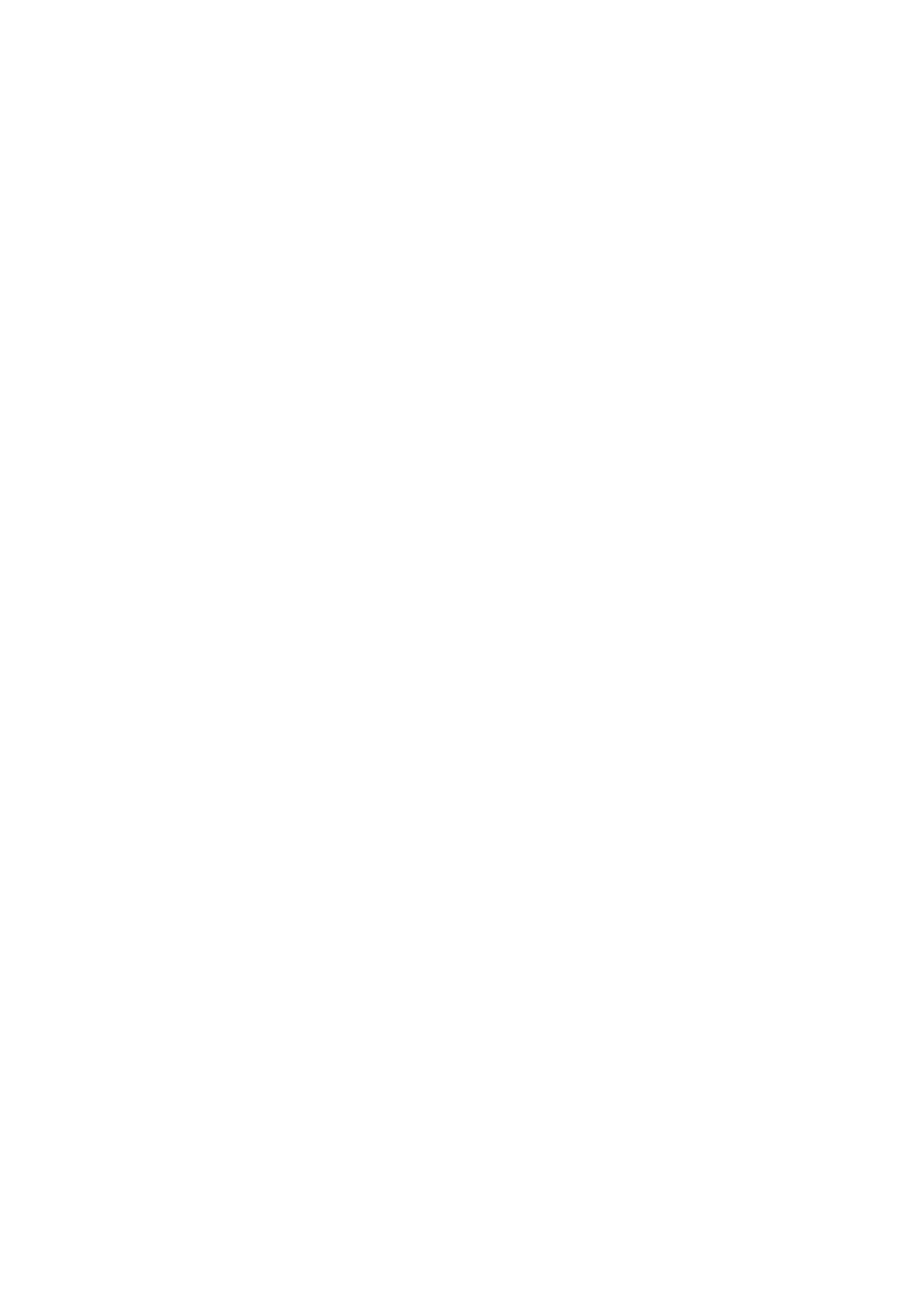# **Part 9—Registration and certificates of surveys**

# **Division 1—Registration of vessels**

## **54—Application of Division**

This Division applies to—

- (a) a recreational vessel fitted with an engine;
- (b) a vessel of a class declared by regulation to be a class of vessels to which this Division applies.

## **55—Registration**

- (1) A vessel to which this Division applies must not be operated in the jurisdiction unless it is registered and marked in accordance with the regulations.
- (2) If a vessel to which this Division applies is operated in the jurisdiction contrary to this section, the owner of the vessel, and the master or operator of the vessel, are each guilty of an offence (but it is a defence to a charge of such an offence brought against the owner for the owner to prove that the vessel was operated without the owner's consent).

Maximum penalty: \$750.

Expiation fee:

- (a) if the vessel is registered but not marked in accordance with the regulations—\$55;
- (b) if the vessel is neither registered nor marked in accordance with the regulations—\$80.
- (3) The CEO may, subject to such conditions as the CEO thinks fit, grant exemptions from the requirements of this section.

# **Division 2—Certificates of survey**

#### **56—Application of this Division**

This Division applies in respect of vessels of a class declared by regulation to be a class of vessels in respect of which a certificate of survey is required.

#### **57—Appointment of surveyors**

- (1) The CEO may license a suitably qualified person to be a surveyor of vessels generally or of a particular class of vessels.
- (2) A licence may be issued on such conditions as the CEO thinks fit.
- (3) A person who holds a licence under this Division must not contravene or fail to comply with a condition of the licence. Maximum penalty: \$5 000.
- (4) The CEO may, by notice in writing to a licensed surveyor, cancel the surveyor's licence if the surveyor is shown to have been guilty of incompetence or breach of duty or to have breached a condition of the licence.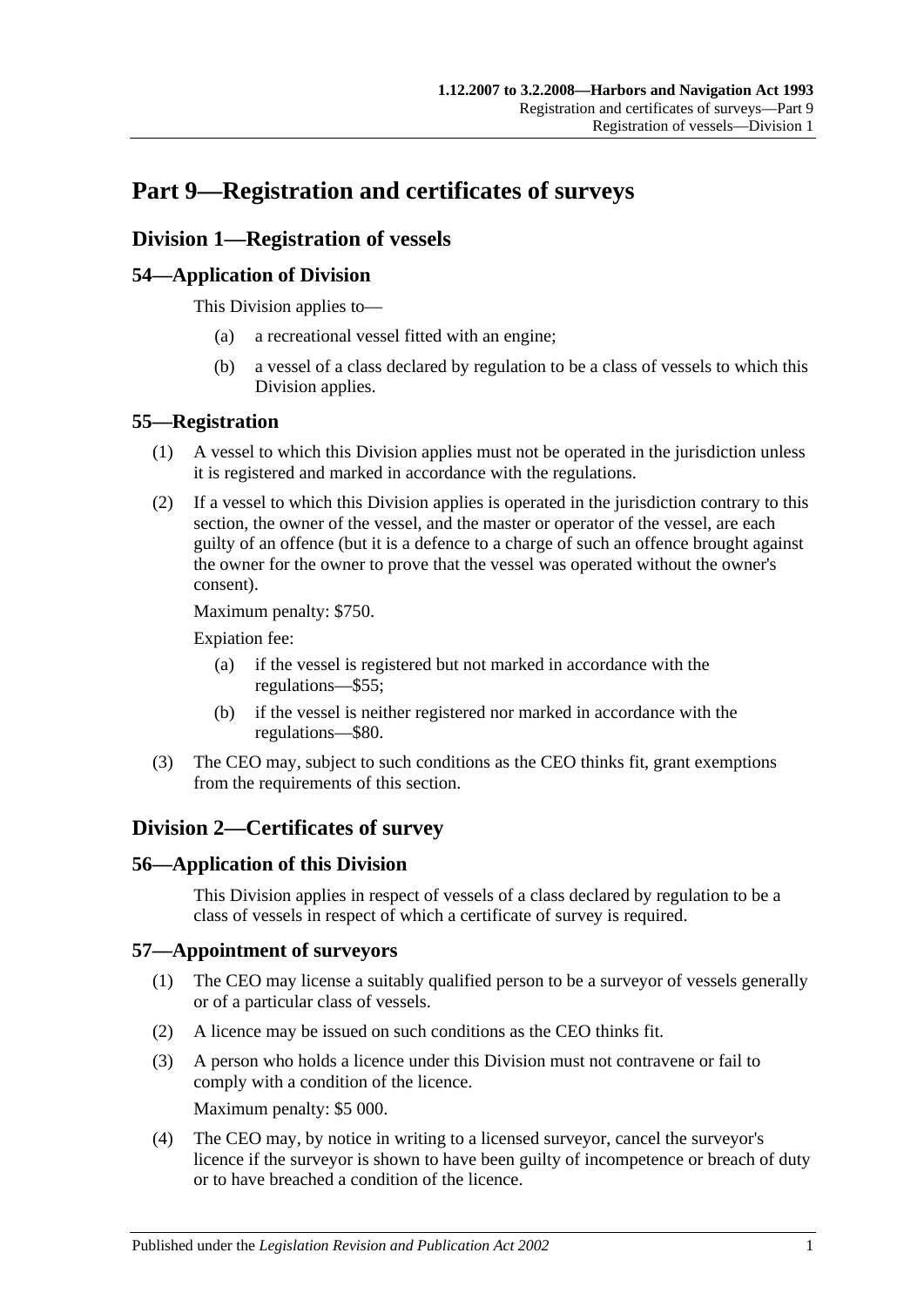(5) On cancellation of a licence under this section, the former licensee must return the licence to the CEO.

Maximum penalty: \$750.

#### **58—Issue of certificate of survey**

- (1) The CEO may, on the recommendation of a licensed surveyor, issue a certificate of survey in respect of a vessel.
- (2) A certificate of survey may, if the licensed surveyor so recommends, be issued subject to conditions stated in the certificate.

#### **59—Certificate of survey**

- (1) A certificate of survey issued in respect of a vessel certifies—
	- (a) that the vessel is structurally sound and conforms with the requirements of the regulations; and
	- (b) that the vessel has the equipment required by the regulations and that the equipment is in working order.
- (2) A certificate of survey remains in force for a period stated in the certificate.
- <span id="page-43-0"></span> $(3)$  If—
	- (a) a structural alteration is made, without the consent of the CEO, to the hull of a vessel in respect of which a certificate of survey is in force; or
	- (b) a material alteration is made, without the consent of the CEO, to the equipment of a vessel in respect of which a certificate of survey is in force,

the certificate of survey is void.

- <span id="page-43-1"></span>(4) A certificate of survey that is void under [subsection](#page-43-0) (3) must be returned to the CEO at his or her request.
- (5) If a certificate is not returned in accordance with [subsection](#page-43-1) (4), the owner and the master of the vessel to which the certificate relates are each guilty of an offence. Maximum penalty: \$750.

#### **60—Obligation to hold certificate of survey**

(1) If a vessel to which this Division applies is operated in the jurisdiction without a current certificate of survey, the owner and the master of the vessel are each guilty of an offence.

Maximum penalty: \$10 000.

(2) If a vessel in respect of which a certificate of survey is in force is operated contrary to a condition of the certificate, the owner and the master of the vessel are each guilty of an offence.

Maximum penalty: \$10 000.

- (3) In this section, a reference to a certificate of survey extends to a certificate or document issued under some other law but recognised under the regulations as equivalent to a certificate of survey.
- (4) The CEO may, subject to such conditions as the CEO thinks fit, exempt a vessel from the requirement to be surveyed under this Division.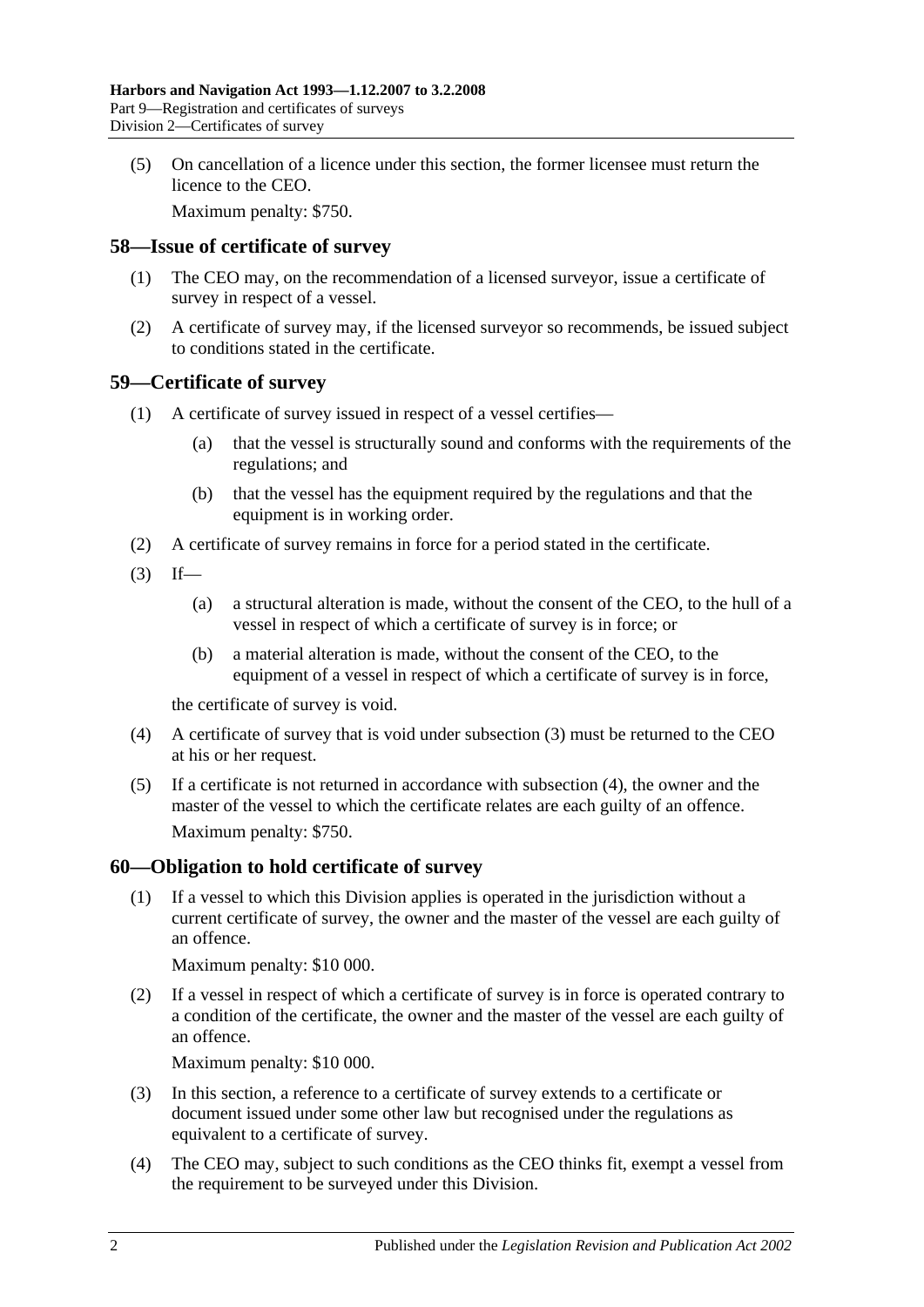## **Division 3—Loadline certificates**

### **61—Application of this Division**

This Division applies in respect of vessels of a class declared by regulation to be a class of vessels in respect of which a loadline certificate is required.

#### **62—Issue of loadline certificate**

- (1) The CEO may issue a loadline certificate in respect of a vessel.
- (2) A loadline certificate may be issued subject to conditions stated in the certificate.

#### **63—Loadline certificate**

- (1) A loadline certificate issued in respect of a vessel certifies that the vessel conforms with the requirements of the regulations in relation to markings displayed for the purposes of determining whether the vessel is properly loaded.
- (2) A loadline certificate remains in force for a period stated in the certificate.
- <span id="page-44-0"></span> $(3)$  If—
	- (a) a structural alteration is made, without the consent of the CEO, to the hull of a vessel in respect of which a loadline certificate is in force; or
	- (b) a material alteration is made, without the consent of the CEO, to the markings on a vessel in respect of which a loadline certificate is in force,

the loadline certificate is void.

- <span id="page-44-1"></span>(4) A loadline certificate that is void under [subsection](#page-44-0) (3) must be returned to the CEO at his or her request.
- (5) If a certificate is not returned in accordance with [subsection](#page-44-1) (4), the owner and the master of the vessel to which the certificate relates are each guilty of an offence. Maximum penalty: \$5 000.

#### **64—Obligation to hold loadline certificate**

(1) If a vessel to which this Division applies is operated in the jurisdiction without a current loadline certificate, the owner and the master of the vessel are each guilty of an offence.

Maximum penalty: \$10 000.

(2) If a vessel in respect of which a loadline certificate is in force is operated contrary to a condition of the certificate, the owner and the master of the vessel are each guilty of an offence.

Maximum penalty: \$10 000.

- (3) In this section, a reference to a loadline certificate extends to a certificate or document issued under some other law but recognised under the regulations as equivalent to a loadline certificate.
- (4) The CEO may, subject to such conditions as the CEO thinks fit, exempt a vessel from the requirement to have a loadline certificate issued in respect of it under this Division.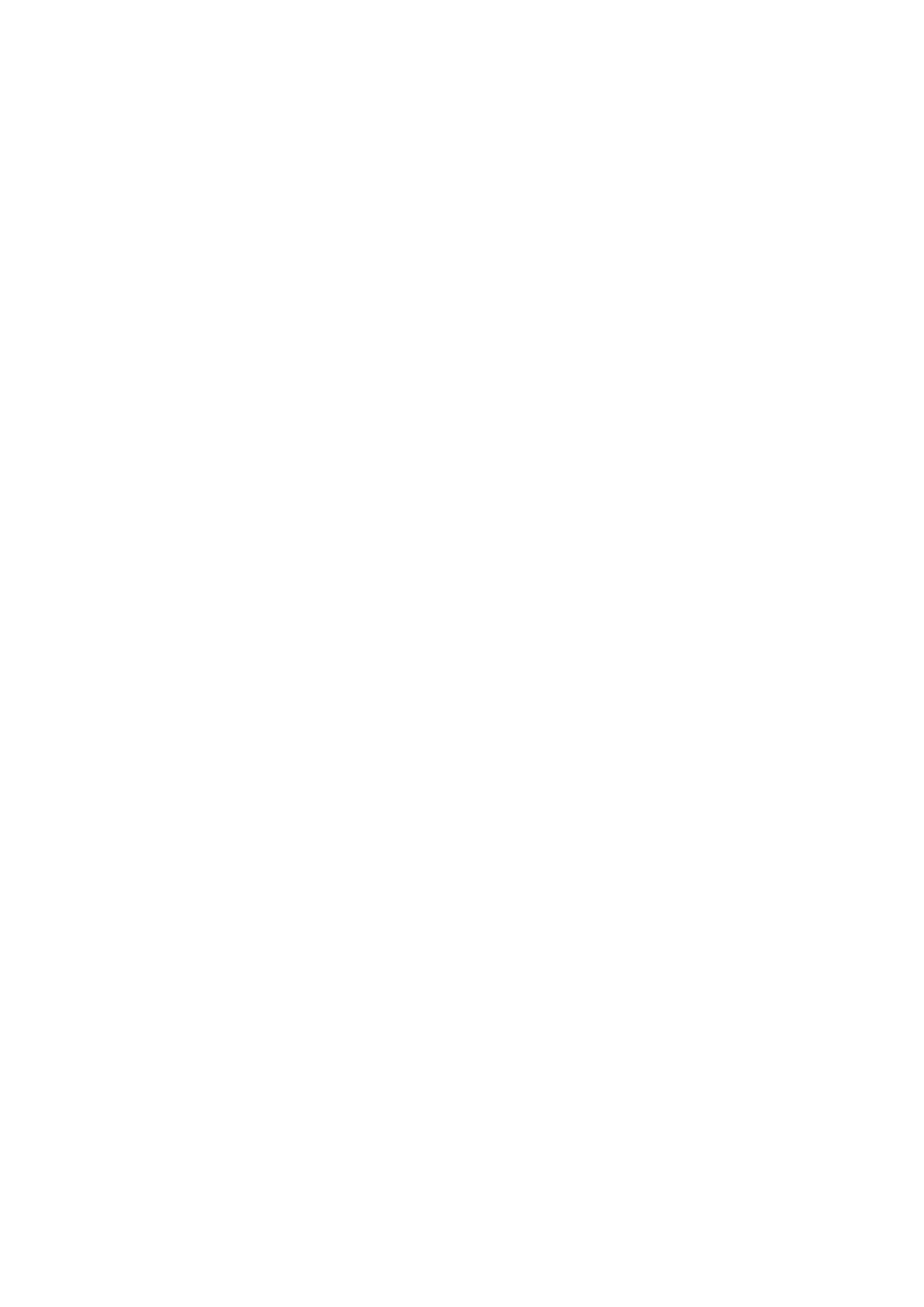# **Part 10—Safety**

# **Division 1—Safety generally**

## <span id="page-46-0"></span>**65—General requirements**

- (1) A vessel must not be operated in the jurisdiction if—
	- (a) the vessel is unsafe;
	- (b) the vessel does not have the equipment or markings required by the regulations or the equipment is not in good working order;
	- (c) the vessel is overloaded or is not properly loaded in accordance with the regulations or the conditions of a certificate of survey or loadline certificate.
- (2) If a vessel is operated in the jurisdiction contrary to [subsection](#page-46-0) (1), the owner and the master or operator are each guilty of an offence.

Maximum penalty: \$10 000.

Expiation fee:

- (a) if 1 or 2 items of equipment are involved—\$105;
- (b) if 3 or 4 items of equipment are involved—\$160;
- (c) if more than 4 items of equipment are involved—\$210.

#### <span id="page-46-1"></span>**65A—Requirement to have emergency position indicating radio beacon**

- (1) A vessel of a class specified by the regulations must not be operated in the jurisdiction unless it is carrying an emergency position indicating radio beacon that is in good working order.
- (2) If a vessel is operated in the jurisdiction contrary to [subsection](#page-46-1) (1), the owner and the master or operator are each guilty of an offence.

Maximum penalty: \$10 000.

Expiation fee: \$400.

#### <span id="page-46-3"></span>**66—Power to prohibit use of unsafe vessel**

- (1) If the CEO suspects, on reasonable grounds—
	- (a) that a vessel is unsafe; or
	- (b) that a vessel does not have the equipment or markings required by this Act or the regulations or the equipment is not in good working order; or
	- (c) that a vessel is overloaded or is not properly loaded in accordance with the regulations or the conditions of a certificate of survey or a loadline certificate,

the CEO may, by order, prohibit the use of the vessel.

<span id="page-46-2"></span>(2) If an order is made under this section while the vessel is under way, the vessel must be brought as soon as possible to safe anchorage or be taken as soon as possible out of the water.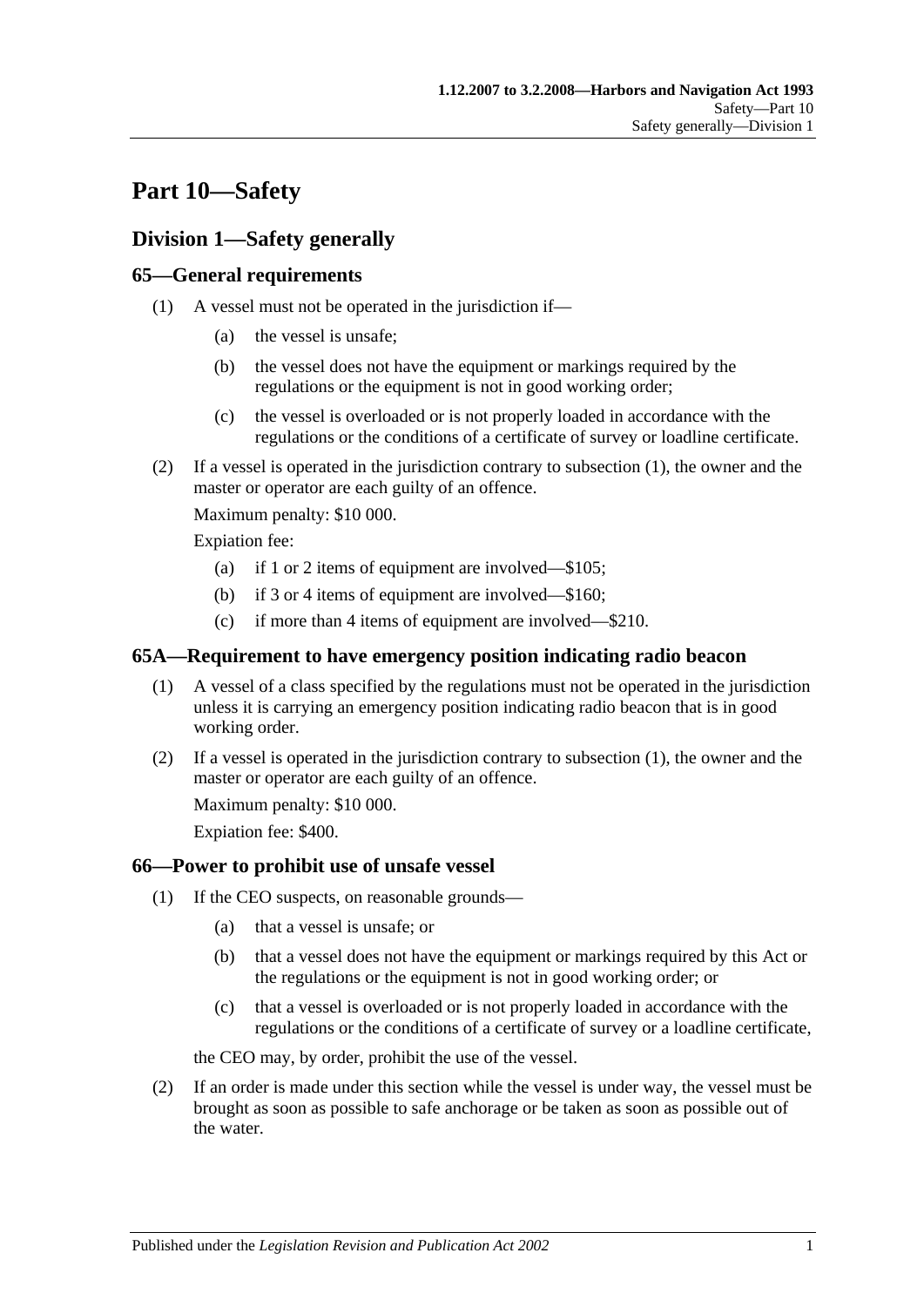(3) Except as provided in [subsection](#page-46-2) (2), if a vessel is operated contrary to an order under [subsection](#page-46-3) (1), the owner and the master of the vessel are each guilty of an offence. Maximum penalty: \$5 000.

#### **67—Minister's power to act in an emergency**

- (1) In an emergency, the Minister may take action for the purpose of avoiding or minimising danger to human life or damage to property.
- (2) The Minister may (for example) exercise one or more of the following powers:
	- (a) take control of a harbor or harbor facility;
	- (b) issue directions to the master or owner of a vessel (including a direction to sink or destroy the vessel);
	- (c) issue any other directions the Minister considers appropriate in the circumstances.
- (3) A person who—
	- (a) obstructs the Minister in the exercise of powers under this section; or
	- (b) fails to comply with a direction under this section,

is guilty of an offence.

Maximum penalty: \$10 000.

(4) A port operating agreement may contain provisions governing the exercise of the Minister's powers under this section in relation to the port.

# **Division 2—Survey**

#### **68—Requirement of survey**

- (1) If the CEO is of the opinion that there are reasonable grounds to suspect that a vessel may be unsafe, that a vessel does not have the equipment or markings required by the regulations or that its equipment may not be in good working order, the CEO may, by notice in writing to the owner of the vessel, require the owner to obtain a certificate from a licensed surveyor nominated by the CEO certifying that—
	- (a) the vessel is safe; and
	- (b) the vessel has the equipment and markings required by this Act and the regulations and the equipment is in good working order.
- (2) A notice under this section may prohibit the use of the vessel until the certificate is obtained.
- (3) A person who—
	- (a) fails without reasonable excuse to obtain a certificate of survey within the time allowed by a notice under this section; or
	- (b) uses a vessel contrary to a notice under this section,

is guilty of an offence.

Maximum penalty: \$5 000.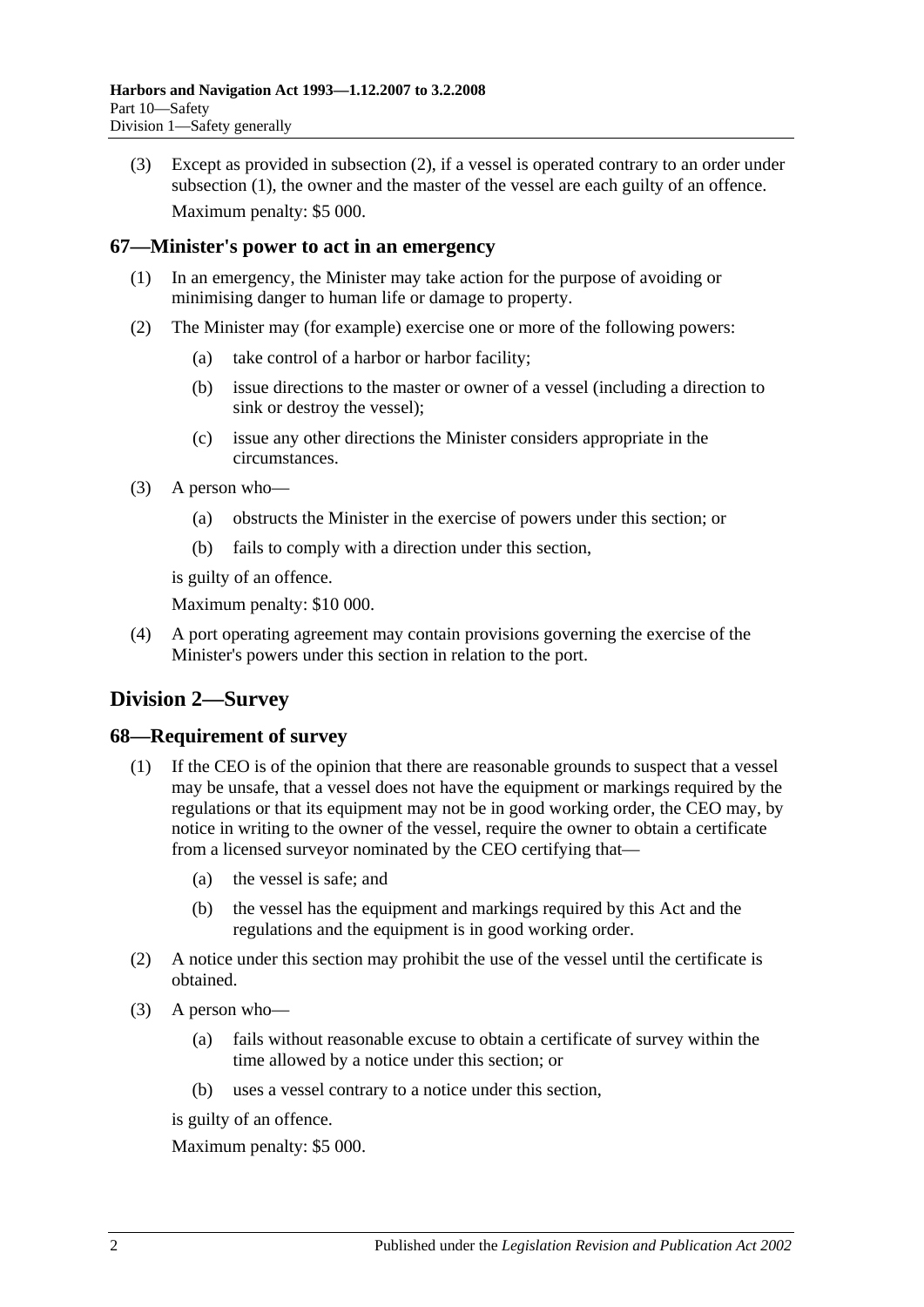# **Division 3—Operation of vessels**

#### **69—Careless operation of a vessel**

(1) A person who operates a vessel without due care for the safety of any person or property is guilty of an offence.

Maximum penalty:

- (a) for an aggravated offence—12 months imprisonment; or
- (b) for any other offence—\$2 500.
- (2) For the purposes of this section, an aggravated offence is—
	- (a) an offence that caused the death of, or serious harm to, a person; or
	- (b) an offence committed in any of the following circumstances:
		- (i) the offender committed the offence while there was present in his or her blood a concentration of .08 grams or more of alcohol in 100 millilitres of blood;
		- (ii) the offender was, at the time of the offence, operating the vessel in contravention of [section](#page-48-0) 70(1).
- (3) If a person is charged with an aggravated offence against this section, the circumstances alleged to aggravate the offence must be stated in the instrument of charge.
- (4) In this section—

#### *serious harm* means—

- (a) harm that endangers, or is likely to endanger, a person's life; or
- (b) harm that consists of, or is likely to result in, loss of, or serious and protracted impairment of, a part of the body or a physical or mental function; or
- (c) harm that consists of, or is likely to result in, serious disfigurement.

#### **69A—Dangerous operation of a vessel**

A person who operates a vessel at a dangerous speed or in a dangerous manner is guilty of an offence.

Maximum penalty: Imprisonment for 2 years.

#### **Division 4—Alcohol and other drugs**

#### <span id="page-48-0"></span>**70—Alcohol and other drugs**

- $(1)$  If—
	- (a) a person operates a vessel or is a member of the crew of a vessel who is, or ought to be, engaged in duties affecting the safe navigation or operation of the vessel; and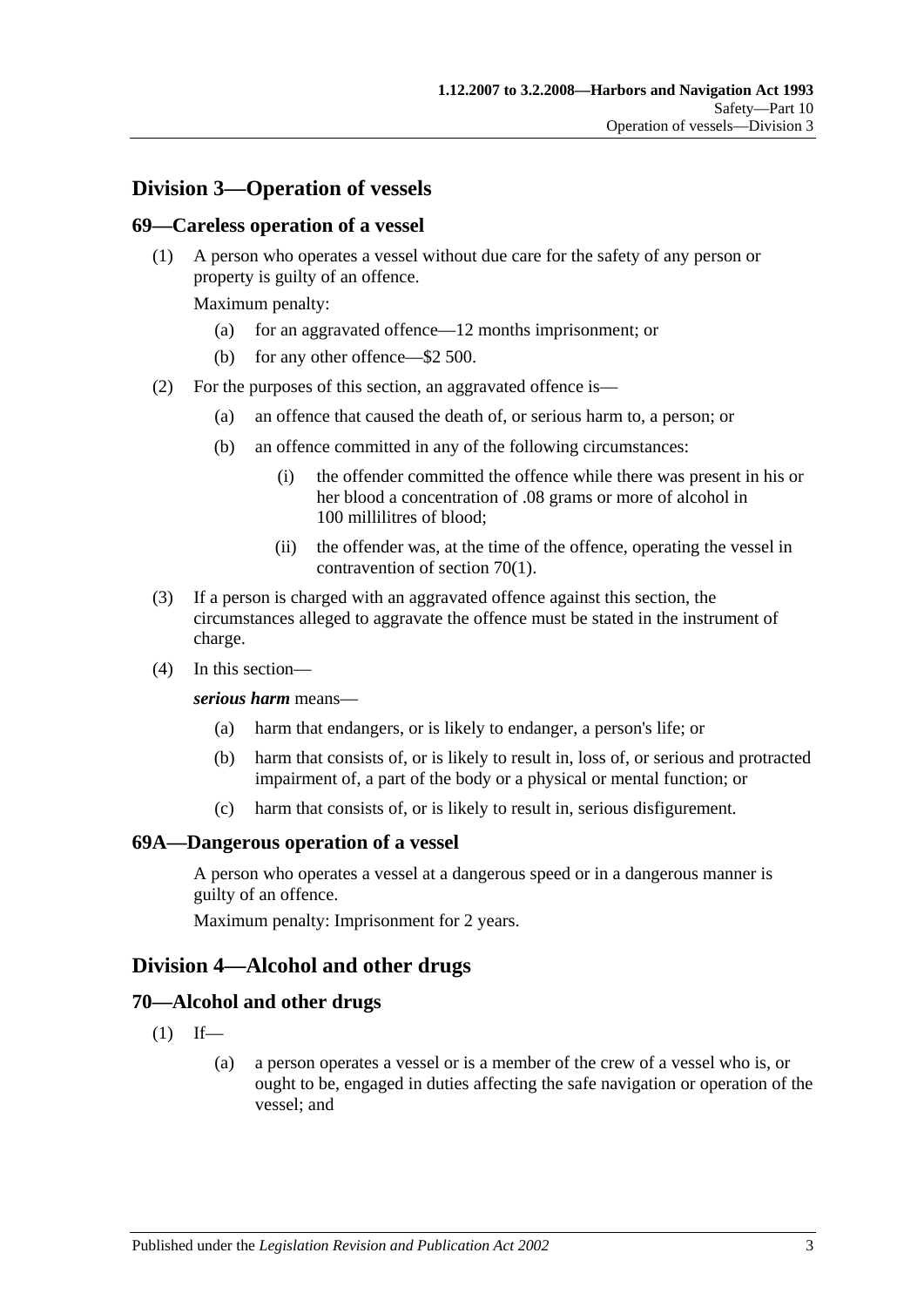(b) that person is so much under the influence of intoxicating liquor or a drug as to be incapable of exercising effective control of the vessel or of effectively discharging the duties that he or she is or ought to be performing (as the case requires).

that person is guilty of an offence.

Penalty:

- (a) for a first offence—
	- (i) a fine of not less than \$700 and not more than \$1 200; or
	- (ii) imprisonment for not more than 3 months;
- (b) for a subsequent offence—
	- (i) a fine of not less than \$1 500 and not more than \$2 500; or
	- (ii) imprisonment for not more than 6 months.

<span id="page-49-0"></span> $(2)$  If—

- (a) a person operates a vessel or is a member of the crew of a vessel who is, or ought to be, engaged in duties affecting the safe navigation, operation or use of the vessel; and
- (b) the prescribed concentration of alcohol is present in the blood of that person,

that person is guilty of an offence.

Penalty:

- (a) for a first offence—
	- (i) if the offence is a category 1 offence—a fine of \$700;
	- (ii) if the offence is a category 2 offence—a fine of not less than \$500 and not more than \$900;
	- (iii) if the offence is a category 3 offence—a fine of not less than \$700 and not more than \$1 200;
- (b) for a second offence—
	- (i) if the offence is a category 1 offence—a fine of \$700;
	- (ii) if the offence is a category 2 offence—a fine of not less than \$700 and not more than \$1 200;
	- (iii) if the offence is a category 3 offence—a fine of not less than \$1 200 and not more than \$2 000;
- (c) for a subsequent offence—
	- (i) if the offence is a category 1 offence—a fine of \$700;
	- (ii) if the offence is a category 2 offence—a fine of not less than \$1 100 and not more than \$1 800;
	- (iii) if the offence is a category 3 offence—a fine of not less than \$1 500 and not more than \$2 500.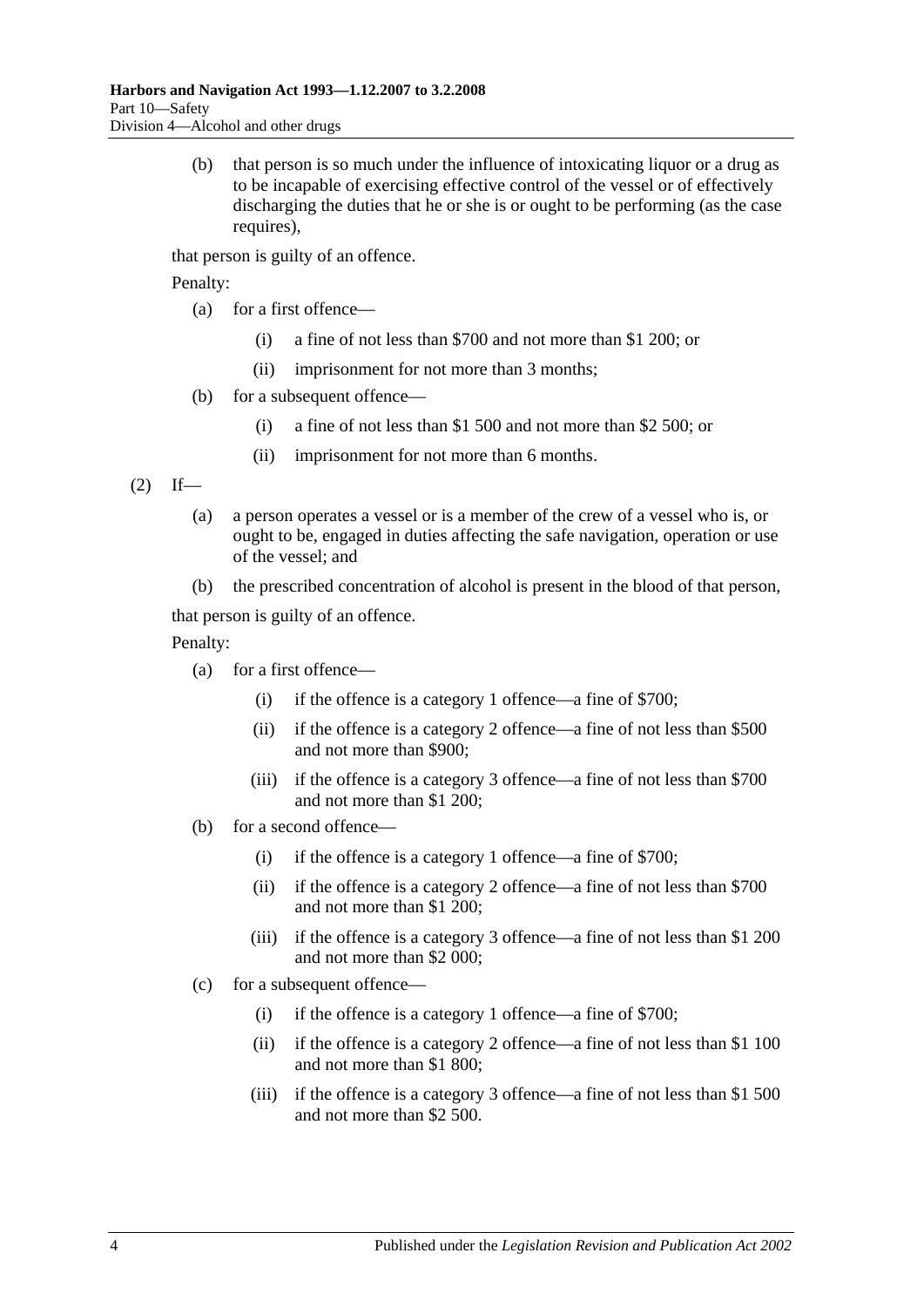(3) In this section—

*category 1 offence* means an offence involving a concentration of alcohol of less than .08 grams in 100 millilitres of blood;

*category 2 offence* means an offence involving a concentration of alcohol of not less than .08 grams but less than .15 grams in 100 millilitres of blood;

*category 3 offence* means an offence involving a concentration of alcohol of not less than .15 grams in 100 millilitres of blood;

*prescribed concentration of alcohol* means a concentration of .05 grams or more in 100 millilitres of blood.

(4) In determining whether an offence is a first, second or subsequent offence for the purposes of this section, any previous offence against this Division for which the defendant has been convicted will be taken into account, but only if the previous offence was committed within the period of 5 years immediately preceding the date on which the offence under consideration was committed.

#### <span id="page-50-1"></span>**71—Requirement to submit to alcotest or breath analysis**

- (1) An authorised person may require any person—
	- (a) who is operating or has operated a vessel within the preceding period of 8 hours; or
	- (b) who is or was a member of the crew of a vessel that is being operated or has been operated within the preceding period of 8 hours, and who is or was, or ought to be or to have been engaged in duties affecting the safe operation of the vessel,

to submit to an alcotest or a breath analysis.

<span id="page-50-0"></span>(2) A person required to submit to an alcotest or breath analysis must comply with all reasonable directions of the authorised person and, in particular, must exhale into the apparatus by which the alcotest or breath analysis is conducted, in accordance with the directions of the authorised person.

Maximum penalty: \$2 500.

- (3) If a person is required to submit to breath analysis, the breath analysis must be conducted by a member of the police force experienced in the operation of breath analysing instruments.
- (3a) The regulations may prescribe the manner in which an alcotest or breath analysis is to be conducted and may, for example, require that more than one sample of breath is to be provided for testing or analysis and, in such a case, specify which reading of the apparatus or instrument will be taken to be the result of the alcotest or breath analysis for the purposes of this Division and any other Act.
- (4) It is a defence to a prosecution under [subsection](#page-50-0) (2) that—
	- (a) the requirement or direction to which the prosecution relates was not lawfully made; or
	- (b) the person was not allowed the opportunity to comply with the requirement or direction after having been given the prescribed oral advice in relation to—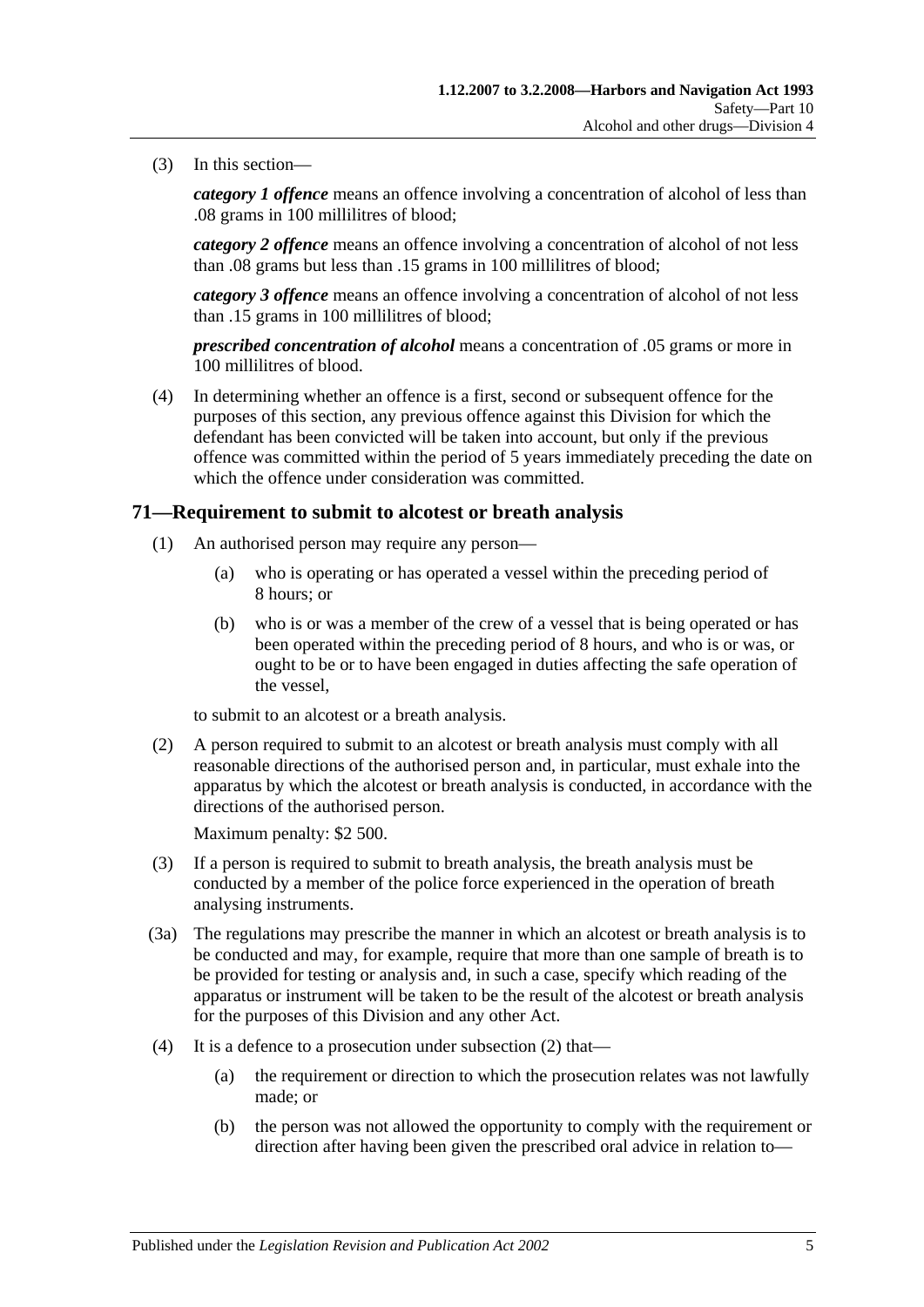- (i) the consequences of refusing or failing to comply with the requirement or direction; and
- (ii) the person's right to request the taking of a blood sample under [section](#page-51-0) 72; or
- (c) there was, in the circumstances of the case, good reason for the defendant to refuse or fail to comply with the requirement or direction.
- (5) No person is entitled to refuse or fail to comply with a requirement or direction under this section on the ground that—
	- (a) the person would, or might, by complying with that requirement or direction, furnish evidence that could be used against himself or herself; or
	- (b) the person consumed alcohol after the person last operated a vessel or was on duty as a member of the crew of a vessel and before the requirement was made or the direction given.
- (6) A person may not raise a defence that the person had good cause for a refusal or failure to comply with a requirement or direction under this section by reason of some physical or medical condition of the person unless—
	- (a) a sample of the person's blood was taken in accordance with [section](#page-51-0) 72; or
	- (b) the person made a request as referred to in [section](#page-51-1)  $72(2)$ , but—
		- (i) an authorised person failed to facilitate the taking of a sample of the person's blood as required by that section; or
		- (ii) a medical practitioner was not reasonably available for the purpose of taking such a sample; or
	- (c) the taking of a sample of a person's blood in accordance with [section](#page-51-0) 72 was not possible or reasonably advisable or practicable in the circumstances by reason of some physical or medical condition of the person.

#### <span id="page-51-1"></span><span id="page-51-0"></span>**72—Police to facilitate blood test at request of incapacitated person etc**

- (2) Where a person of whom a requirement is made or to whom a direction is given under [section](#page-50-1) 71 refuses or fails to comply with the requirement or direction by reason of some physical or medical condition of the person and immediately requests an authorised person that a sample of his or her blood be taken by a medical practitioner, an authorised person must do all things reasonably necessary to facilitate the taking of a sample of the person's blood—
	- (a) by a medical practitioner nominated by the person; or
	- (b) if a medical practitioner is not nominated or it appears unlikely to an authorised person that the nominated medical practitioner will be available to take the sample within one hour of the time of the request at some place within ten kilometres of the place of the request—by any medical practitioner who is available to take the sample.
- (3) The taking of a sample of blood under this section—
	- (a) must be carried out in the presence of an authorised person; and
	- (b) must be at the expense of the Crown.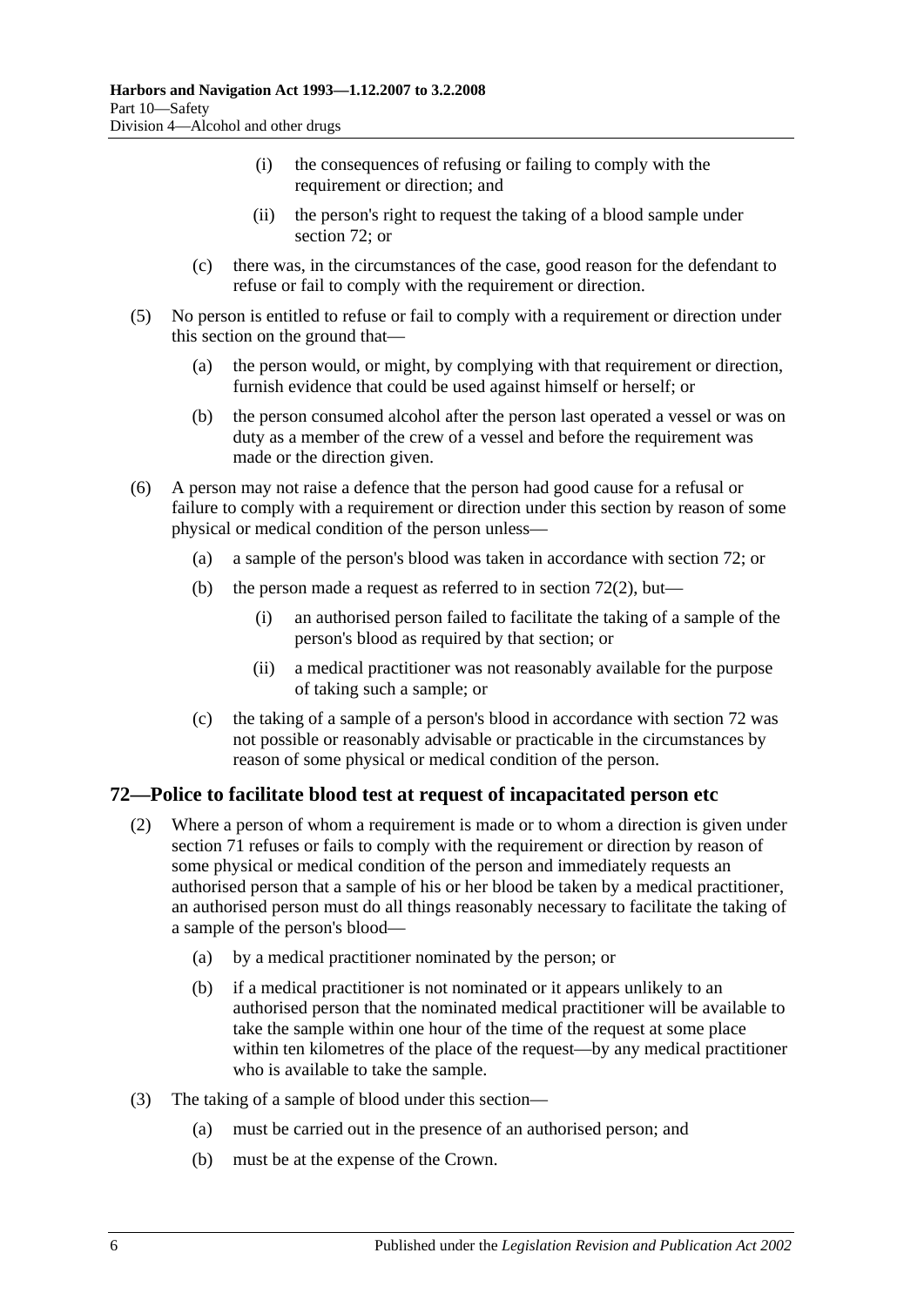(4) The provisions of [subsections](#page-56-0) (7) to [\(17\)](#page-58-0) (inclusive) of [section](#page-56-1) 74 apply in relation to a sample of blood taken under this section in the same way as to a sample of blood taken under [section](#page-56-1) 74.

## **72A—Authorised person to provide transport assistance for blood tests in certain circumstances outside Metropolitan Adelaide**

- <span id="page-52-0"></span>(1) Where—
	- (a) a person submits to a breath analysis conducted under this Division at a place outside Metropolitan Adelaide; and
	- (b) the person requests a blood test kit as referred to in [section](#page-54-0) 73(4); and
	- (c) it appears to an authorised person that the person has failed or will fail, despite reasonable endeavours, to make safe and appropriate transport arrangements within the period of two hours after the conduct of the breath analysis to attend at a place at which a sample of the person's blood may be taken and dealt with in accordance with the procedures prescribed by regulation for the purposes of [section](#page-53-0) 73(2); and
	- (d) the person requests of an authorised person that an authorised person transport the person, or arrange for the transport of the person, to such a place,

an authorised person must transport, or arrange for the transport of, the person to such a place.

(2) In [subsection](#page-52-0)  $(1)$ —

*Metropolitan Adelaide* has the same meaning as in the *[Development Act](http://www.legislation.sa.gov.au/index.aspx?action=legref&type=act&legtitle=Development%20Act%201993) 1993*.

## **72B—Blood tests by nurses where breath analysis taken outside Metropolitan Adelaide**

- <span id="page-52-1"></span>(1) Where a person submits to a breath analysis conducted under this Division at a place outside Metropolitan Adelaide—
	- (a) a sample of the person's blood may be taken by a registered nurse instead of a medical practitioner for the purposes of [section](#page-51-0) 72 or the procedures prescribed by regulation for the purposes of [section](#page-53-0) 73(2); and
	- (b) the provisions of this Division and the regulations under this Division apply in relation to the taking of the sample of the person's blood and the subsequent dealing with the sample as if a reference in those provisions to a medical practitioner included a reference to a registered nurse.
- (2) In [subsection](#page-52-1)  $(1)$ —

*Metropolitan Adelaide* has the same meaning as in the *[Development Act](http://www.legislation.sa.gov.au/index.aspx?action=legref&type=act&legtitle=Development%20Act%201993) 1993*;

*registered nurse* means a person who is registered as a nurse under the *[Nurses](http://www.legislation.sa.gov.au/index.aspx?action=legref&type=act&legtitle=Nurses%20Act%201999)  Act [1999](http://www.legislation.sa.gov.au/index.aspx?action=legref&type=act&legtitle=Nurses%20Act%201999)*.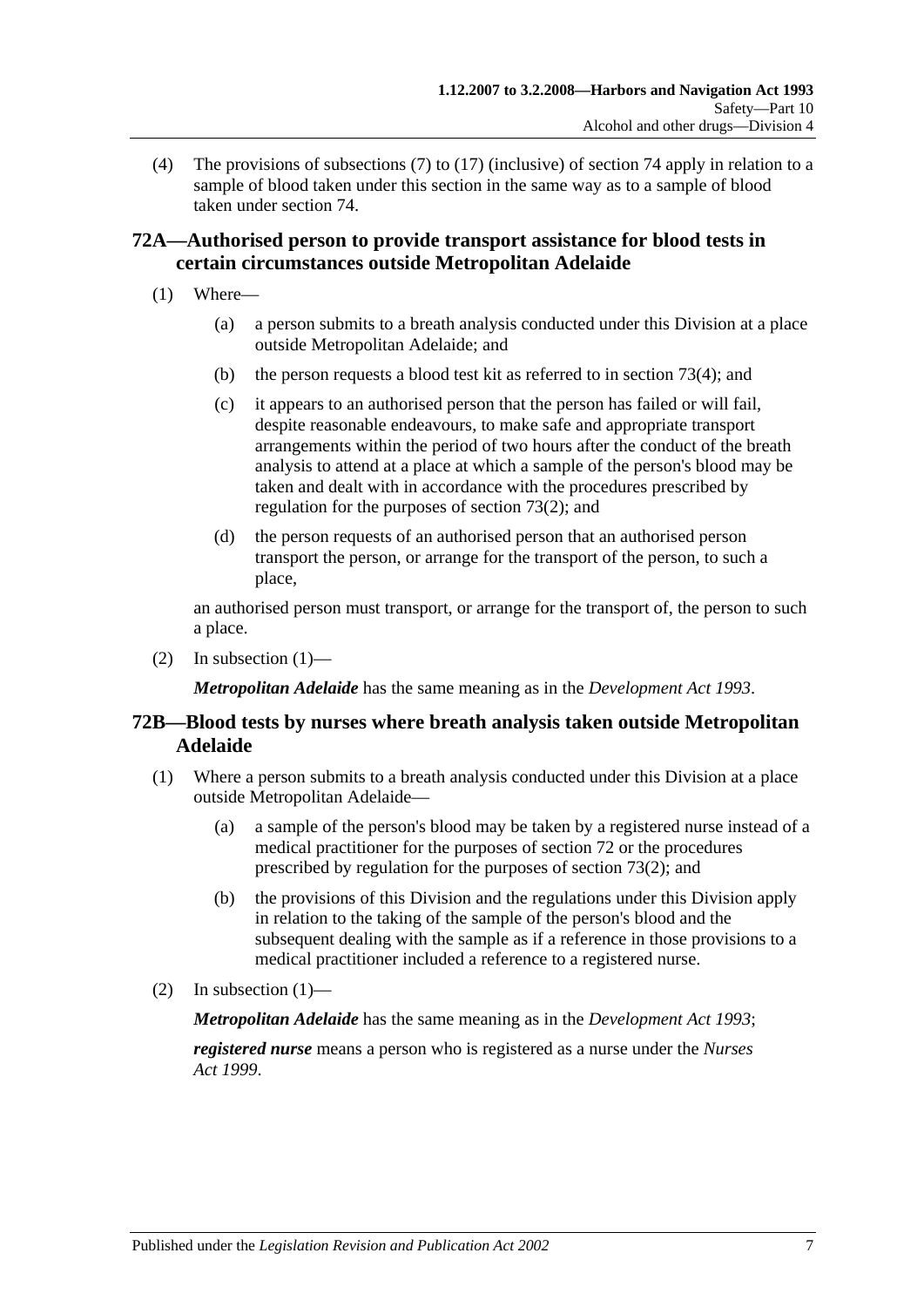## **72C—Concentration of alcohol in breath taken to indicate concentration of alcohol in blood**

Where a person submits to an alcotest or a breath analysis and the alcotest apparatus or the breath analysing instrument produces a reading in terms of a number of grams of alcohol in 210 litres of the person's breath, the reading will, for the purposes of this Act, be taken to be that number of grams of alcohol in 100 millilitres of the person's blood.

## <span id="page-53-1"></span>**73—Evidence**

- (1) If the requirements of this Act relating to breath analysing instruments and breath analysis are complied with, it will be presumed in proceedings for an offence against this Division or against any other Act, subject to [subsection](#page-53-0) (2), that a concentration of alcohol indicated as being present in the blood of a person by a breath analysing instrument was present in the blood of the person at the time of analysis.
- <span id="page-53-0"></span>(2) In proceedings for an offence against this Division, no evidence can be adduced in rebuttal of the presumption created by [subsection](#page-53-1) (1) except—
	- (a) evidence of the concentration of alcohol in the blood of the defendant as indicated by analysis of a sample of blood taken and dealt with in accordance with [section](#page-56-1) 74 or in accordance with the procedures prescribed by regulation; and
	- (b) evidence as to whether the results of analysis of the sample of blood demonstrate that the breath analysing instrument gave an exaggerated reading of the concentration of alcohol present in the blood of the defendant.
- <span id="page-53-2"></span>(2a) If, in any proceedings for an offence, it is proved—
	- (a) that the defendant—
		- (i) operated a vessel; or
		- (ii) was a member of the crew of a vessel that was being operated and was or ought to have been engaged in duties affecting the safe operation of the vessel; and
	- (b) that a concentration of alcohol was present in the defendant's blood at the time of a breath analysis performed within the period of 2 hours immediately following the conduct referred to in [paragraph](#page-53-2) (a),

it must be conclusively presumed that that concentration of alcohol was present in the defendant's blood at the time of the conduct referred to in [paragraph](#page-53-2) (a).

- <span id="page-53-3"></span>(3) As soon as practicable after a person has submitted to breath analysis, the person operating the breath analysing instrument must give the person whose breath has been analysed a written statement specifying—
	- (a) the date and time of the analysis; and
	- (b) the reading produced by the breath analysing instrument.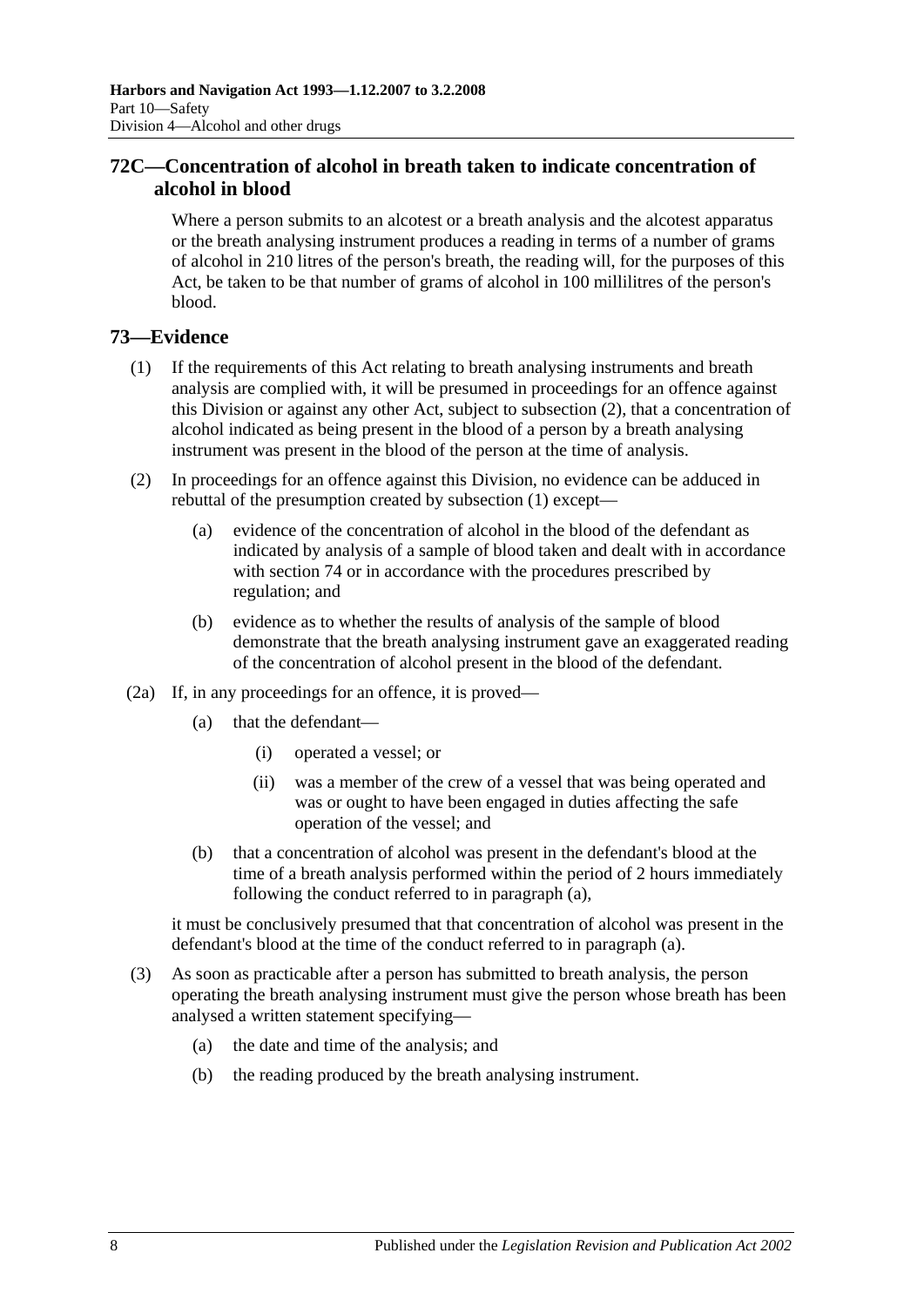- <span id="page-54-1"></span><span id="page-54-0"></span>(4) If the breath analysis indicates a concentration of alcohol in the blood equal to or exceeding the prescribed concentration, the person operating the breath analysing instrument must immediately—
	- (a) give the person the prescribed oral advice and deliver to the person the prescribed written notice as to the operation of this Division in relation to the results of the breath analysis and as to the procedures prescribed for the taking and analysis of a sample of the person's blood; and
	- (b) at the request of the person made in accordance with the regulations, deliver to the person an approved blood test kit.
- <span id="page-54-2"></span>(5) In proceedings for an offence against this Division or against any other Act—
	- (a) a certificate apparently signed by an authorised person certifying that an apparatus referred to in the certificate is of a kind approved by the Governor under the *[Road Traffic Act](http://www.legislation.sa.gov.au/index.aspx?action=legref&type=act&legtitle=Road%20Traffic%20Act%201961) 1961* for the purposes of carrying out alcotests;
	- (b) a certificate apparently signed by an authorised person certifying that a person named in the certificate submitted to breath analysis on a day and at a time stated in the certificate and specifying the reading produced by the breath analysing instrument;
	- (ba) a certificate apparently signed by an authorised person certifying that a breath analysis carried out in relation to a person named in the certificate on a day and at a time stated in the certificate was carried out in conformity with the requirements of this Act;
	- (bb) a certificate apparently signed by an authorised person certifying that—
		- (i) on a day and at a time stated in the certificate, a person named in the certificate submitted to a breath analysis; and
		- (ii) a written statement required by [subsection](#page-53-3) (3) was given to the person in accordance with that subsection;
	- (c) a certificate apparently signed by a pathologist certifying that a specimen of blood identified in the certificate was analysed and found to contain a specified concentration of alcohol or some other drug referred to in the certificate,

will be accepted, in the absence of proof to the contrary, as proof of the matters stated in the certificate.

- (5a) In proceedings for an offence against this Division or against any other Act, a certificate apparently signed by an authorised person certifying—
	- (a) that on a day and at a time stated in the certificate, a person named in the certificate submitted to a breath analysis; and
	- (b) that the prescribed oral advice and the prescribed written notice were given and delivered to the person in accordance with [subsection](#page-54-1) (4)(a); and
	- $(c)$  that—
		- (i) the person did not make a request for an approved blood test kit in accordance with the regulations; or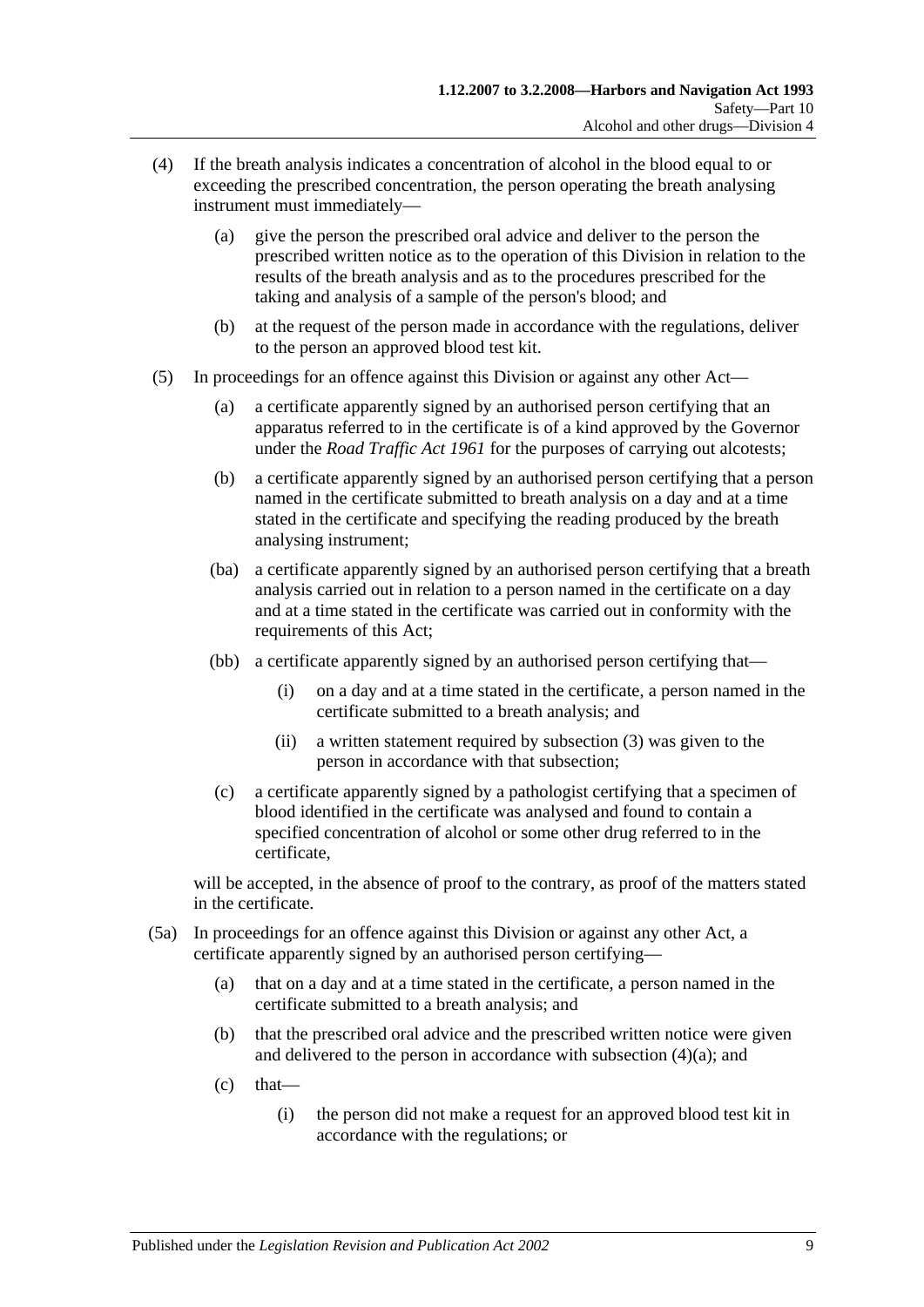(ii) at the request of the person, a kit that, from an examination of its markings, appeared to the person signing the certificate to be an approved blood test kit was delivered to the person in accordance with [subsection](#page-54-2)  $(4)(b)$ ,

is, in the absence of proof to the contrary, proof that the requirements of [subsection](#page-54-0) (4) were complied with in relation to the person.

- (6) A certificate may not be received in evidence in proceedings for an offence unless a copy of the certificate has been given to the defendant not less that seven days before the commencement of the trial and the person by whom the certificate is given must be called as a witness if the defendant, by notice given to the prosecutor not less than two days before the commencement of the trial, so requires, or if the court in its discretion requires the attendance of that person as a witness.
- (7) A prosecution for an offence against this Division or against any other Act will not fail because of a deficiency of a kit delivered to the defendant in purported compliance with [subsection](#page-53-1) (4)(b) and the presumption under subsection (1) will apply despite such a deficiency unless it is proved—
	- (a) that the defendant delivered the kit unopened to a medical practitioner for use in taking a sample of the defendant's blood; and
	- (b) by evidence of the medical practitioner, that the medical practitioner was, because of a deficiency of the kit, unable to comply with the prescribed procedures governing the manner in which a sample of a person's blood must be taken and dealt with for the purposes of [subsection](#page-53-0) (2).
- (8) In this section—

*approved blood test kit* has the same meaning as is given to the term by section 47A of the *[Road Traffic Act](http://www.legislation.sa.gov.au/index.aspx?action=legref&type=act&legtitle=Road%20Traffic%20Act%201961) 1961*.

#### **73A—Breath analysis where drinking occurs after operation of vessel**

- (1) This section applies to proceedings for an offence against this Division in which the results of a breath analysis under this Division are relied on to establish the commission of the offence.
- (2) If in proceedings to which this section applies the defendant satisfies the court—
	- (a) that the defendant consumed alcohol during the period (*the relevant period*) after the defendant last operated a vessel or was on duty as a member of the crew of a vessel and before the performance of the breath analysis; and
	- (b) in a case where the defendant was required to submit to the breath analysis after involvement of the vessel in an accident—
		- (i) that the requirements of [section](#page-60-0) 76 were complied with in relation to the accident; and
		- (ii) that alcohol was not consumed by the defendant during the relevant period while at the scene of the accident; and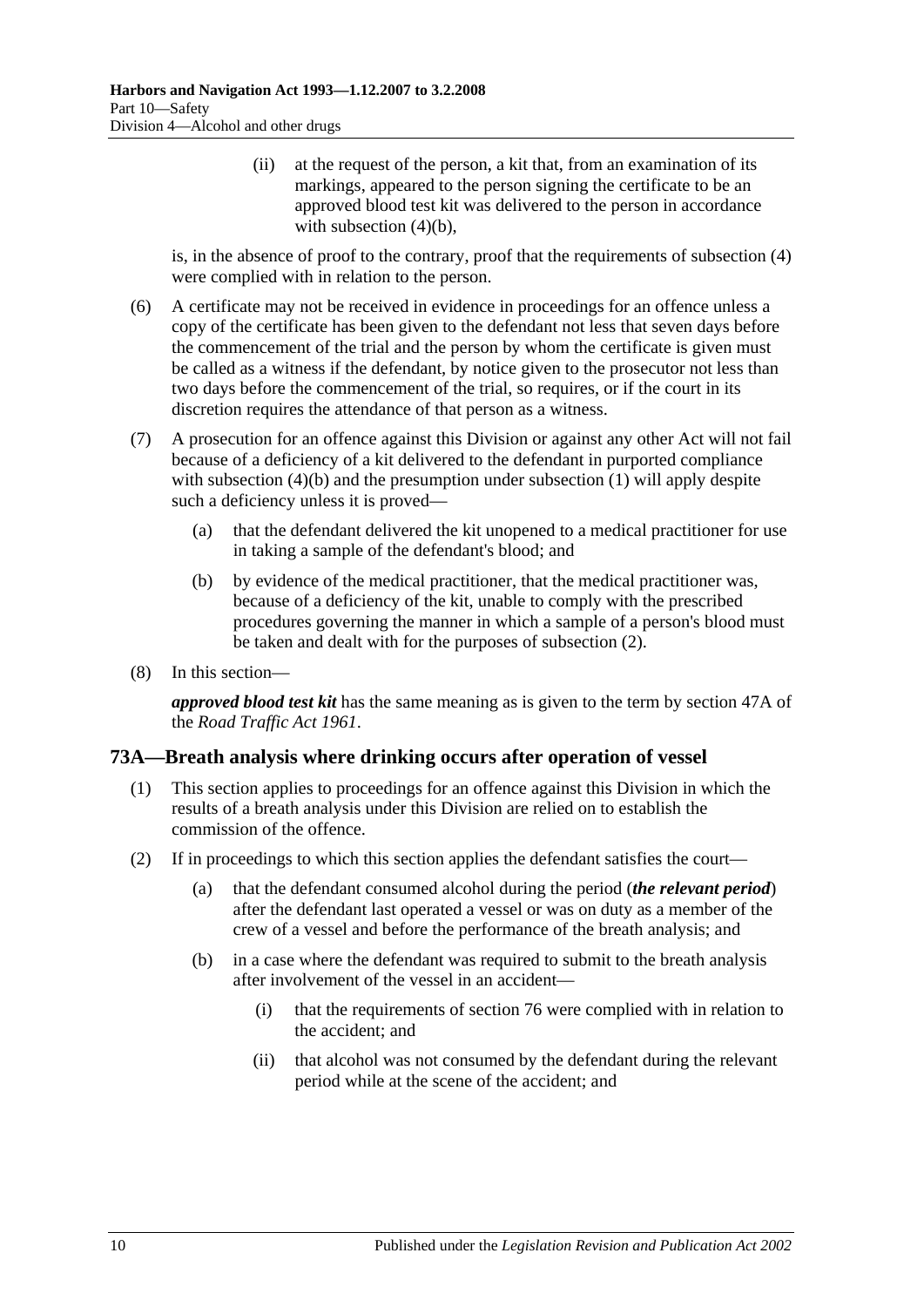(c) that, after taking into account the quantity of alcohol consumed by the defendant during the relevant period and its likely effect on the concentration of alcohol indicated as being present in the defendant's blood by the breath analysis, the defendant should not be found guilty of the offence charged or, in the case of an offence against [section](#page-49-0)  $70(2)$ , should be found guilty of an offence of a less serious category,

the court may, despite the other provisions of this Division, find the defendant not guilty of the offence charged or guilty of an offence of a less serious category.

## <span id="page-56-1"></span>**74—Compulsory blood tests of injured persons including water skiers**

- (1) If a vessel is involved in an accident and, within eight hours after the accident, a person apparently over the age of 14 years who was injured in the accident is admitted into a hospital for the purpose of receiving treatment for that injury, it is, subject to this section, the duty of the medical practitioner by whom that patient is attended to take, as soon as practicable, a sample of that patient's blood (even though the patient may be unconscious) in accordance with this section.
- (2) A medical practitioner must not take a sample of blood under this section if, in his or her opinion, it would prejudice the patient's medical condition to do so.
- (3) A medical practitioner is not obliged to take a sample of blood under this section if the patient objects to the taking of the sample and persists in that objection after the medical practitioner has informed the patient that, unless the objection is made on genuine medical grounds, it may constitute an offence against this section.
- (4) If a vessel is involved in an accident and a person apparently over the age of 14 years who was injured in the accident is dead on arrival at the hospital, or dies before a sample of blood has been taken in accordance with this section and within eight hours after admission to the hospital, it is the duty of the medical practitioner who, pursuant to Part 5 of the *[Coroners Act](http://www.legislation.sa.gov.au/index.aspx?action=legref&type=act&legtitle=Coroners%20Act%202003) 2003*, notifies the State Coroner or a police officer of the death—
	- (a) to take a sample of blood from the body of the deceased in accordance with this section; or
	- (b) to notify the State Coroner as soon as practicable that, in view of the circumstances in which the death of the deceased occurred, a sample of blood should be taken from the body under this section.
- (5) The State Coroner, on receiving a notification under subsection (4), may authorise and direct a pathologist to take a sample of blood from the body of the deceased in accordance with this section.
- (6) A medical practitioner is not obliged to take a sample of blood under this section if a sample has already been taken by another medical practitioner.
- <span id="page-56-0"></span>(7) A medical practitioner by whom a sample of blood is taken under this section must—
	- (a) place the sample of blood, in approximately equal proportions, in two separate containers marked with an identification number distinguishing the sample of blood from other samples of blood taken under this section and seal the containers; and
	- (b) give to the person from whom the sample was taken, or leave with that person's personal effects at the hospital, a notice in writing advising that—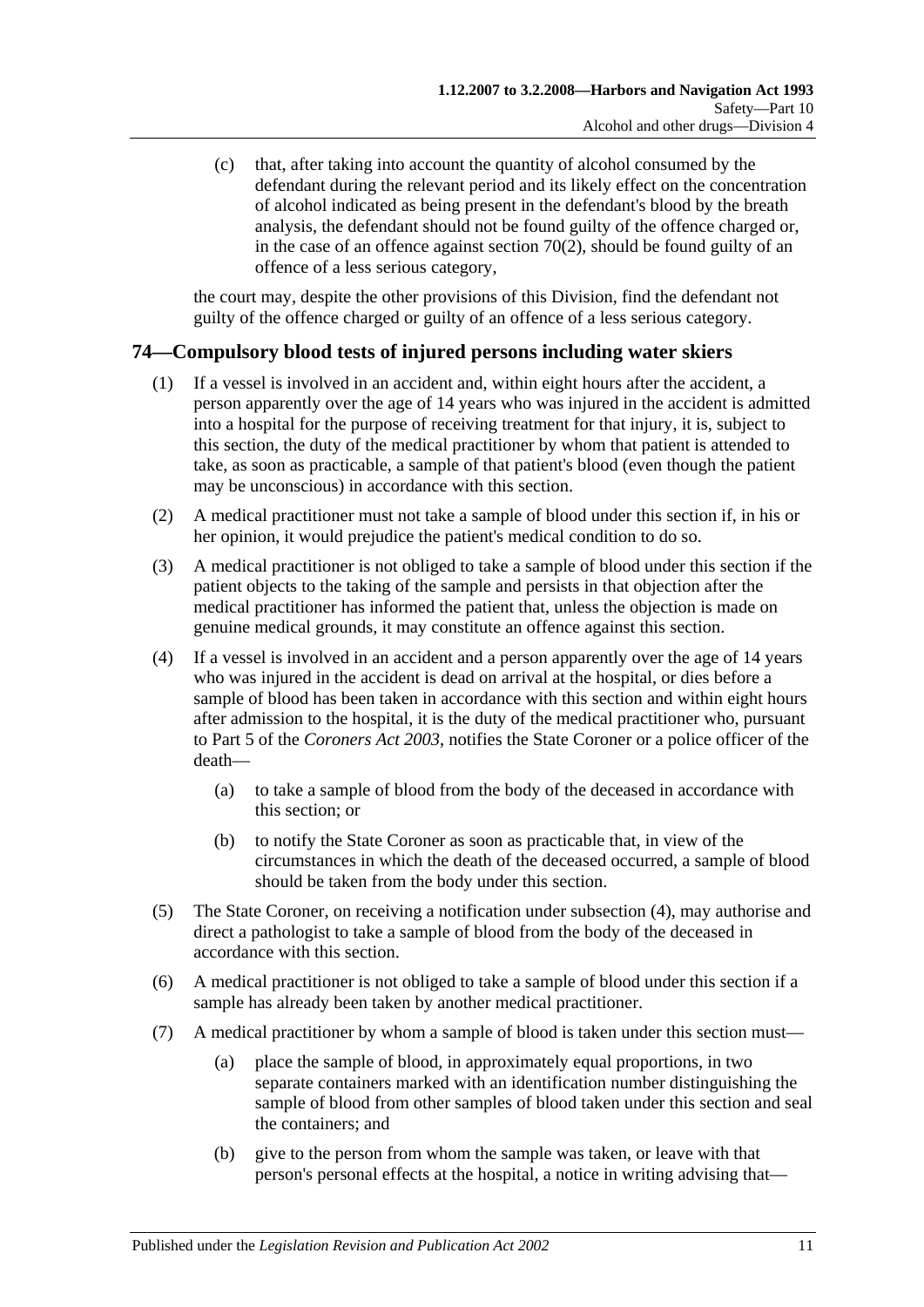- (i) the sample of blood has been taken under this section; and
- (ii) a container containing part of the sample of blood and marked with the identification number specified in the notice will be available for collection by or on behalf of the person at a specified place; and
- (c) complete and sign a certificate containing the information required under [subsection](#page-57-0) (10); and
- (d) make the containers and the certificate available to a member of the police force.
- (8) Each container must contain a sufficient quantity of blood to enable an accurate evaluation to be made of the concentration of alcohol present in the blood and the sample of blood taken by the medical practitioner must be such as to furnish two such quantities of blood.
- (9) It is the duty of the medical practitioner by whom the sample of blood is taken to take such measures as are reasonably practicable in the circumstances to ensure that the blood is not adulterated and does not deteriorate so as to prevent a proper assessment of the concentration of alcohol present in the blood of the person from whom the sample was taken.
- <span id="page-57-0"></span>(10) The certificate referred to in [subsection](#page-56-0) (7) must state—
	- (a) the identification number of the sample of blood marked on the containers referred to in that subsection; and
	- (b) the name and address of the person from whom the sample of blood was taken; and
	- (c) the name of the medical practitioner by whom the sample of blood was taken; and
	- (d) the date, time and hospital at which the sample of blood was taken; and
	- (e) that the medical practitioner gave the notice referred to in that subsection to the person from whom the sample of blood was taken, or, as the case may be, left the notice with the person's personal effects.
- (10a) One of the containers containing the sample of the person's blood must—
	- (a) as soon as reasonably practicable be collected by a member of the police force and delivered to the place specified in the notice given to the person or left with the person's personal effects under [subsection](#page-56-0) (7); and
	- (b) be kept available at that place for collection by or on behalf of the person for the prescribed period.
- (11) After analysis of the sample of blood, the analyst must sign a certificate containing the following information:
	- (a) the identification number of the sample of blood marked on the container; and
	- (b) the name and professional qualifications of the analyst; and
	- (c) the date the sample of blood was received in the laboratory in which the analysis was performed; and
	- (d) the concentration of alcohol or other drug found to be present in the sample; and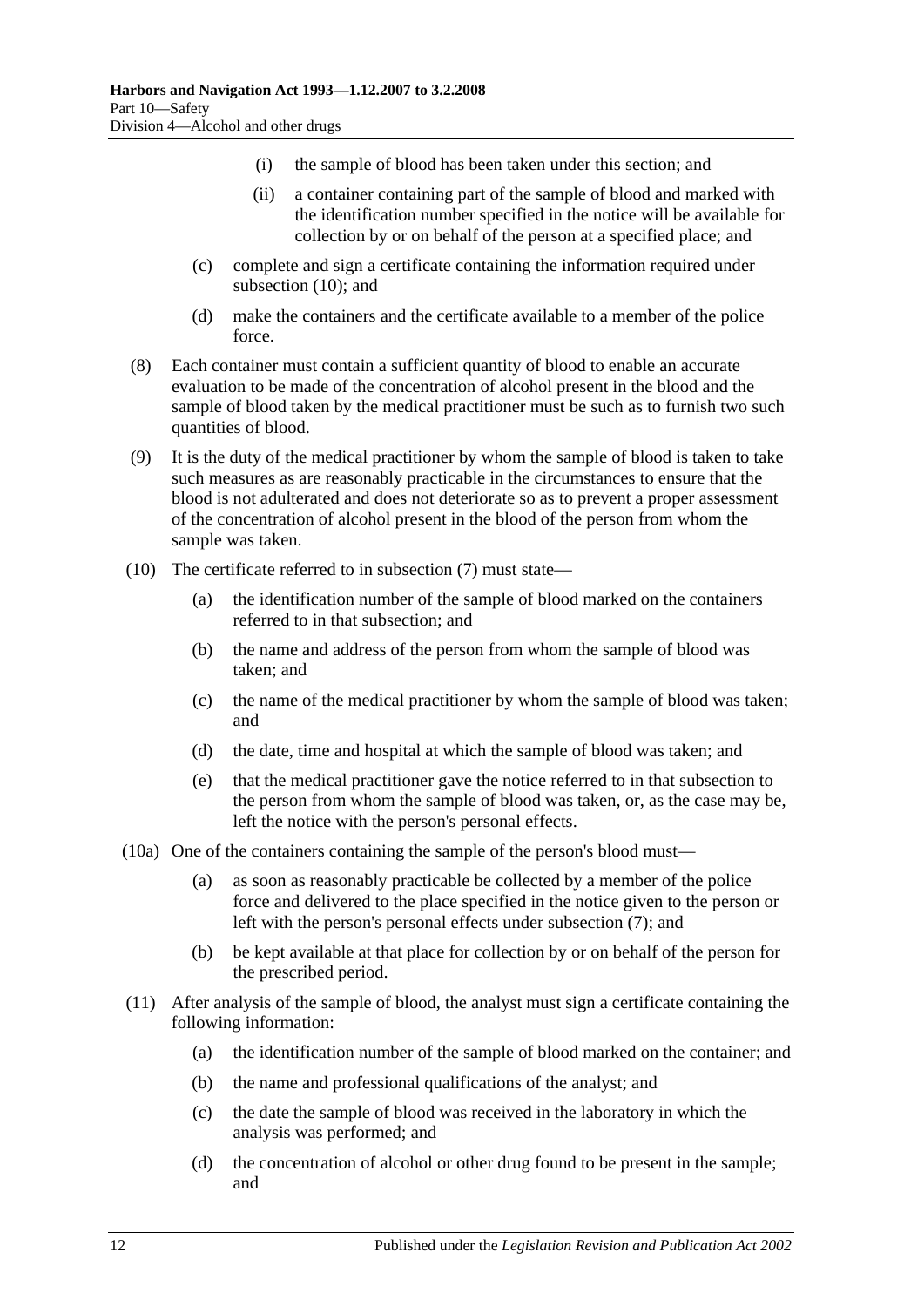- (e) any factors relating to the blood sample or the analysis that might, in the opinion of the analyst, adversely affect the accuracy or validity of the analysis; and
- (f) any other information relating to the blood sample or analysis that the analyst thinks fit to include.
- (12) On completion of an analysis of a sample of blood, the certificate of the medical practitioner by whom the sample of blood was taken and the certificate of the analyst who performed or supervised the analysis must be sent to the Minister or retained on behalf of the Minister and, in either event, copies of the certificates must be sent—
	- (a) to the Commissioner of Police; and
	- (b) to the medical practitioner by whom the sample of blood was taken; and
	- (c) to the person from whom the sample of blood was taken or, if the person is dead, a relative or personal representative of the deceased.
- <span id="page-58-1"></span>(13) If a copy cannot be sent under [subsection](#page-58-1)  $(12)(c)$  because the whereabouts of that person are unknown, a copy must be provided on application made within three years of the date of the analysis by the person from whom the sample of blood was taken or a relative or the personal representative of that person.
- (14) Subject to [subsection](#page-58-0) (17), an apparently genuine document purporting to be a certificate, or a copy of a certificate, of a medical practitioner or analyst under this section is admissible in proceedings before a court and is, in the absence of proof to the contrary, proof of the matters stated in the certificate.
- (15) If certificates of a medical practitioner and analyst are received as evidence in proceedings before a court and contain the same identification number for the samples of blood to which they relate, the certificates will be presumed, in the absence of proof to the contrary, to relate to the same sample of blood.
- (16) If a certificate of an analyst is received in proceedings before a court, it will be presumed, in the absence of proof to the contrary, that the concentration of alcohol stated in the certificate as having been found to be present in the sample of blood to which the certificate relates was present in the sample when the sample was taken.
- (16a) If it is proved by the prosecution in proceedings for an offence against this Division that a concentration of alcohol was present in the defendant's blood at the time at which a sample of blood was taken under this section, it must be conclusively presumed that that concentration of alcohol was present in the defendant's blood throughout the period of two hours immediately preceding the taking of the sample.
- <span id="page-58-0"></span>(17) A certificate cannot be received in evidence in proceedings for an offence unless a copy of the certificate proposed to be put in evidence at the trial is, not less than 7 days before the commencement of the trial, served on the defendant and, if the defendant, by written notice given to the complainant or informant at least 2 clear days before the commencement of the trial, requires the attendance of the person as a witness at the trial or the court in its discretion requires the personal attendance of that person, the certificate is not to be tendered.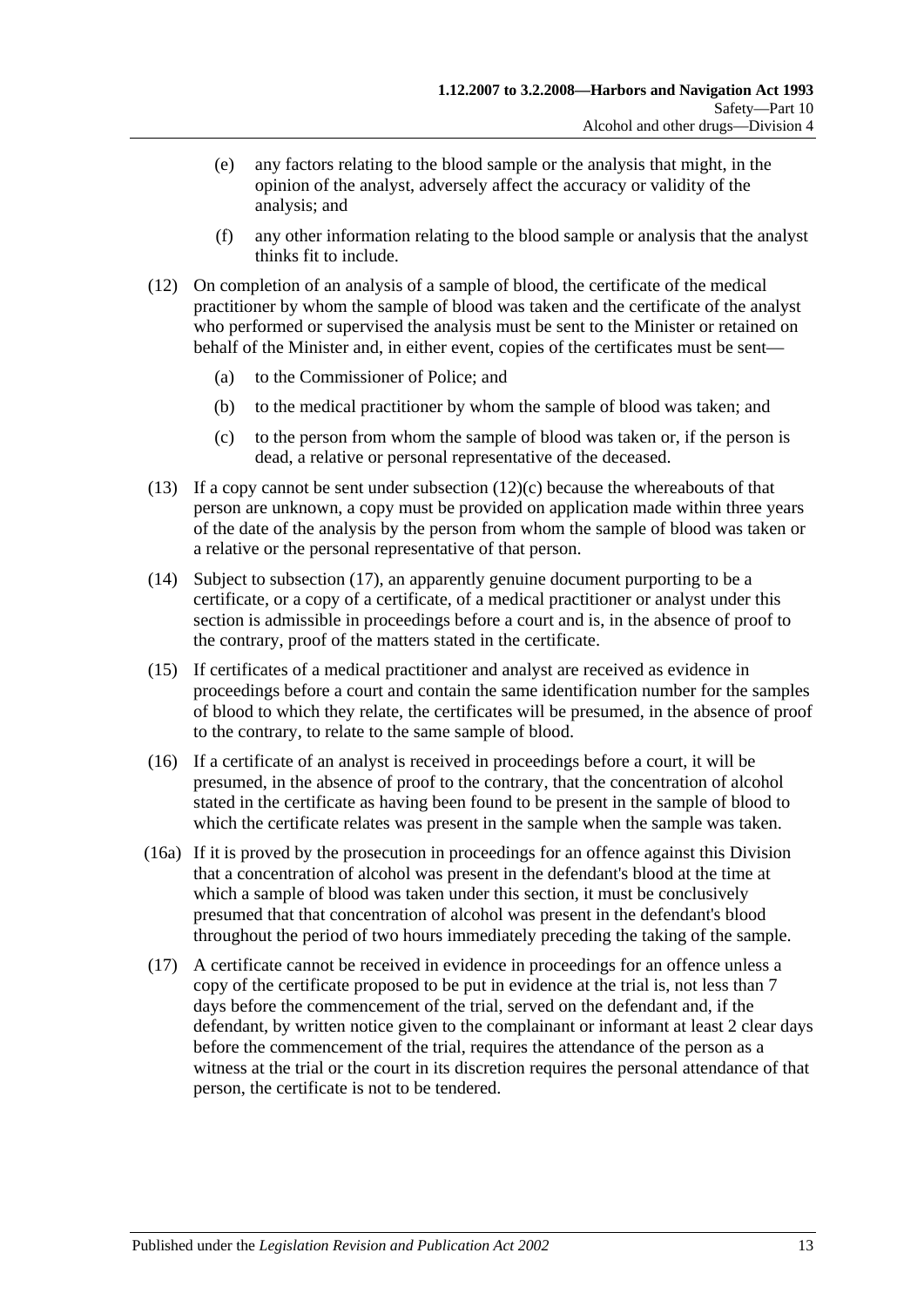- (18) A person who, on being requested to submit to the taking of a sample of blood under this section, refuses or fails to comply with that request and who—
	- (a) fails to assign a reason based on genuine medical grounds for that refusal or failure; or
	- (b) assigns a reason for that refusal or failure that is false or misleading; or
	- (c) makes any other false or misleading statement in response to the request,

is guilty of an offence.

Penalty:

- (a) for a first offence—a fine of not less than \$700 and not more than \$1 200;
- (b) for a subsequent offence—a fine of not less than \$1 500 and not more than \$2 500.
- (19) In determining whether an offence is a first or subsequent offence for the purposes of this section, any previous offence against this Division for which the defendant has been convicted will be taken into account, but only if the previous offence was committed within the period of 5 years immediately preceding the date on which the offence under consideration was committed.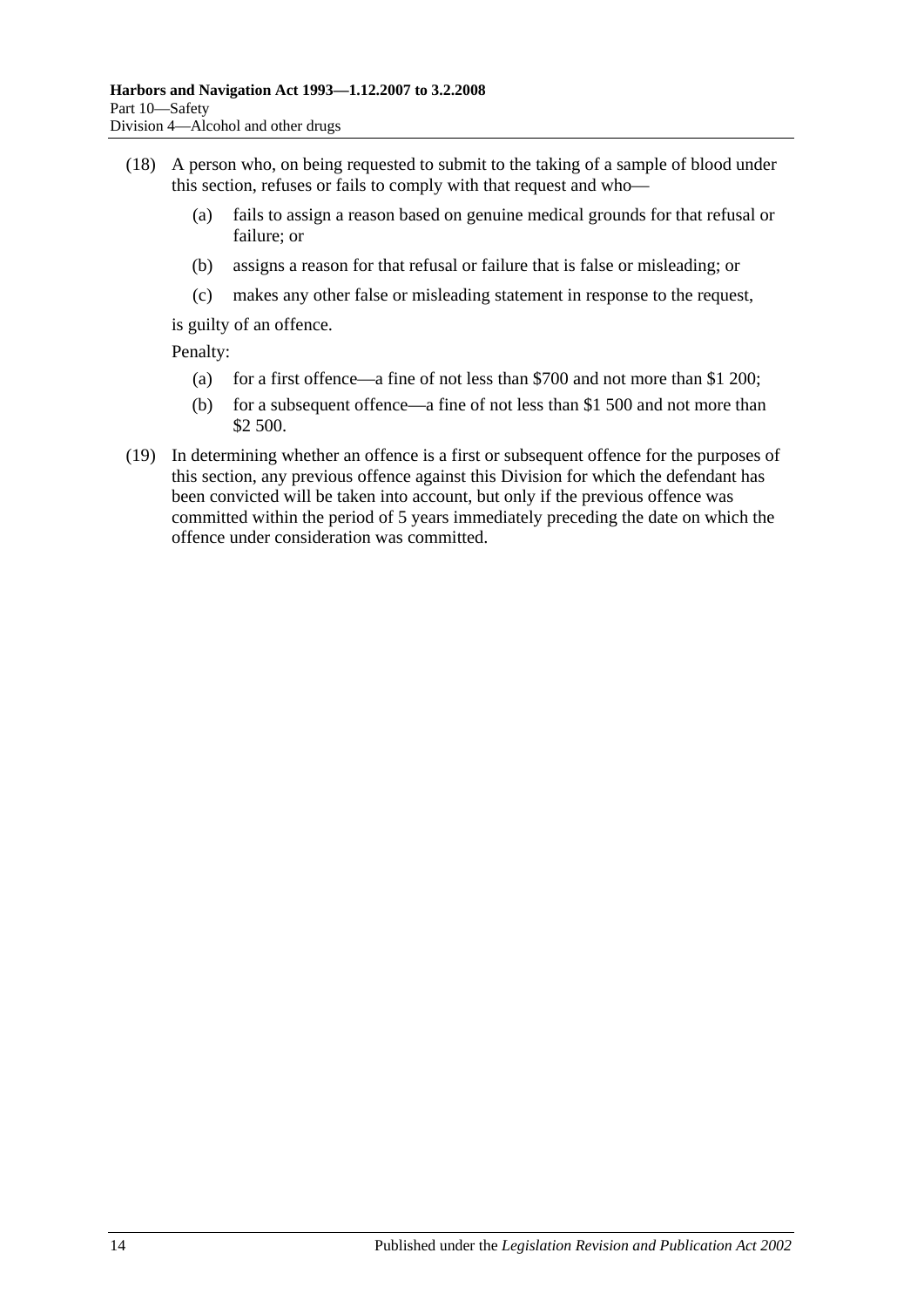# **Part 11—Accidents**

#### <span id="page-60-1"></span>**75—Casualties to be reported**

- (1) If an accident involving a vessel occurs in the jurisdiction and the accident results in loss of life or personal injury or in damage to property (except minor injury or damage excluded by regulation from the ambit of this section), the accident must be reported to the CEO or an authorised person as soon as reasonably practicable but in any event within 48 hours.
- (2) A report under [subsection](#page-60-1) (1) must include such particulars as may be required by the regulations, the CEO or the authorised person.
- (3) If a report is not made as required by this section, the owner and the master or operator of the vessel are each guilty of an offence.

Maximum penalty: \$750.

Expiation fee: \$55.

#### <span id="page-60-0"></span>**76—Duty to give assistance and provide particulars**

- (1) If an accident involving a vessel occurs in the jurisdiction resulting in—
	- (a) loss of life or personal injury or possible loss of life or personal injury; or
	- (b) damage to a vessel or possible damage to a vessel,

a person who is in a position to do so must take any action that is reasonably practicable in the circumstances to prevent or minimise the loss, injury or damage.

Maximum penalty:

- (a) in the case of a person who was the operator of a vessel involved in the accident—imprisonment for 5 years;
- (b) in any other case—\$2 500.
- (2) If an accident occurs involving a vessel, the person who was in charge of the vessel at the time of the accident must inform any person injured in the accident and the owner of any property damaged in the accident of his or her name and address and of the registration number of the vessel.

Maximum penalty: \$1 250.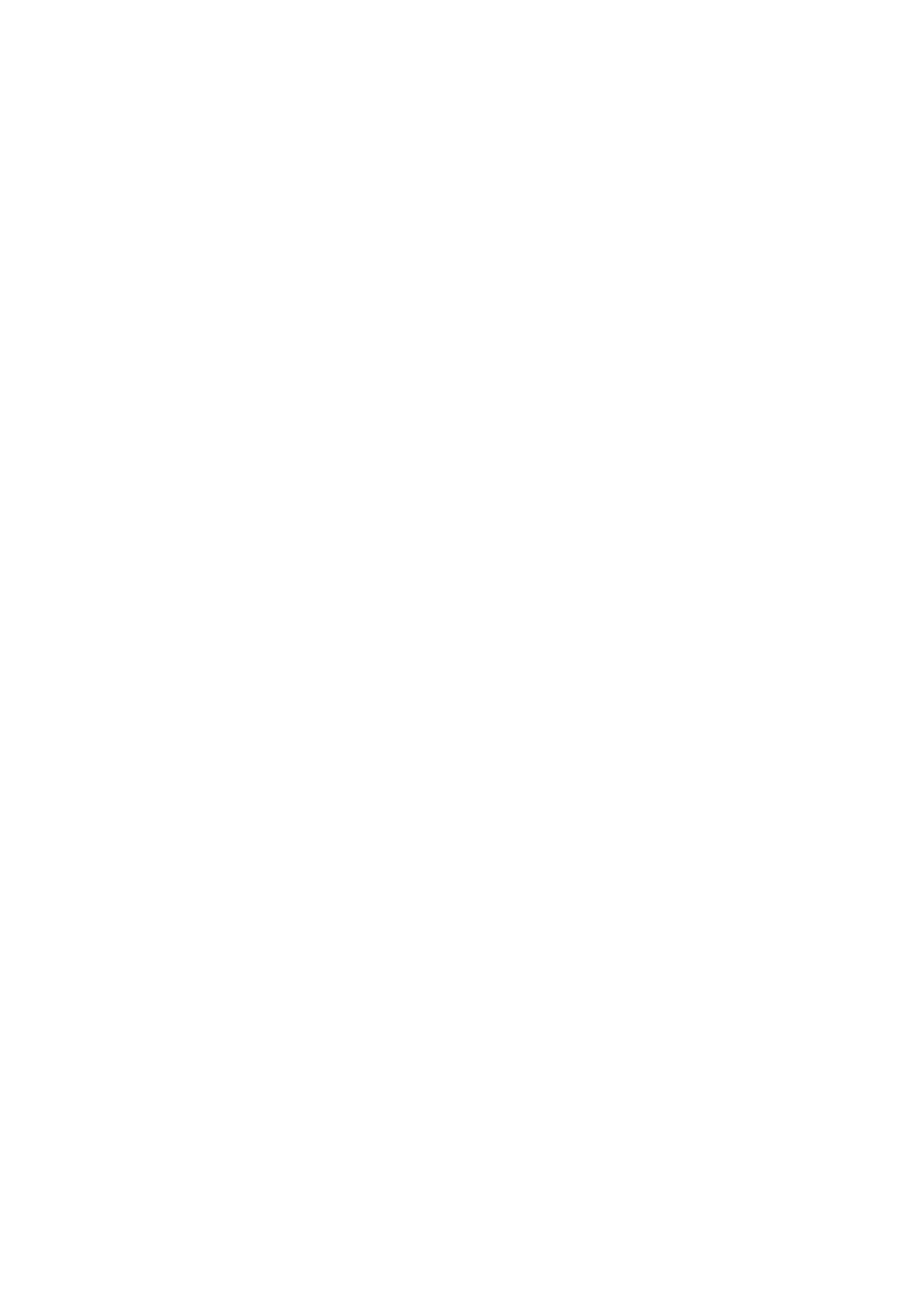# **Part 12—Court of Marine Enquiry**

# **Division 1—Constitution of Court**

## **77—Constitution of Court**

- (1) The Magistrates Court is constituted the Court of Marine Enquiry for the purposes of this Act.
- (2) The Magistrates Court, when sitting as the Court of Marine Enquiry, will sit with assessors.
- (3) The Minister will establish a panel of expert assessors for the purposes of constituting the Court as a Court of Marine Enquiry.
- (4) Whenever the Magistrates Court is to sit as the Court of Marine Enquiry, two assessors will be chosen in accordance with the regulations to sit with the Court.
- (5) The function of the assessors is to assist the Court, but they do not take part in the decision of the Court.

# **Division 2—Enquiries into casualties**

#### **78—Enquiries into casualties**

- (1) If an accident involving a vessel occurs in the jurisdiction and the accident results in loss of life or injury or in damage to property, the Minister may refer the matter to the Court of Marine Enquiry for investigation and report.
- (2) If such a reference is made to the Court of Marine Enquiry, the Court must enquire into the matter and report to the Minister on the cause of the accident.
- (3) If, on such an enquiry, the Court finds that a person who holds a certificate of competency under this Act is guilty of misconduct or incompetence, the Court may cancel or suspend the certificate of competency.

## **Division 3—Enquiries into misconduct or incompetence**

#### **79—Enquiries into misconduct or incompetence**

- (1) If there is reasonable cause to believe that a particular incident involving a vessel in the jurisdiction shows a member of the crew of the vessel to have been guilty of misconduct or incompetence, the Minister may refer the matter to the Court of Marine Enquiry for investigation and report.
- (2) If such a reference is made to the Court of Marine Enquiry, the Court must enquire into the matter and report to the Minister on the matter.
- (3) If, on such an enquiry, the Court finds that a person who holds a certificate of competency under this Act is guilty of misconduct or incompetence, the Court may cancel or suspend the certificate of competency.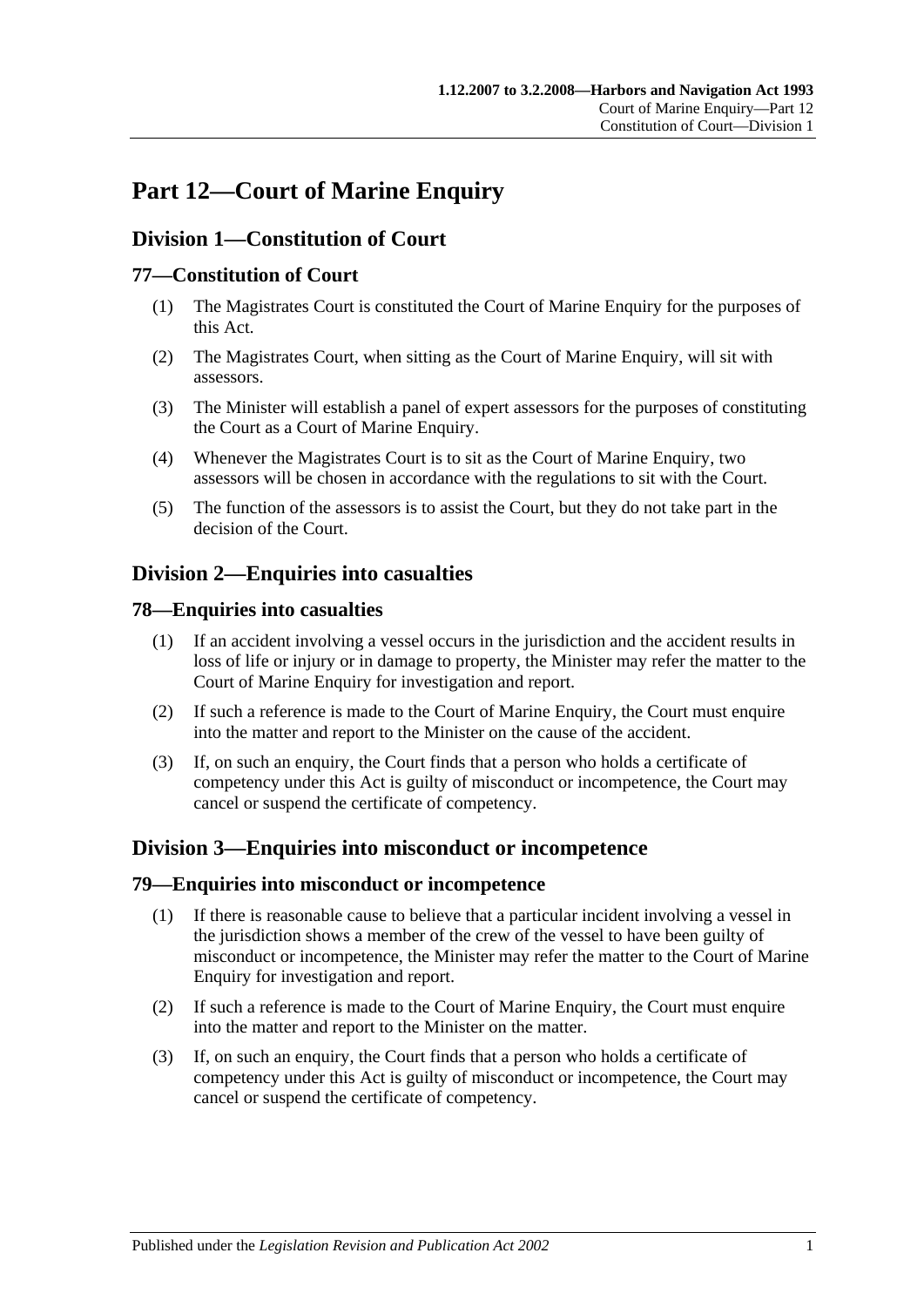# **Division 4—Administrative review**

#### **80—Review of administrative decisions**

- (1) A person who is dissatisfied with a reviewable decision or determination under this Act may, within 30 days after receiving notice of the decision or determination, apply to the person by whom the decision was made for a review of the decision.
- (2) The following decisions and determinations are reviewable:
	- (a) a decision by the Minister—
		- (i) to insist on the inclusion of a particular provision or particular provisions in a port operating agreement; or
		- (ii) not to renew a port operating agreement;
	- (b) a decision by the CEO to refuse or cancel a pilot's licence or a pilotage exemption certificate, or to impose conditions on such a licence or certificate;
	- (c) a decision by the CEO to refuse a certificate of competency;
	- (d) a decision by the Minister to cancel a certificate of competency or to disqualify a person from holding a certificate of competency;
	- (e) a decision by the Minister to declare a qualification that is under the regulations equivalent to a certificate of competency to be inoperative in the jurisdiction:
	- (f) a decision by the CEO to refuse or cancel a licence permitting the hiring out of vessels or to impose conditions on such a licence;
	- (g) a decision by the CEO to refuse a certificate of survey or to impose conditions on a certificate of survey or to refuse consent to a structural alteration to the hull of a vessel, or material alteration to the equipment of a vessel, in respect of which a certificate of survey is in force;
	- (h) a decision by the CEO to refuse a loadline certificate or to impose conditions on a loadline certificate or to refuse to consent to a structural alteration to the hull of a vessel, or a material alteration to the markings on a vessel, in respect of which a loadline certificate is in force;
	- (i) a decision by the CEO to prohibit use of a vessel;
	- (j) a determination by the State Crewing Committee.
- (3) If the applicant is dissatisfied with the decision made on the review, the applicant may apply to the Court of Marine Enquiry for a further review of the decision and, on such a review, the Court may—
	- (a) confirm, vary or reverse that decision or determination; and
	- (b) make such consequential or ancillary orders as the Court thinks fit.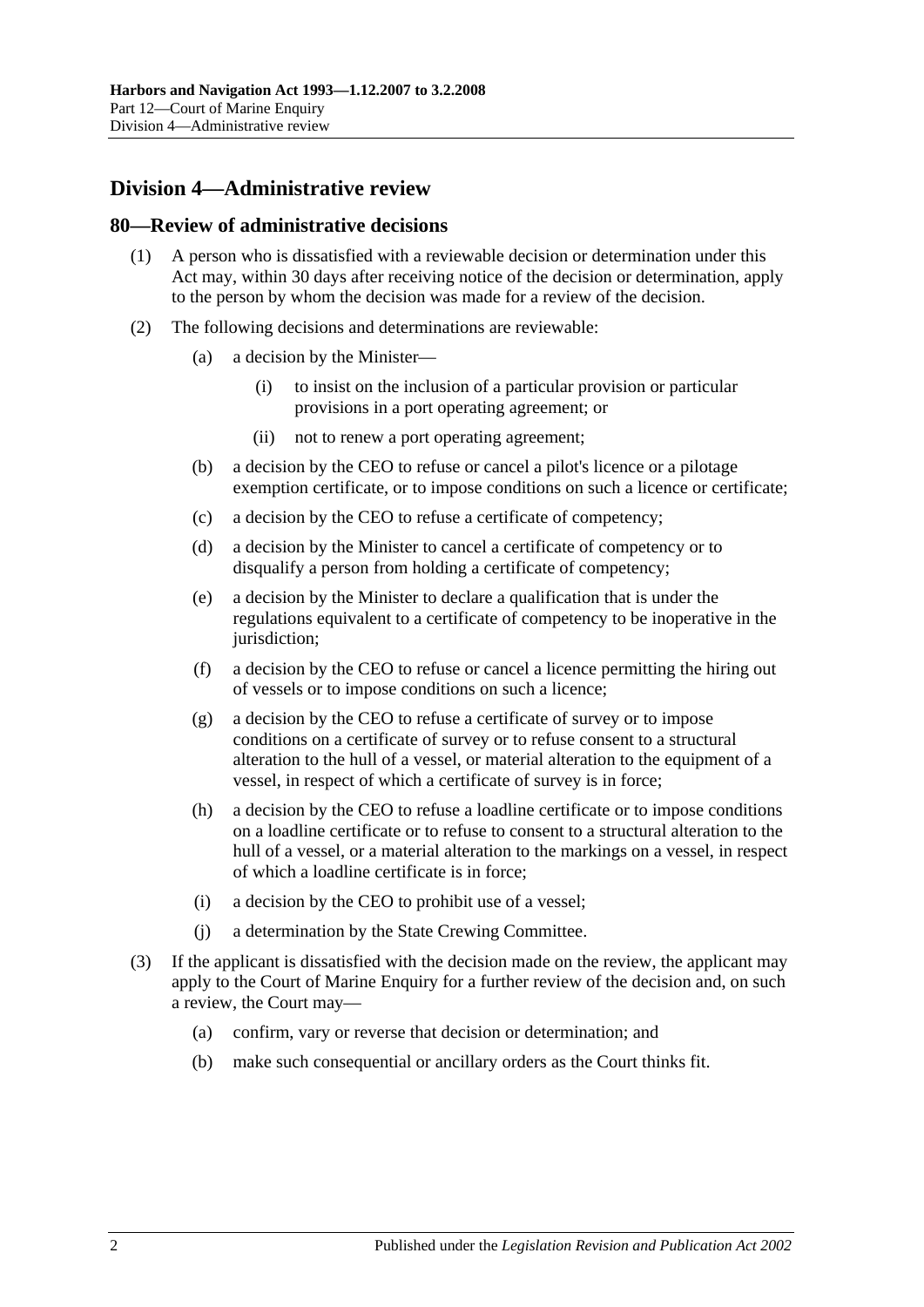# **Part 13—Application of Commonwealth Act and International Conventions**

### **81—Application of Commonwealth Act**

The regulations may apply the Commonwealth Act or specified provisions of the Commonwealth Act (subject to exclusions, adaptations and modifications set out in the regulations) to vessels in the jurisdiction or to the owners and crews of such vessels.

#### **82—Agreement between the Commonwealth and the State**

The Governor may arrange with the Governor-General of the Commonwealth—

- (a) for the carrying out on behalf of the State of functions under this Act by officers of the Commonwealth; or
- (b) for the carrying out on behalf of the Commonwealth of functions under the Commonwealth Act by officers of the State.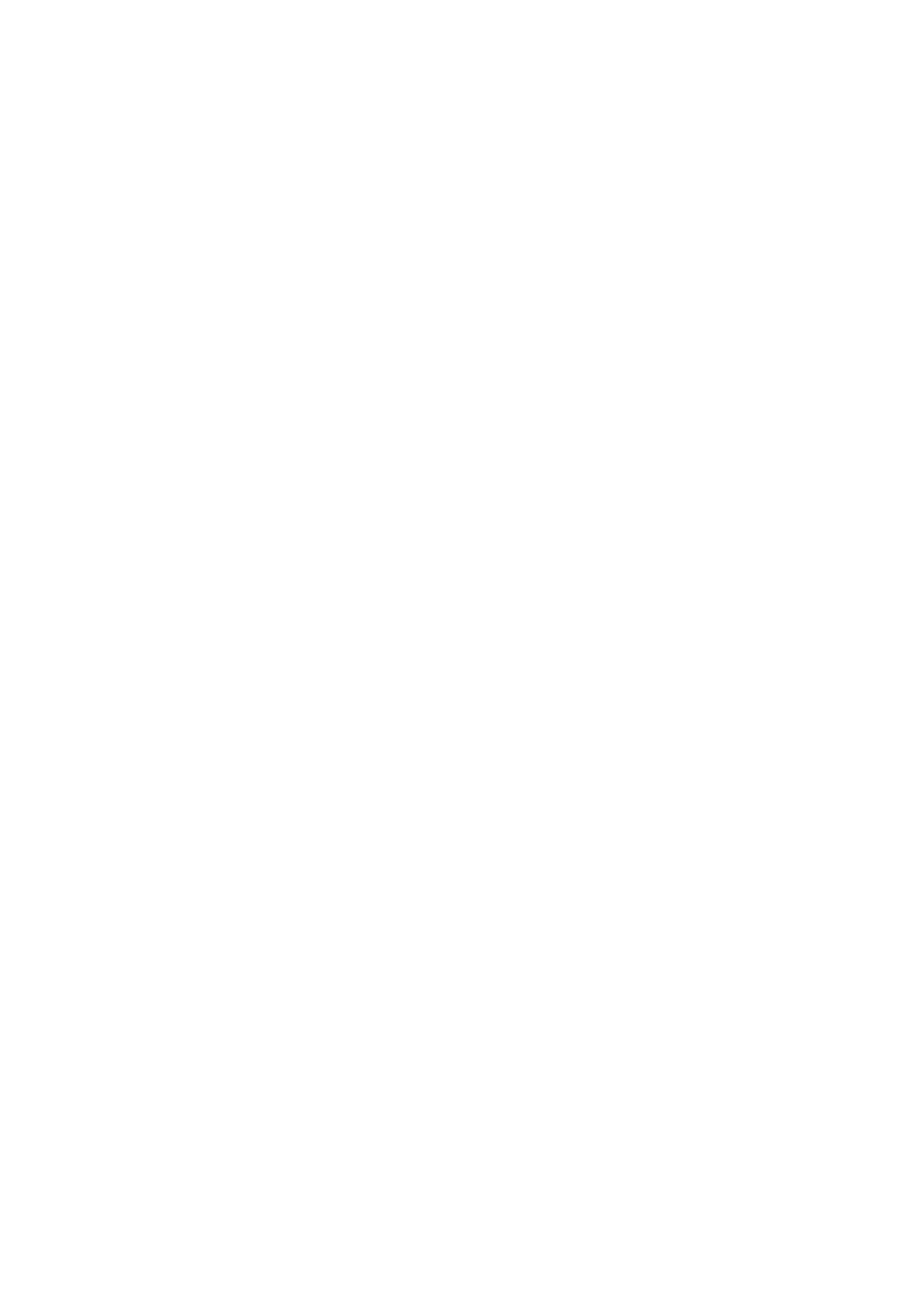# **Part 14—Miscellaneous**

#### **83—Regattas etc**

- (1) The CEO may, by instrument in writing, exempt the participants, and any person or class of persons performing incidental or ancillary functions, in any regatta, race, contest or other activity likely to involve the operation of vessels in contravention of this Act from specified provisions of this Act.
- (2) An exemption under this section—
	- (a) may be granted or refused at the discretion of the CEO (but an exemption cannot be granted in respect of an activity that is to take place within a port unless the port operator has first been consulted); and
	- (b) operates for a period specified in the instrument of exemption; and
	- (c) is subject to conditions specified in the instrument of exemption.
- (3) The CEO has an absolute discretion to cancel an exemption granted under this section.

#### **84—Conduct on board vessels**

(1) A person who behaves in an offensive or disorderly manner while on board a vessel is guilty of an offence.

Maximum penalty: \$1 250.

(2) A person who molests a passenger or a member of the crew of a vessel is guilty of an offence.

Maximum penalty: \$1 250.

(3) If the conduct of a person on board a vessel threatens the safety of the vessel or disrupts good order on the vessel, the person in charge of the vessel, or a person acting on his or her authority, may exercise reasonable force to restrain that person.

#### **85—Unlawful use of vessels**

A person who operates or interferes with a vessel without the owner's consent and without any other lawful authority or excuse is guilty of an offence.

Maximum penalty: \$1 250.

#### **87—Evidentiary provision**

- (1) In any legal proceedings—
	- (a) a certificate apparently signed by the Minister or the CEO as to a delegation of powers under this Act is, in the absence of proof to the contrary, proof of the matter certified;
	- (b) a certificate apparently signed by an authorised person that a place referred to in the certificate is within the jurisdiction is, in the absence of proof to the contrary, proof of the fact so certified;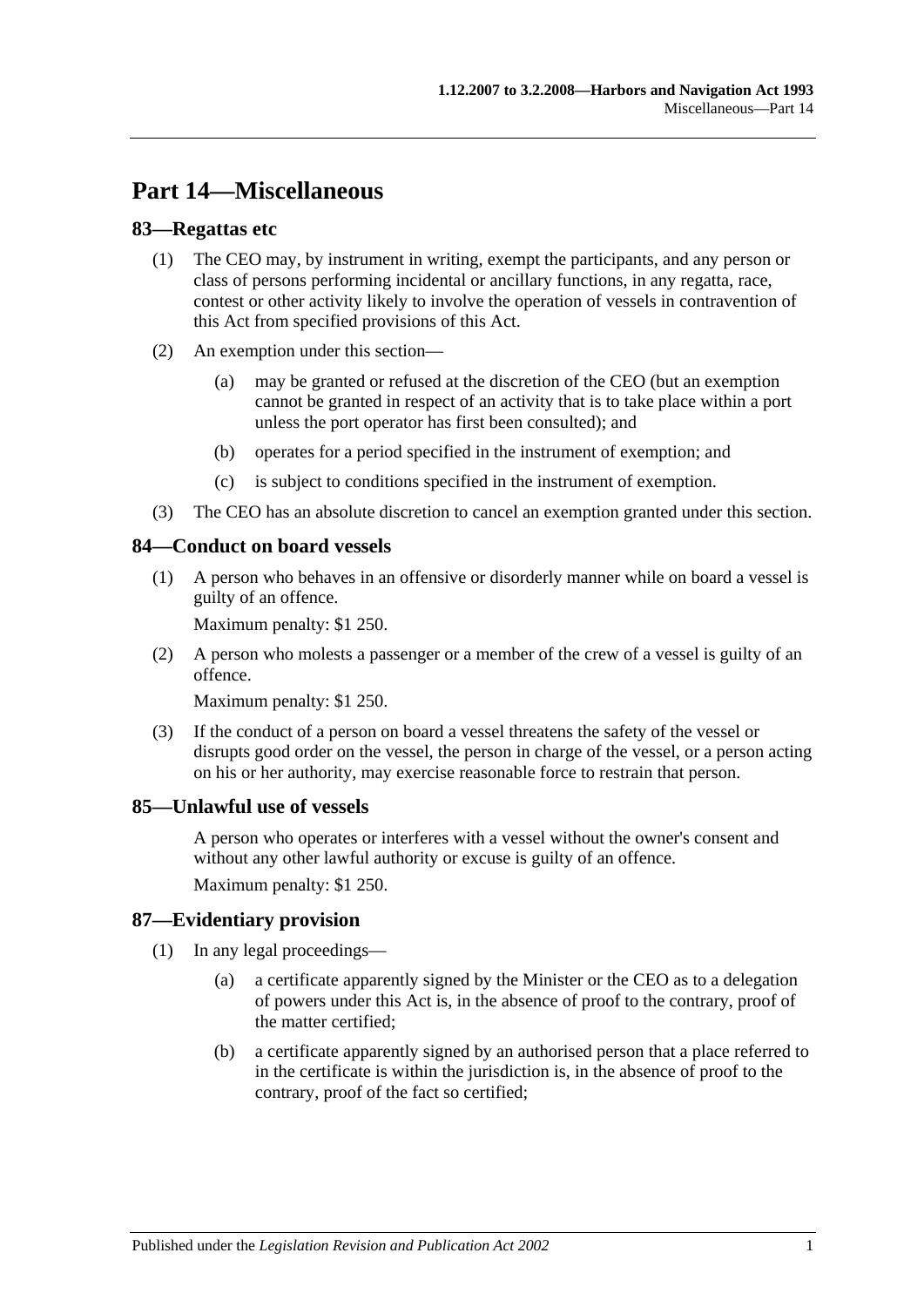- (c) a certificate apparently signed by the CEO or a delegate of the CEO certifying that, as at a date specified in the certificate, a person named in the certificate held or did not hold a licence, certificate, or exemption under this Act of a kind referred to in the certificate is, in the absence of proof to the contrary, proof of the matter so certified;
- (d) a certificate apparently signed by the CEO or a delegate of the CEO certifying that, as at a date specified in the certificate, a vessel referred to in the certificate was or was not registered under this Act is, in the absence of proof to the contrary, proof of the matter so certified;
- (e) a certificate apparently signed by the CEO or a delegate of the CEO certifying that, as at a date specified in the certificate, a certificate of survey or loadline certificate was or was not in force in respect of a vessel is, in the absence of proof to the contrary, proof of the matter so certified;
- (f) a certificate apparently signed by the CEO or a delegate of the CEO, as to the engine capacity or power of a specified vessel is, in the absence of proof to the contrary, proof of the matter so specified;
- (g) a certificate apparently signed by the CEO or a delegate of the CEO to the effect that a specified document had not been received by the CEO or the department on or before a specified date is, in the absence of proof to the contrary, proof that the document had not been lodged or given on or before that day.
- (2) In proceedings for an offence against this Act, an allegation in a complaint that a specified person is or was the owner, the master or the operator of a vessel will be accepted, in the absence of proof to the contrary, as proof of the matter so alleged.

#### **89—Officers' liability**

- (1) The Crown, the Minister or the CEO incurs no civil liability in consequence of—
	- (a) the issue of any licence, certificate, exemption or consent under this Act; or
	- (b) any act or omission with regard to the establishment, positioning or operation of navigational aids.
- <span id="page-67-0"></span>(2) An authorised person incurs no civil liability under this Act for an honest act or omission in the exercise or purported exercise of powers under this Act.
- (3) A liability that would, but for [subsection](#page-67-0) (2), attach to an authorised person attaches instead—
	- (a) if the authorised person is an officer or employee of a port operator—to the port operator; or
	- (b) in any other case—to the Minister.
- <span id="page-67-1"></span>(4) A port management officer (other than an authorised person) incurs no civil liability for an honest act or omission in the exercise or purported exercise of powers under this Act.
- (5) Any liability that would, but for [subsection](#page-67-1) (4), attach to a port management officer attaches instead to the port operator that appointed the officer.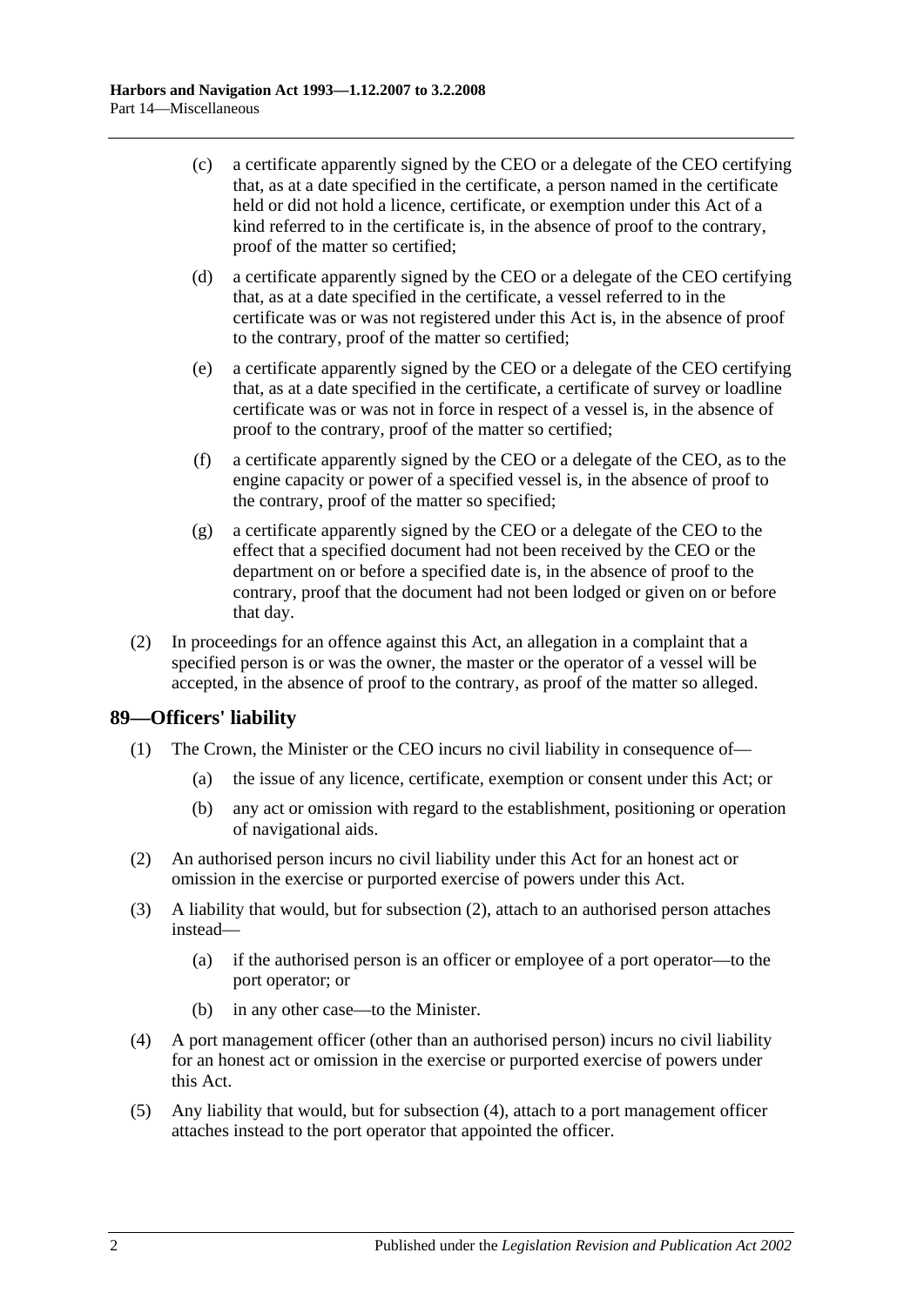#### **90—Recreational boating fund**

- (1) All fees and charges recovered under this Act in relation to recreational vessels (other than fees and charges recovered under [Part 5\)](#page-22-0) must be paid into a separate fund.
- (2) That fund is to be applied to defray the costs of administering this Act insofar as it relates to recreational vessels and may only be applied for that purpose.

#### **91—Regulations**

- (1) The Governor may make regulations for the purposes of this Act.
- (2) The regulations may, for example—
	- (a) provide for the management of harbors and the admission and removal of vessels from them;
	- (b) regulate the mooring or anchorage of vessels;
	- (c) empower an authorised person to take action to move and secure any vessel that has not been anchored or moored in accordance with the regulations;
	- (d) regulate the loading, unloading, carriage or handling of goods, making any special provision that may be necessary or desirable in relation to dangerous goods or any other particular class of goods;
	- (e) regulate the storage of goods, making any special provision that may be necessary or desirable for the storage of dangerous goods or any other particular class of goods;
	- (f) require the use of lights or signals to minimise the risk of collisions in harbors;
	- (g) make any provision necessary or desirable to secure safety and good order in harbors or on harbor facilities or otherwise within the jurisdiction;
	- (h) regulate the navigation of vessels within the jurisdiction;
	- (i) impose rules to regulate navigation within the jurisdiction, to prevent collisions and to improve safety;
	- (j) regulate the use of hire-and-drive vessels;
	- (k) require the lighting and marking of vessels and of structures situated in or in the vicinity of navigable waters;
	- (l) require the master or agent of every vessel or of every vessel of a specified class to announce the arrival of the vessel in a harbor;
	- (m) require information as to goods to be loaded or unloaded to be kept and provided by the master or owner of a vessel or shipping agents, regulate the form in which the information is to be provided, and fix civil or criminal penalties for failing to provide the required information within the time allowed by the regulations;
	- (n) require information as to pilotage to be kept and provided by the master or pilot of a vessel;
	- (o) limiting the Minister's liability for loss of, or damage to, goods occurring while the goods are in the Minister's custody or the Minister is otherwise responsible for the goods;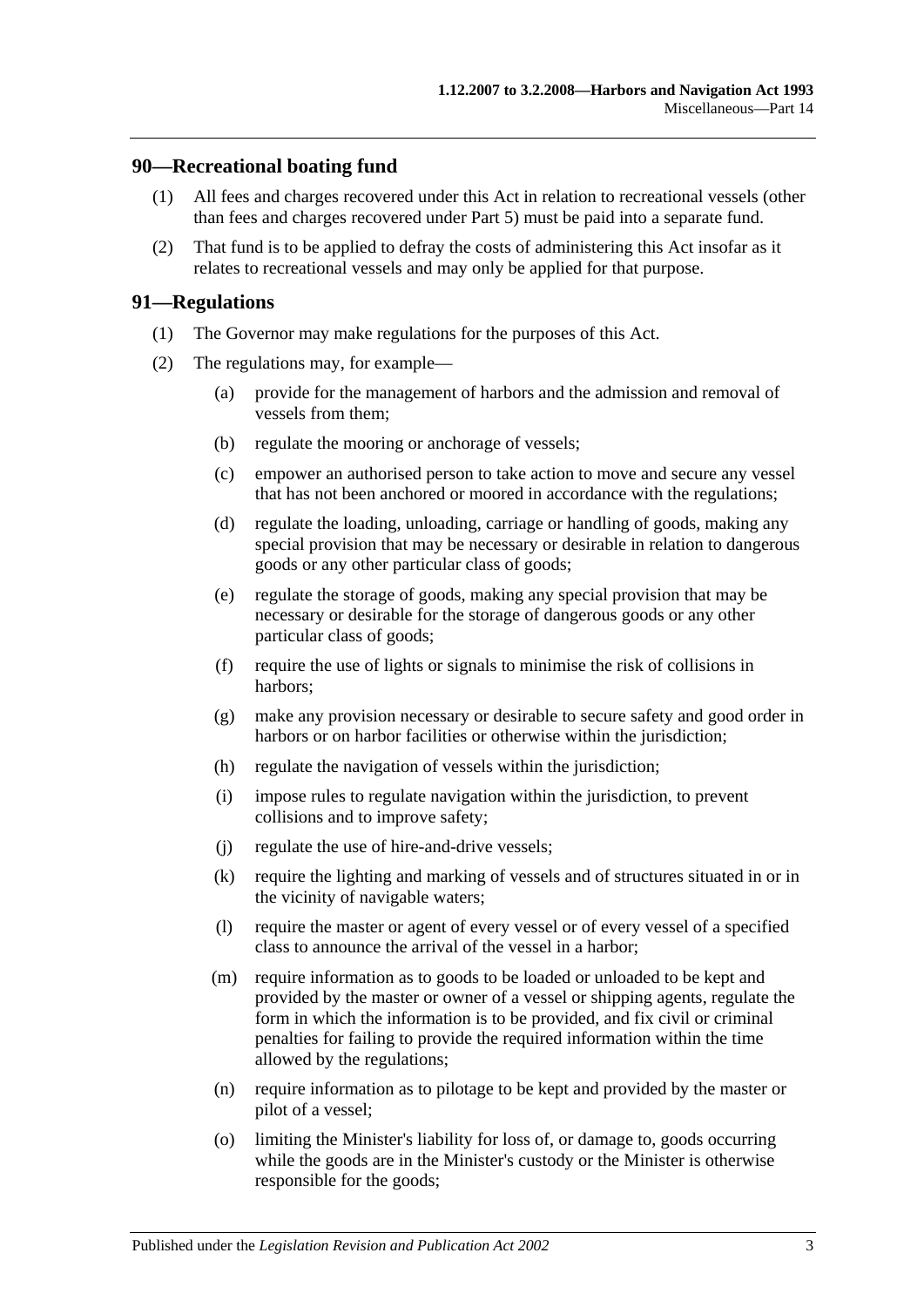- (p) regulate, restrict or prohibit parking, or otherwise control traffic, on or in the vicinity of land or any structure under the care, control and management of the Minister;
- (q) require that specified equipment be carried by, or fitted to, vessels of a specified class;
- (r) declare any part of the jurisdiction to be a speed zone and impose a speed limit for that zone or otherwise impose speed limits in any part of the jurisdiction;
- (s) regulate, restrict or prohibit the discharge of pollutants into waters within the jurisdiction or make any other provision to prevent or reduce pollution;
- (t) place limits on the mass or volume of cargo that may be carried by a vessel or the number of passengers and crew or otherwise regulate the loading of vessels;
- (u) provide for the designation of parts of wharfs or harbor facilities as restricted areas, and empower authorised persons to direct persons not to enter, or to leave, a restricted area;
- (v) place limits on the mass of vehicles on or in the vicinity of land, or any structure, under the care, control and management of the Minister;
- (w) require and regulate the reporting of accidents on or in the vicinity of land or any structure under the care, control and management of the Minister;
- (x) regulate, restrict or prohibit the deposit of waste on or in the vicinity of land or any structure under the care, control or management of the Minister;
- (y) regulate trade, advertisement or other commercial or recreational activity on or in the vicinity of land or any structure under the care, control and management of the Minister;
- (z) regulate, restrict or prohibit the carriage of dangerous cargoes;
- (aa) regulate the form or manner of any application under this Act and require documents or information to accompany such application;
- (ab) regulate the transfer of registration of a vessel or the transfer of a licence to carry on a business of hiring out vessels under this Act;
- (ac) fix fees to be paid in respect of any matter under this Act and regulate the recovery, waiving or reduction of such fees;
- <span id="page-69-0"></span>(ad) fix and impose a levy to be paid (in addition to the registration fee) on the registration or renewal of the registration of a power-driven recreational vessel and provide for the revenue derived from the levy to be paid into a special fund to be used for the purpose of establishing, maintaining and improving recreational boating facilities;
- <span id="page-69-1"></span>(ae) fix and impose a levy in respect of commercial fishing vessels, provide for the payment and recovery of the levy, and provide for the revenue derived from the levy to be paid into a special fund to be used for the purpose of establishing, maintaining and improving facilities for commercial fishing vessels;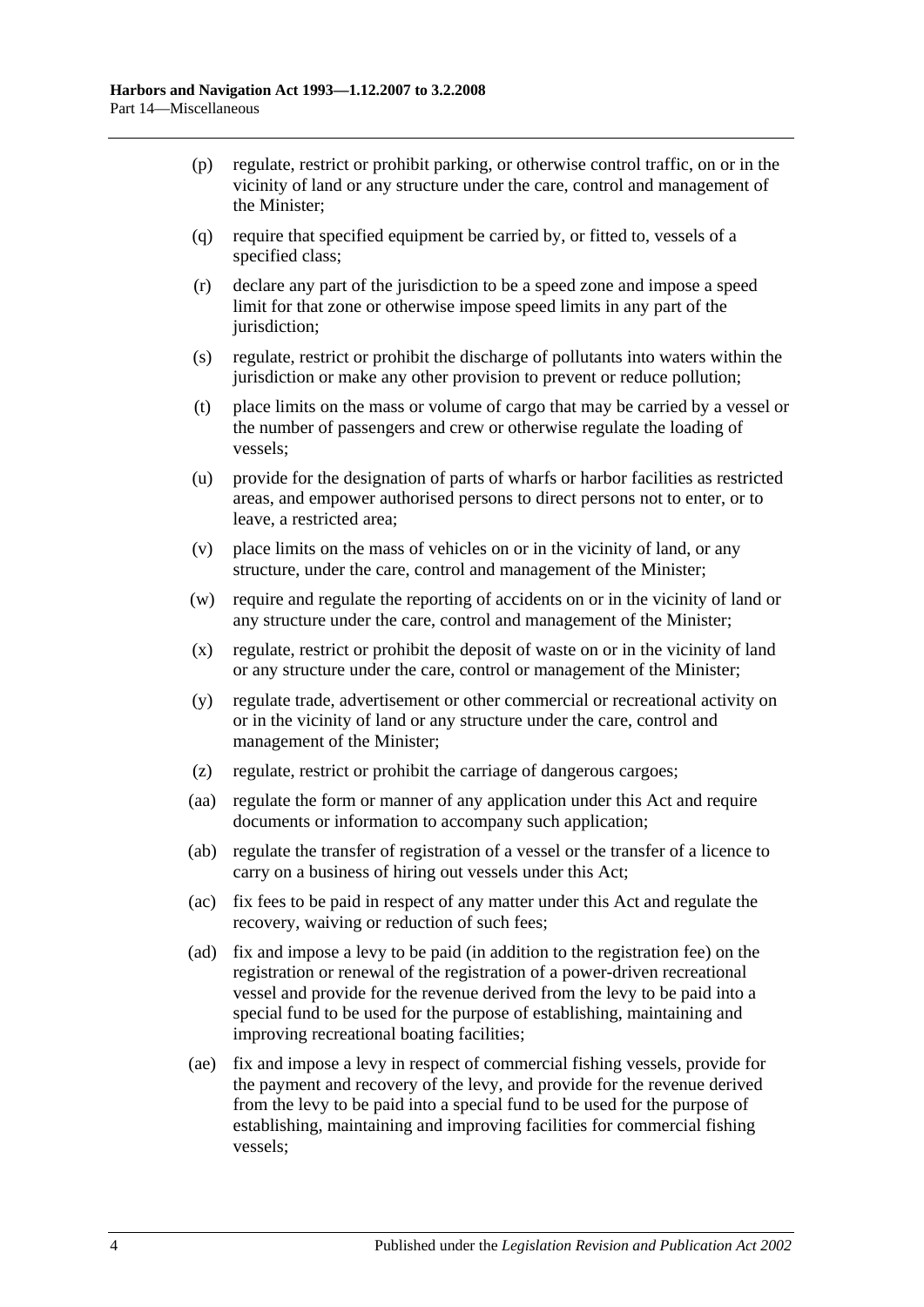- (af) provide for a committee (with a majority of members nominated by relevant interest groups) to advise the Minister on the amounts of the levies imposed under [paragraphs](#page-69-0) (ad) and [\(ae\)](#page-69-1) and the application of the special funds established under those paragraphs;
- (ag) fix default charges to be paid if an amount payable under this Act is not paid within a time allowed by the regulations for payment;
- (ah) make provisions in relation to evidence in proceedings for an offence against the regulations;
- (ai) exempt (conditionally or unconditionally) specified persons or vessels or persons or vessels of a specified class, from the provisions, or any specified provisions, of this Act.
- (3) A regulation may be of general or limited application according to the class of vessels to which it applies, the area in which it applies, the circumstances of its application, or any other specified factor.
- (4) A regulation may confer discretionary powers on the Minister, the CEO or an authorised person.
- (5) The regulations may incorporate or operate by reference to a code or standard published by a specified authority as in force at a specified time or as in force from time to time.
- (6) If a code or standard is referred to or incorporated in the regulations—
	- (a) a copy of the code or standard must be kept available for inspection by members of the public, without charge and during normal office hours, at an office or offices specified in the regulations; and
	- (b) evidence of the contents of the code or standard may be given in any legal proceedings by production of a document apparently certified by the Minister to be a true copy of the code or standard.
- (7) The regulations may impose fines, not exceeding \$5 000, for offences against the regulations.
- (8) The regulations may fix expiation fees for alleged offences against the regulations.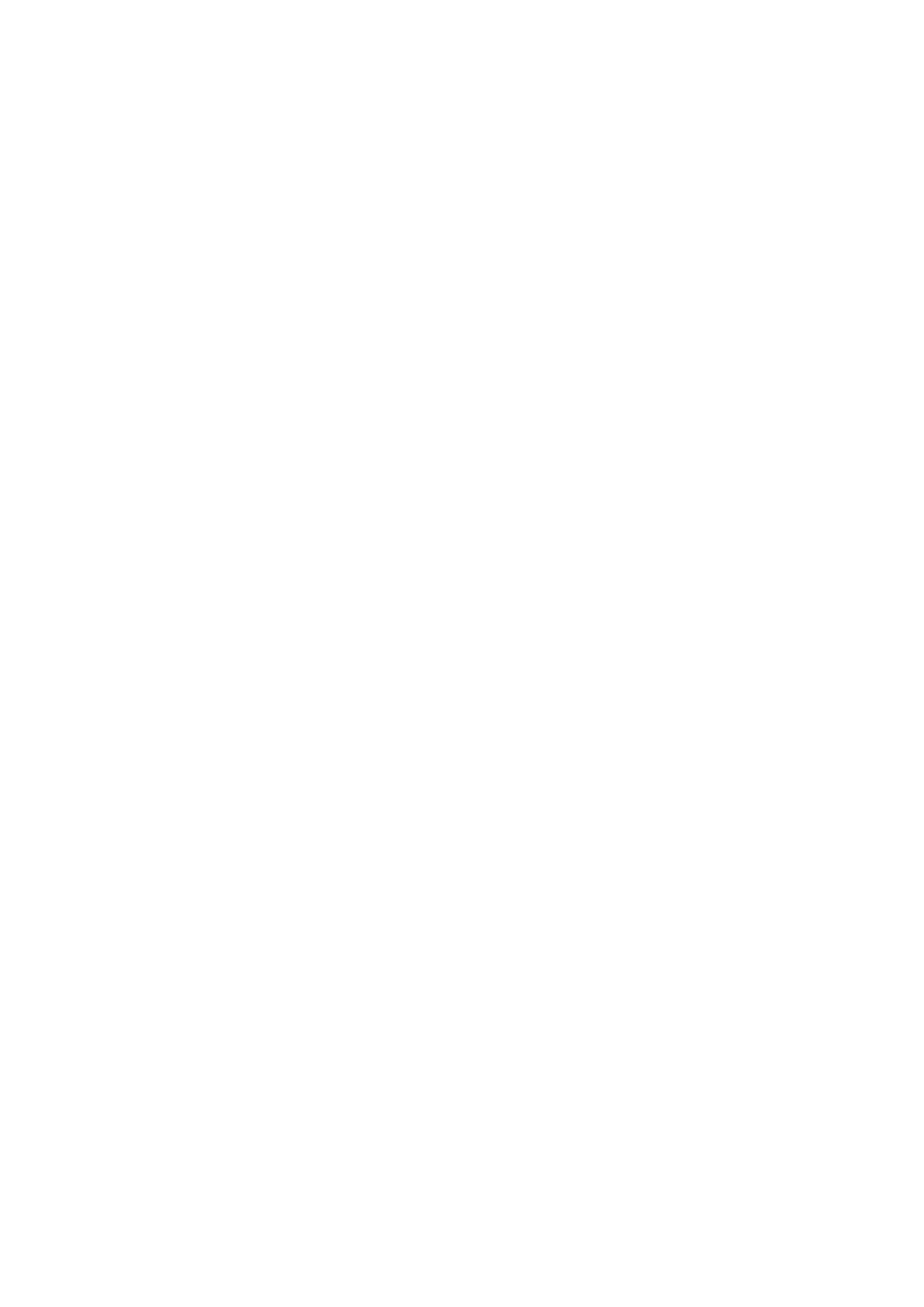# **Schedule 1—Harbors**

## **1—Harbors to which this Act applies**

(1) This Act applies to the following harbors:

American River Ardrossan Beachport and Southend Cape Jaffa Cape Jervis Coffin Bay Cowell (Franklin Harbor) Kingscote Kingston SE Klein Point Penneshaw Point Turton Port Adelaide Port Augusta Port Bonython Port Broughton Port Giles Port MacDonnell Port Pirie Port Lincoln Port Stanvac Port Wakefield Rapid Bay Robe Streaky Bay Thevenard Venus Bay Victor Harbor Vivonne Bay Wallaroo Whyalla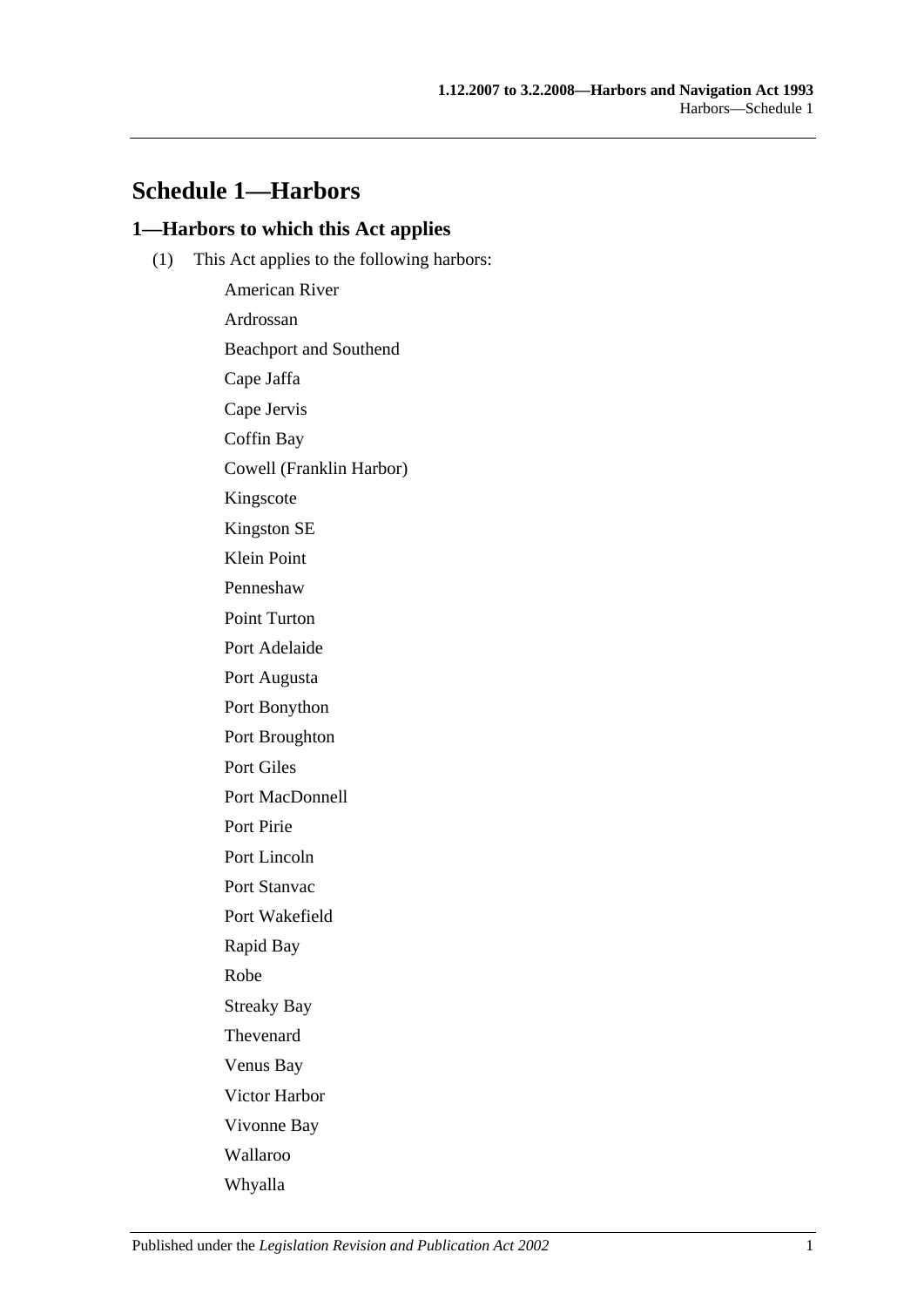(2) Regulations may be made under this Act defining the boundaries to any of the harbors referred to above.

# **Schedule 2—Transitional provisions**

## **2—Transitional provisions**

- (1) A certificate of survey in force under the *[Marine Act](http://www.legislation.sa.gov.au/index.aspx?action=legref&type=act&legtitle=Marine%20Act%201936) 1936* immediately before the commencement of this Act continues in force subject to this Act as if it were a certificate of survey issued under this Act.
- (2) A certificate of competency in force under the *[Marine Act](http://www.legislation.sa.gov.au/index.aspx?action=legref&type=act&legtitle=Marine%20Act%201936) 1936*, or a boat operator's licence in force under the *[Boating Act](http://www.legislation.sa.gov.au/index.aspx?action=legref&type=act&legtitle=Boating%20Act%201974) 1974*, immediately before the commencement of this Act, continues in force subject to this Act as if it were a certificate of competency issued under this Act.
- (3) If the Governor had withdrawn land from the Minister under section 64(4) of the *[Harbors Act](http://www.legislation.sa.gov.au/index.aspx?action=legref&type=act&legtitle=Harbors%20Act%201936) 1936*, the withdrawal remains in effect for the purposes of this Act unless revoked by the Governor.
- (4) A loadline certificate in force under the *[Marine Act](http://www.legislation.sa.gov.au/index.aspx?action=legref&type=act&legtitle=Marine%20Act%201936) 1936* immediately before the commencement of this Act continues in force subject to this Act as if it were a loadline certificate issued under this Act.
- (5) A special permit to operate a vessel in force under the *[Boating Act](http://www.legislation.sa.gov.au/index.aspx?action=legref&type=act&legtitle=Boating%20Act%201974) 1974* immediately before the commencement of this Act continues in force subject to this Act as if it were a special permit issued under this Act.
- (6) A licence in force under Part 3A of the *[Boating Act](http://www.legislation.sa.gov.au/index.aspx?action=legref&type=act&legtitle=Boating%20Act%201974) 1974* immediately before the commencement of this Act continues in force subject to this Act as if it were a licence issued under [Part 8](#page-40-0) and as if the conditions of the licence had been imposed under [Part](#page-40-0) 8.
- (7) The registration of a vessel in force under the *[Boating Act](http://www.legislation.sa.gov.au/index.aspx?action=legref&type=act&legtitle=Boating%20Act%201974) 1974* immediately before the commencement of this Act continues in force subject to this Act as if it were registration of the vessel under this Act.
- (8) By-laws in force under the *[Harbors Act](http://www.legislation.sa.gov.au/index.aspx?action=legref&type=act&legtitle=Harbors%20Act%201936) 1936* immediately before the commencement of this Act continue in force subject to this Act as if they were made under this Act.

## **3—Vesting of land etc held in name of Minister of Marine**

- (1) All land vested in fee simple in the Minister of Marine<sup>1</sup> immediately before the commencement of this Act will be taken to have vested in fee simple, on the commencement of this Act, in the Minister responsible for the administration of this Act.
- (2) All other interests, rights and liabilities of the Minister of Marine in relation to land immediately before the commencement of this Act, will be taken to have become, on the commencement of this Act, interests, rights and liabilities of the Minister responsible for the administration of this Act.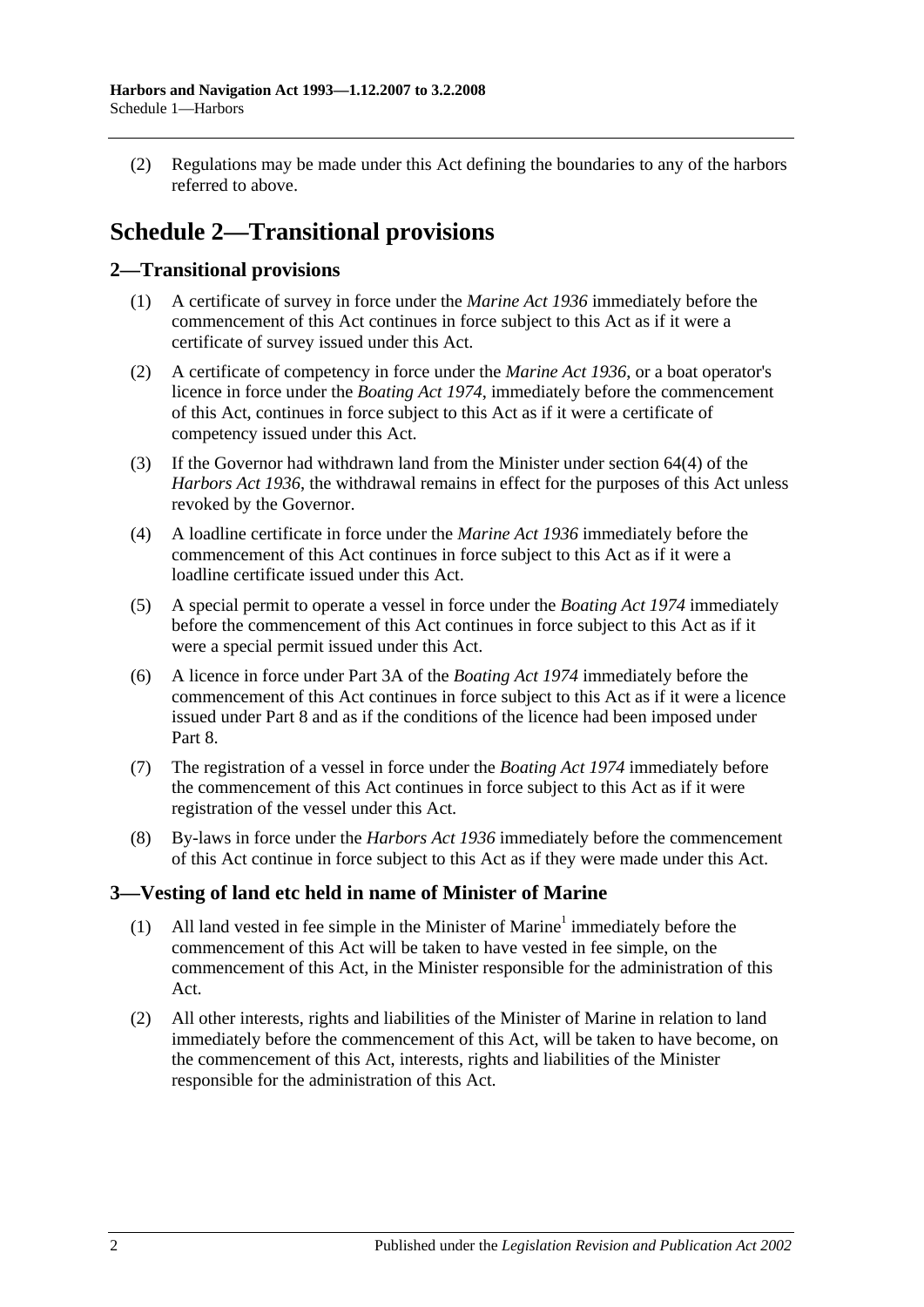- (3) A proclamation in force immediately before the commencement of this Act under which dedicated land was placed under the care, control and management of the Minister of Marine will, on the commencement of this Act, be taken to have been varied by replacing references to the Minister of Marine with references to the Minister responsible for the administration of this Act.
- (4) The Registrar-General will take such action for or in connection with—
	- (a) the issue, alteration, correction or cancellation of certificates or other documents of title; or
	- (b) the making, recording, alteration, correction or cancellation of entries or endorsements in the Register Books,

as may be necessary or expedient for the purposes of giving effect to this clause.

**Note—**

1 The Minister of Marine was a body corporate established under the provisions of the repealed *[Harbors Act](http://www.legislation.sa.gov.au/index.aspx?action=legref&type=act&legtitle=Harbors%20Act%201936) 1936*.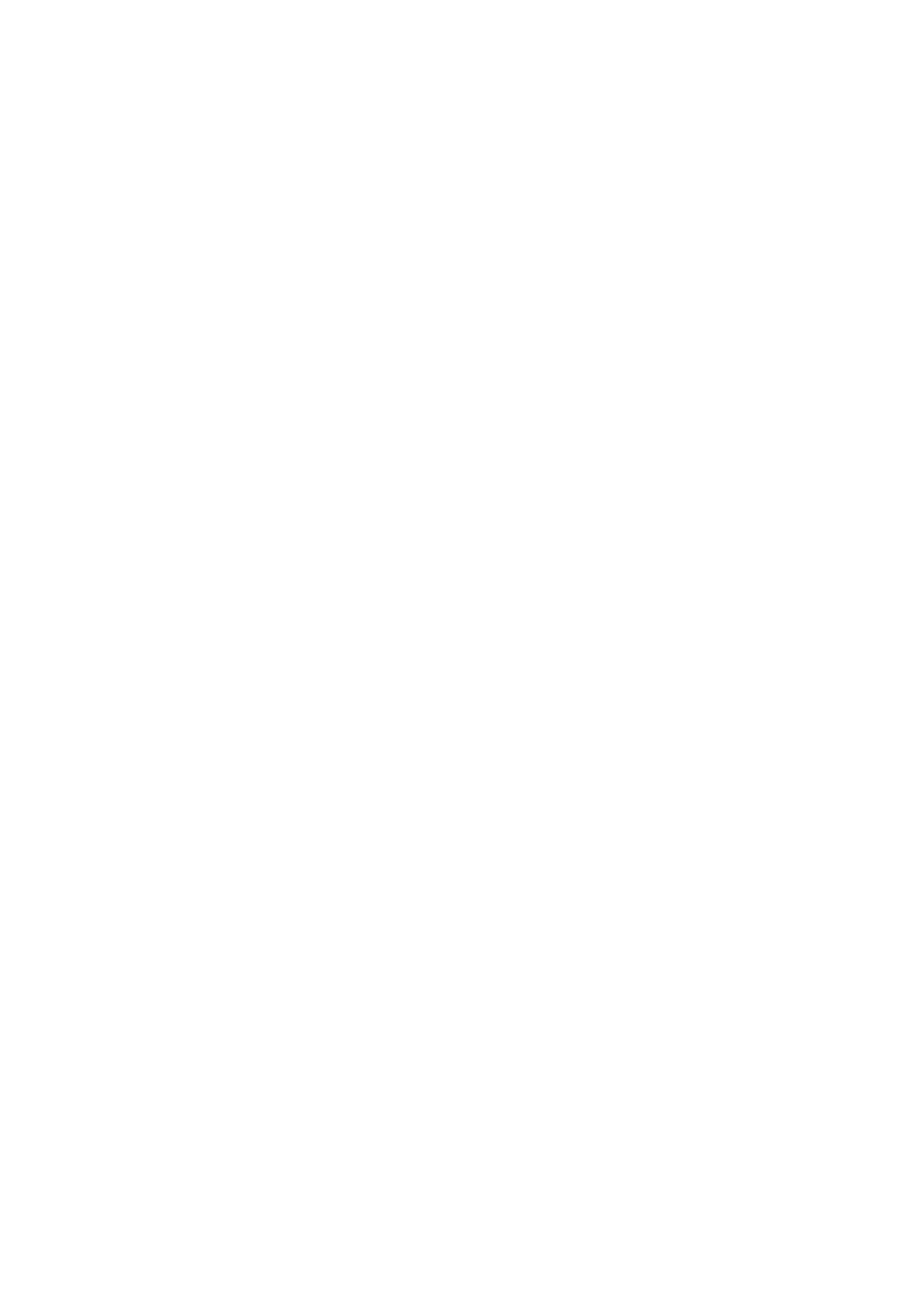# **Legislative history**

## **Notes**

• This version is comprised of the following:

| Part 1    | 1.12.2007                  |
|-----------|----------------------------|
| Part 2    | 1.7.2005                   |
| Part 3    | 15.12.2003 (Reprint No 11) |
| Part 4    | 1.7.2005                   |
| Part 5    | 15.12.2003 (Reprint No 11) |
| Part 5A   | 15.12.2003 (Reprint No 11) |
| Part 6    | 15.12.2003 (Reprint No 11) |
| Part 7    | 15.12.2003 (Reprint No 11) |
| Part 8    | 15.12.2003 (Reprint No 11) |
| Part 9    | 15.12.2003 (Reprint No 11) |
| Part 10   | 30.7.2006                  |
| Part 11   | 30.7.2006                  |
| Part 12   | 15.12.2003 (Reprint No 11) |
| Part 13   | 15.12.2003 (Reprint No 11) |
| Part 14   | 15.12.2003 (Reprint No 11) |
| Schedules | 17.11.2005                 |
|           |                            |

- Amendments of this version that are uncommenced are not incorporated into the text.
- Please note—References in the legislation to other legislation or instruments or to titles of bodies or offices are not automatically updated as part of the program for the revision and publication of legislation and therefore may be obsolete.
- Earlier versions of this Act (historical versions) are listed at the end of the legislative history.
- For further information relating to the Act and subordinate legislation made under the Act see the Index of South Australian Statutes or www.legislation.sa.gov.au.

# **Legislation repealed by principal Act**

The *Harbors and Navigation Act 1993* repealed the following:

*Boating Act 1974 Harbors Act 1936 Marine Act 1936*

# **Principal Act and amendments**

New entries appear in bold.

|         | Year No | Title                           | Assent | Commencement                                    |
|---------|---------|---------------------------------|--------|-------------------------------------------------|
| 1993 41 |         | Harbors and Navigation Act 1993 |        | 20.5.1993 24.10.1994 (Gazette 20.10.1994 p1220) |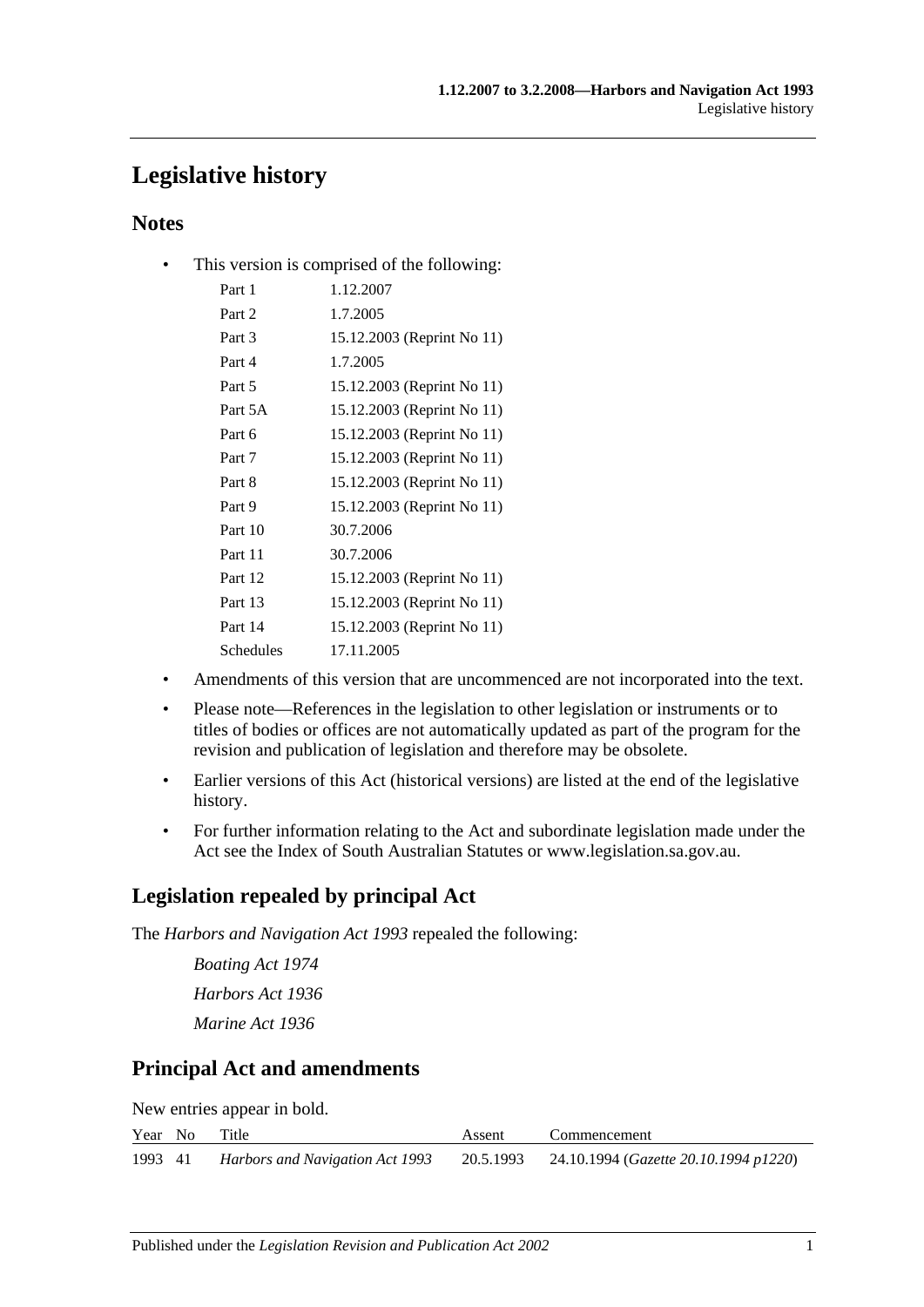| 1994 45 |                  | Harbors and Navigation (Ports<br>Corporation and Miscellaneous)<br>Amendment Act 1994 | 2.6.1994   | 2.6.1994                                                                                                                                                  |
|---------|------------------|---------------------------------------------------------------------------------------|------------|-----------------------------------------------------------------------------------------------------------------------------------------------------------|
| 1995    | 95               | <b>Statutes Amendment (Drink Driving)</b><br>Act 1995                                 | 7.12.1995  | Pt 2 (ss 4—10)—7.12.1997 (s 7(5) Acts<br>Interpretation Act 1915)                                                                                         |
| 1996    | 34               | <b>Statutes Amendment and Repeal</b><br>(Common Expiation Scheme) Act 1996            | 2.5.1996   | Sch (cl 18)-3.2.1997 (Gazette<br>19.12.1996 p1923)                                                                                                        |
| 2000    | 79               | Harbors and Navigation<br>(Miscellaneous) Amendment Act 2000                          | 14.12.2000 | 2.1.2001 (Gazette 21.12.2000 p3688)<br>except ss 6, 7 & 13-12.4.2001 (Gazette<br>12.4.2001 p1582)                                                         |
| 2000    | 81               | Harbors and Navigation (Control of<br>Harbors) Amendment Act 2000                     | 14.12.2000 | 25.1.2001 (Gazette 25.1.2001 p300)<br>except ss $3(a)$ , $4(a)$ , $5(b)$ , $8$ , $9(a)$ , $11$ , $12(a)$<br>& 20-31.10.2001 (Gazette 25.10.2001<br>p4686) |
| 2001    | 17               | <b>Statutes Amendment (Transport</b><br>Portfolio) Act 2001                           | 17.5.2001  | Pt 2 s 4-30.10.2001 (Gazette 25.10.2001<br>p4687); ss 5-9-27.5.2002 (Gazette<br>23.5.2002 p1928)                                                          |
| 2002    | 37               | <b>Statutes Amendment (Transport</b><br>Portfolio) Act 2002                           | 28.11.2002 | Pt 3 (ss 6-9)-3.7.2003 (Gazette<br>3.7.2003 p2877)                                                                                                        |
| 2003    | 8                | <b>Statutes Amendment (Road Safety</b><br>Reforms) Act 2003                           | 12.6.2003  | Pt 2 (ss 5-7)-15.12.2003 (Gazette<br>11.12.2003 p4431)                                                                                                    |
| 2003    | 33               | Coroners Act 2003                                                                     | 31.7.2003  | Sch (cl 14)-1.7.2005 (Gazette 23.6.2005<br>p1899)                                                                                                         |
| 2003    | 35               | River Murray Act 2003                                                                 | 31.7.2003  | Sch (cl 8)-24.11.2003 (Gazette<br>20.11.2003 p4203)                                                                                                       |
| 2005    | 5                | Adelaide Dolphin Sanctuary Act 2005 14.4.2005                                         |            | Sch 2 (cll 25-28)-1.7.2005 (Gazette<br>2.6.2005 p1684)                                                                                                    |
| 2005    | 53               | <b>Statutes Amendment (Transport</b><br>Portfolio) Act 2005                           | 27.10.2005 | Pt 2 (s 4)-17.11.2005 (Gazette<br>17.11.2005 p3973)                                                                                                       |
| 2005    | 81               | Statutes Amendment (Vehicle and<br>Vessel Offences) Act 2005                          | 8.12.2005  | Pt 4 (ss 14-17)-30.7.2006 (Gazette<br>27.7.2006 p2400)                                                                                                    |
| 2007    | $\boldsymbol{4}$ | <b>Fisheries Management Act 2007</b>                                                  | 8.3.2007   | Sch 2 (cl 5)-1.12.2007 (Gazette<br>15.11.2007 p4241)                                                                                                      |
| 2007    | 23               | Harbors and Navigation (Australian<br><b>Builders Plate) Amendment Act 2007</b>       | 28.6.2007  | 4.2.2008 (Gazette 25.10.2007 p4044)                                                                                                                       |
| 2007    | 60               | <i>Marine Parks Act 2007</i>                                                          | 29.11.2007 | Sch 1 (cll 24-27)-uncommenced                                                                                                                             |

# **Provisions amended**

New entries appear in bold.

Entries that relate to provisions that have been deleted appear in italics.

| Provision       | How varied                                                                   | Commencement                 |
|-----------------|------------------------------------------------------------------------------|------------------------------|
| Long title      | amended under Legislation Revision and<br><b>Publication Act 2002</b>        | 3.7.2003                     |
| Pt <sub>1</sub> |                                                                              |                              |
| s <sub>2</sub>  | omitted under <i>Legislation Revision and</i><br><b>Publication Act 2002</b> | 3.7.2003                     |
| s <sub>3</sub>  | amended by 5/2005 Sch 2 (cl 25)                                              | 1.7.2005                     |
|                 | amended by 60/2007 Sch 1 cl 24                                               | uncommenced—not incorporated |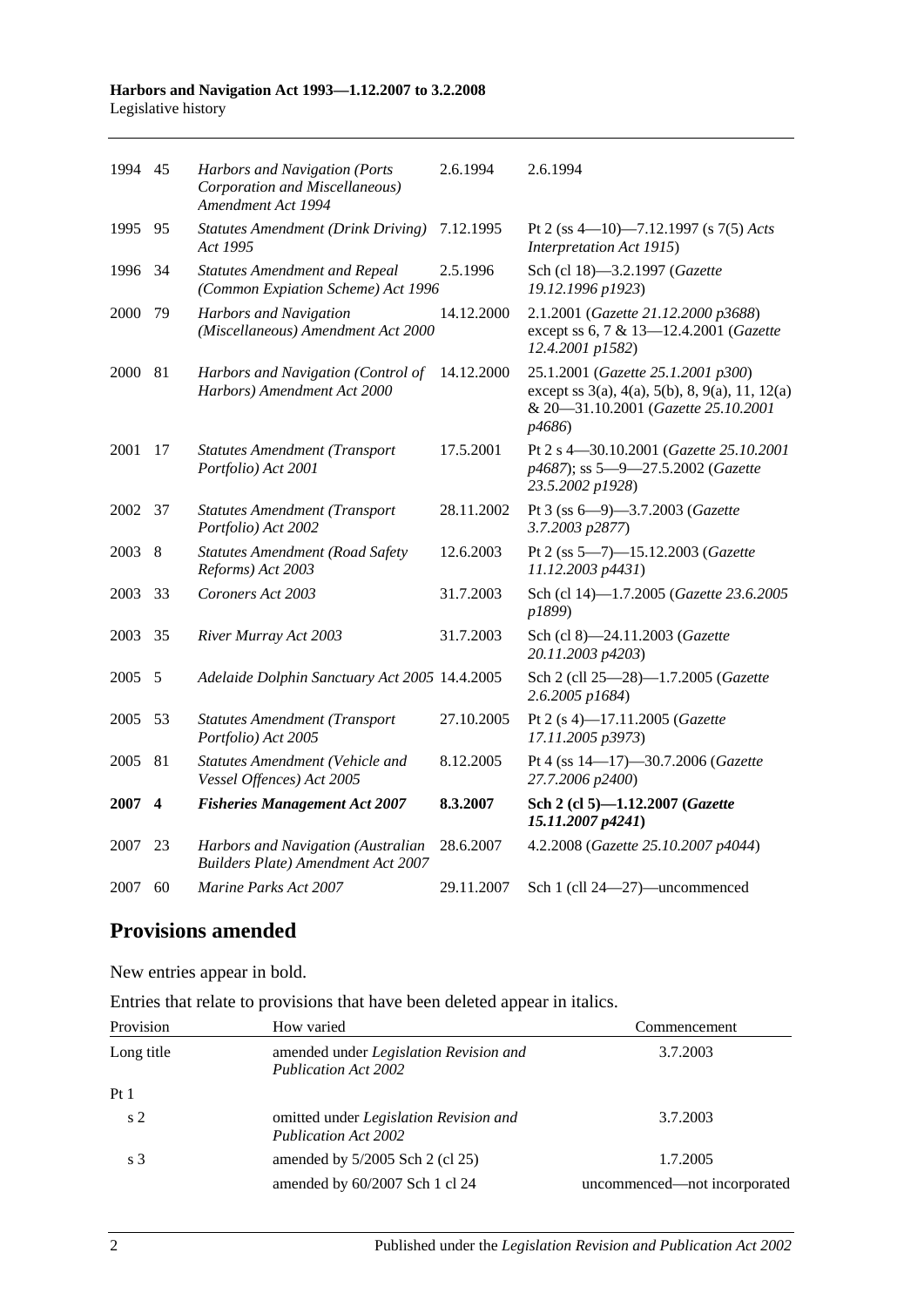| s <sub>4</sub>                |                                            |                              |
|-------------------------------|--------------------------------------------|------------------------------|
| s(4(1))                       |                                            |                              |
| Adelaide Dolphin<br>Sanctuary | inserted by $5/2005$ Sch 2 (cl 26)         | 1.7.2005                     |
| the Corporation               | inserted by $45/1994 s 2$                  | 2.6.1994                     |
|                               | deleted by $81/2000 s 3(a)$                | 31.10.2001                   |
|                               | a Corporation port inserted by 45/1994 s 2 | 2.6.1994                     |
|                               | deleted by $81/2000 s 3(a)$                | 31.10.2001                   |
| fishing vessel                | substituted by 45/1994 s 11                | 2.6.1994                     |
|                               | amended by 4/2007 Sch 2 cl 5               | 1.12.2007                    |
| marine park                   | inserted by 60/2007 Sch 1 cl 25            | uncommenced-not incorporated |
| port                          | inserted by $81/2000$ s $3(b)$             | 25.1.2001                    |
| port management<br>officer    | inserted by $81/2000$ s $3(b)$             | 25.1.2001                    |
| port operator                 | inserted by $81/2000$ s $3(b)$             | 25.1.2001                    |
| s <sub>6</sub>                | substituted by 79/2000 s 3                 | 2.1.2001                     |
| Pt 2                          |                                            |                              |
| Pt 2 Div 4                    |                                            |                              |
| s 12                          |                                            |                              |
| s 12(1a)                      | inserted by 45/1994 s 3                    | 2.6.1994                     |
|                               | substituted by $81/2000$ s $4(a)$          | 31.10.2001                   |
| s 12(1b)                      | inserted by $79/2000$ s $4(a)$             | 2.1.2001                     |
| s 12(2)                       | amended by $79/2000$ s $4(b)$              | 2.1.2001                     |
| s 12(3)                       | substituted by $81/2000$ s $4(b)$          | 25.1.2001                    |
| s <sub>14</sub>               |                                            |                              |
| s 14(1)                       | amended by 79/2000 s 5                     | 2.1.2001                     |
| s 14(1a)                      | inserted by 37/2002 s 6                    | 3.7.2003                     |
| s 14(2)                       | amended by 79/2000 Sch cl (b)              | 2.1.2001                     |
| Pt 2 Div 5                    | inserted by 5/2005 Sch 2 (cl 27)           | 1.7.2005                     |
| s 14A                         | substituted by 60/2007 Sch 1 cl 26         | uncommenced-not incorporated |
| Pt <sub>3</sub>               |                                            |                              |
| s <sub>15</sub>               |                                            |                              |
| s 15(3)                       | amended by 45/1994 s 4                     | 2.6.1994                     |
|                               | amended by $81/2000$ s $5(a)$              | 25.1.2001                    |
|                               | (ba) deleted by $81/2000$ s $5(b)$         | 31.10.2001                   |
| s 18A                         | inserted by 45/1994 s 12                   | 2.6.1994                     |
| s 18A(1)                      | substituted by 81/2000 s 6                 | 25.1.2001                    |
| s 18A(1a)                     | inserted by 81/2000 s 6                    | 25.1.2001                    |
| s 20                          |                                            |                              |
| $s \ 20(2)$                   | amended by 81/2000 s 7                     | 25.1.2001                    |
| s 21                          |                                            |                              |
| $s \, 21(1)$                  | amended by 45/1994 s 5                     | 2.6.1994                     |
|                               | amended by 81/2000 s 8                     | 31.10.2001                   |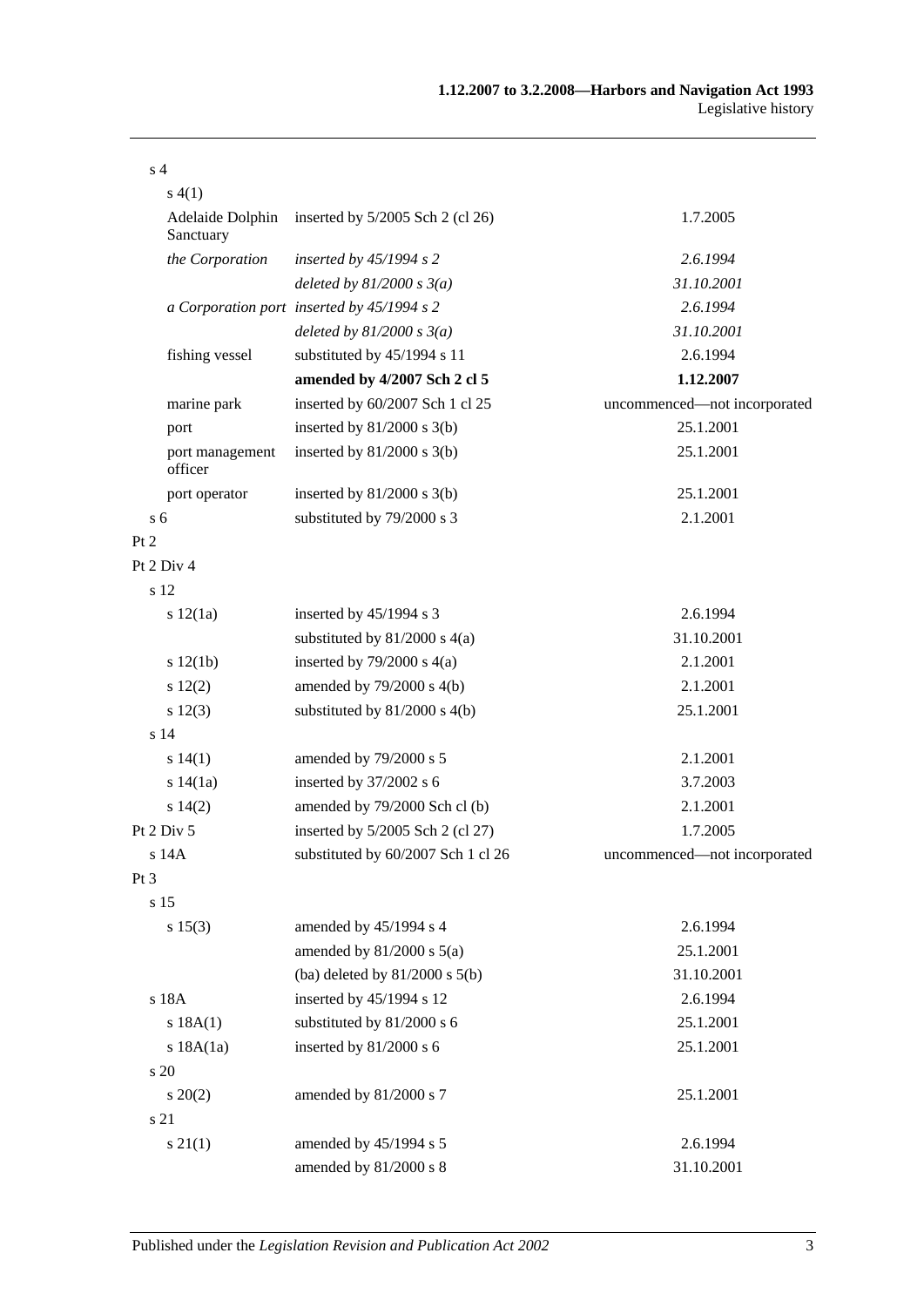#### Pt 4

s 22 s 22(1) s 22 amended by 45/1994 s 6 2.6.1994 s 22 redesignated as s 22(1) by 81/2000 s 9(b) 25.1.2001 amended by 81/2000 s 9(a) 31.10.2001 s 22(2)—(4) inserted by 81/2000 s 9(b) 25.1.2001 s 23 s 23(3) amended by 79/2000 Sch cl (b) 2.1.2001 s 24 s 24(1) and (5) amended by 79/2000 Sch cl (b) 2.1.2001 s 25 s 25(1a) inserted by 81/2000 s 10(a) 25.1.2001 s 25(2) amended by 45/1994 s 13 2.6.1994 s 25(2a) inserted by 81/2000 s 10(b) 25.1.2001 s 25(3) substituted by 81/2000 s 10(c) 25.1.2001 s 25(4) amended by 79/2000 Sch cl (b) 2.1.2001 s 25(5) inserted by 81/2000 s 10(d) 25.1.2001 s 26 **amended by 45/1994 s 7** 2.6.1994 amended by 17/2001 s 4 30.10.2001 substituted by 81/2000 s 11 31.10.2001 s 26(2a) inserted by 35/2003 Sch cl 8(a) 24.11.2003 s 26(2b) inserted by 35/2003 Sch cl 8(a) 24.11.2003 substituted by 5/2005 Sch 2 (cl 28) 1.7.2005 substituted by 60/2007 Sch 1 cl 27 uncommenced—not incorporated s 26(2c) inserted by 5/2005 Sch 2 (cl 28) 1.7.2005 s 26(6) inserted by 35/2003 Sch cl 8(b) 24.11.2003 s 27 s 27(1a) inserted by 45/1994 s 8 2.6.1994 substituted by 81/2000 s 12(a) 31.10.2001 s 27(3) substituted by 81/2000 s 12(b) 25.1.2001 Pt 5 heading substituted by 81/2000 s 13 25.1.2001 Pt 5 Div 1 amended by 45/1994 s 9 2.6.1994 substituted by 81/2000 s 13 25.1.2001 Pt 5 Div 2 substituted by 81/2000 s 13 25.1.2001 Pt 5 Div 2A inserted by 81/2000 s 13 25.1.2001 Pt 5 Div 3 substituted by 81/2000 s 13 25.1.2001 Pt 5 Div 4 substituted by 81/2000 s 13 25.1.2001 *Pt 5 Div 5 heading deleted by 81/2000 s 14 25.1.2001* Pt 5A heading inserted by 81/2000 s 14 25.1.2001 s 33 s 33(1a) inserted by 45/1994 s 14(a) 2.6.1994 s 33(3) amended by 81/2000 s 15 25.1.2001 s 33(4) amended by 79/2000 Sch cl (b) 2.1.2001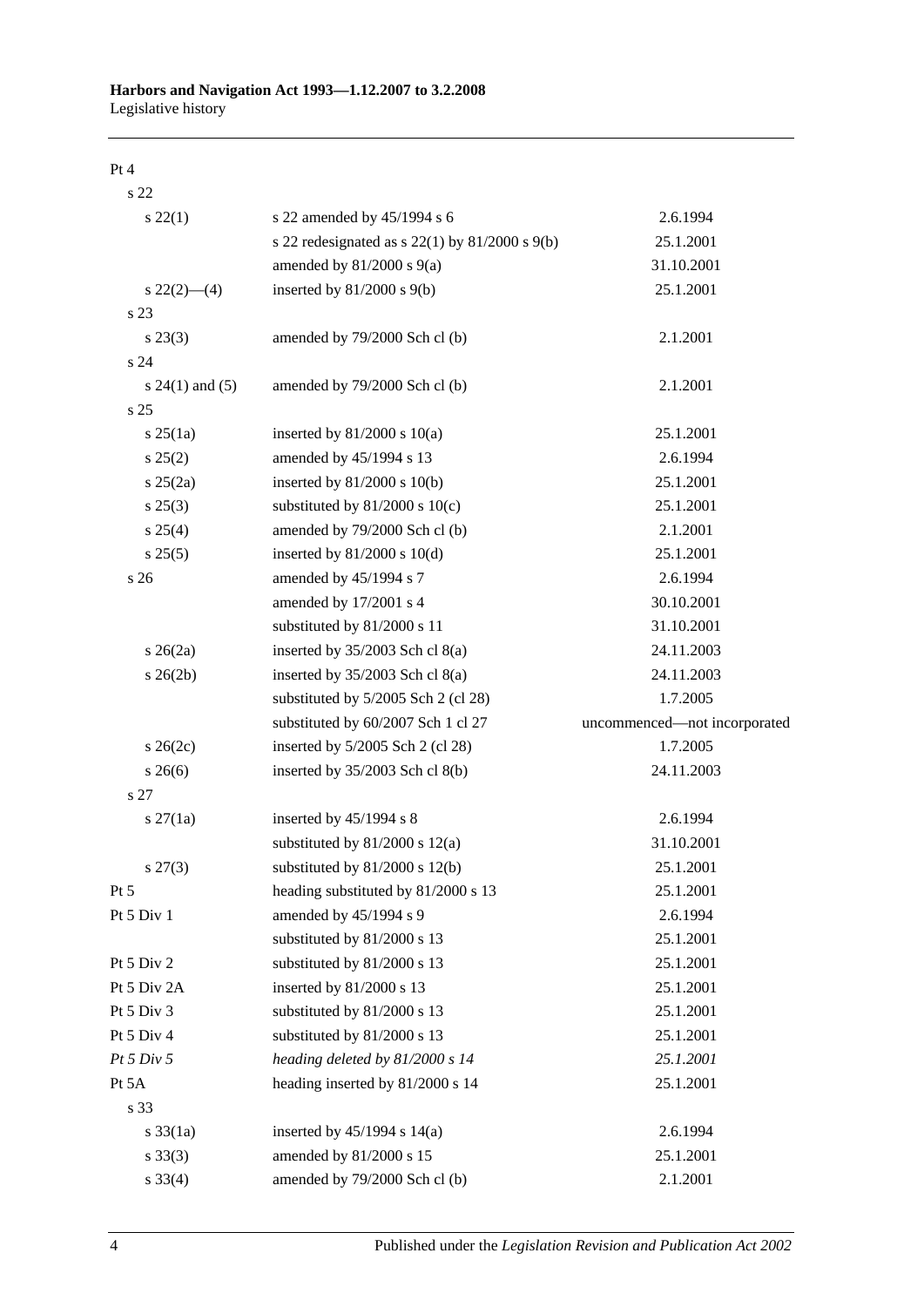|                     | amended by 81/2000 s 15            | 25.1.2001 |
|---------------------|------------------------------------|-----------|
| $s \, 33(5)$        | substituted by $45/1994$ s $14(b)$ | 2.6.1994  |
| $s \, 33(6)$        | amended by 79/2000 Sch cl (b)      | 2.1.2001  |
| s 34                |                                    |           |
| $s \frac{34}{1a}$   | inserted by $45/1994$ s $15(a)$    | 2.6.1994  |
| $s \; 34(3)$        | amended by 81/2000 s 16            | 25.1.2001 |
| $s \; 34(4)$        | amended by 79/2000 Sch cl (b)      | 2.1.2001  |
|                     | amended by 81/2000 s 16            | 25.1.2001 |
| $s \frac{34}{4a}$   | inserted by $45/1994$ s $15(b)$    | 2.6.1994  |
| $s \frac{34(6)}{2}$ | amended by 79/2000 Sch cl (b)      | 2.1.2001  |
| s 35                |                                    |           |
| $s \, 35(1)$        | amended by 81/2000 s 17            | 25.1.2001 |
| $s \, 35(2)$        | amended by 79/2000 Sch cl (b)      | 2.1.2001  |
| $s \, 35(4)$        | inserted by 45/1994 s 16           | 2.6.1994  |
| $Pt\ 6$             |                                    |           |
| s 38                |                                    |           |
| $s \ 38(1)$ and (2) | amended by 79/2000 Sch cl (b)      | 2.1.2001  |
| s 39A               | inserted by 79/2000 s 6            | 12.4.2001 |
| s 40                |                                    |           |
| $s\ 40(2)$          | amended by $79/2000$ s $7(a)$      | 12.4.2001 |
| s $40(2a)$          | inserted by $79/2000$ s $7(b)$     | 12.4.2001 |
| s 41                |                                    |           |
| $s\ 41(3)$          | amended by 79/2000 s 8             | 2.1.2001  |
| s 42A               | inserted by 79/2000 s 9            | 2.1.2001  |
| s 44                |                                    |           |
| $s\,44(2)$          | amended by 79/2000 Sch cl (b)      | 2.1.2001  |
| Pt 7                |                                    |           |
| s 46                | amended by 45/1994 s 17            | 2.6.1994  |
| s 47                |                                    |           |
| $s\,47(1)$          | amended by $45/1994$ s $18(a)$     | 2.6.1994  |
|                     | amended by 79/2000 Sch cl (b)      | 2.1.2001  |
| $s\,47(2)$          | amended by 45/1994 s 18(b)         | 2.6.1994  |
|                     | amended by 79/2000 Sch cl (b)      | 2.1.2001  |
| $s\,47(3)$          | amended by 34/1996 s 4 (Sch cl 18) | 3.2.1997  |
|                     | amended by 79/2000 Sch cl (b)      | 2.1.2001  |
| $s\,47(3a)$         | inserted by 37/2002 s 7            | 3.7.2003  |
| $s\,47(4)$          | amended by 34/1996 s 4 (Sch cl 18) | 3.2.1997  |
|                     | amended by 79/2000 Sch cl (b)      | 2.1.2001  |
| s 50                |                                    |           |
| s 50(1)             | amended by $45/1994$ s 19(a)       | 2.6.1994  |
| $s\ 50(2)$          | amended by 45/1994 s 19(b)         | 2.6.1994  |
| $s\ 50(3)$          | amended by 79/2000 Sch cl (b)      | 2.1.2001  |
|                     |                                    |           |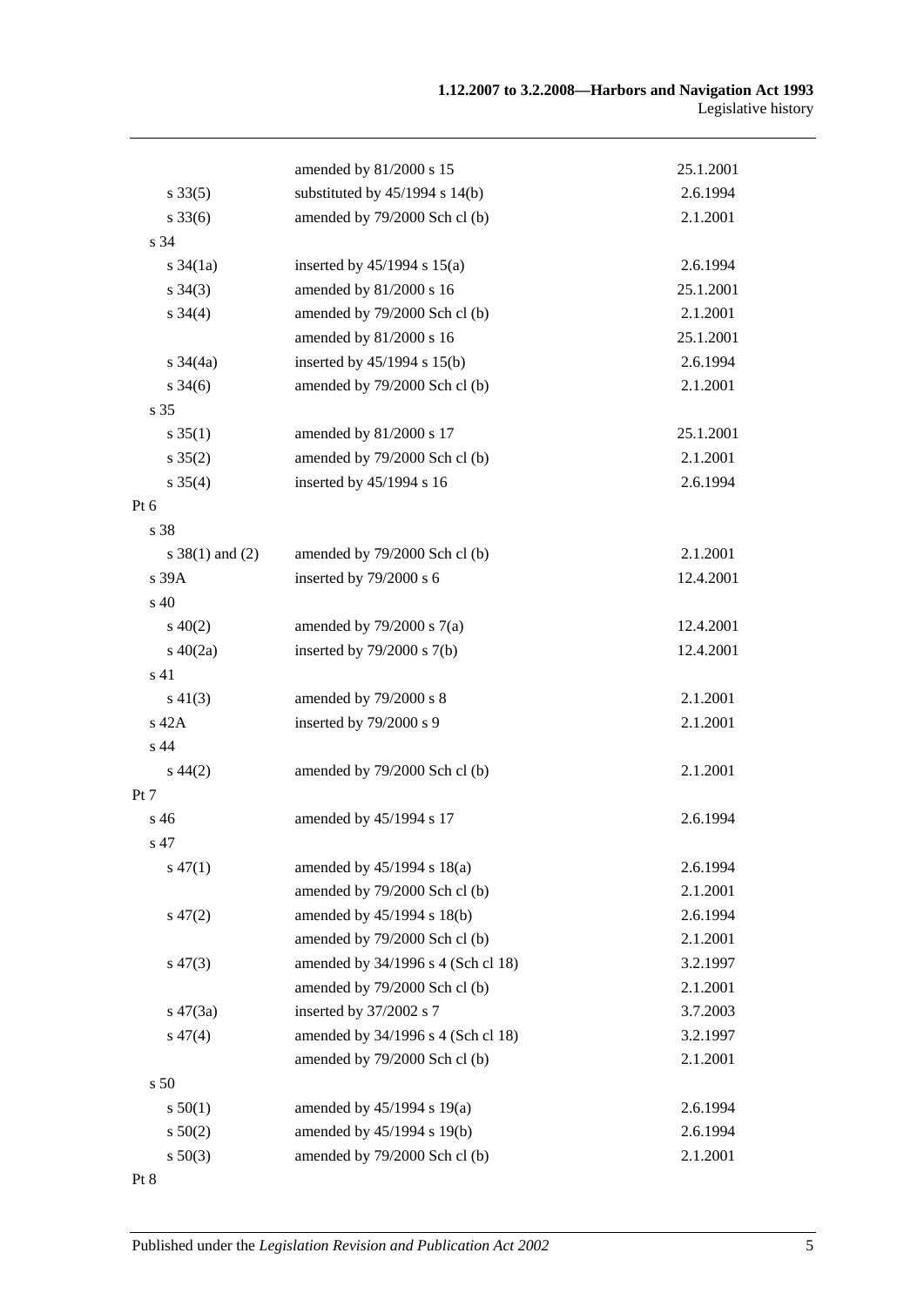| s 52                                      | amended by 79/2000 Sch cl (b)      | 2.1.2001                  |
|-------------------------------------------|------------------------------------|---------------------------|
| $s$ 52A                                   | inserted by 45/1994 s 20           | 2.6.1994                  |
| s 53                                      |                                    |                           |
| $s 53(3)$ and $(5)$                       | amended by 79/2000 Sch cl (b)      | 2.1.2001                  |
| Pt 9                                      |                                    |                           |
| heading                                   | substituted by 23/2007 s 4         | 4.2.2008-not incorporated |
| Pt 9 Div 1                                |                                    |                           |
| s 54                                      | amended by 45/1994 s 21            | 2.6.1994                  |
| s <sub>55</sub>                           |                                    |                           |
| s 55(2)                                   | amended by 34/1996 s 4 (Sch cl 18) | 3.2.1997                  |
|                                           | amended by 79/2000 Sch cl (b)      | 2.1.2001                  |
| Pt 9 Div 2                                |                                    |                           |
| s 57                                      |                                    |                           |
| s 57(3)                                   | amended by 79/2000 Sch cl (b)      | 2.1.2001                  |
| s 57(4)                                   | inserted by 45/1994 s 22           | 2.6.1994                  |
| s 57(5)                                   | inserted by 45/1994 s 22           | 2.6.1994                  |
|                                           | amended by 79/2000 Sch cl (b)      | 2.1.2001                  |
| s 59                                      |                                    |                           |
| s 59(5)                                   | amended by 79/2000 Sch cl (b)      | 2.1.2001                  |
| s 60                                      |                                    |                           |
| s $60(1)$ and $(2)$                       | amended by 79/2000 Sch cl (b)      | 2.1.2001                  |
| Pt 9 Div 3                                |                                    |                           |
| s 63                                      |                                    |                           |
| $s \, 63(5)$                              | amended by 79/2000 Sch cl (b)      | 2.1.2001                  |
| s 64                                      |                                    |                           |
| s $64(1)$ and $(2)$                       | amended by 79/2000 Sch cl (b)      | 2.1.2001                  |
| Pt 9 Div 4                                | inserted by 23/2007 s 5            | 4.2.2008-not incorporated |
| Pt 10                                     |                                    |                           |
| s 65                                      |                                    |                           |
| s 65(2)                                   | amended by 34/1996 s 4 (Sch cl 18) | 3.2.1997                  |
|                                           | amended by 79/2000 s 10            | 2.1.2001                  |
| s 65A                                     | inserted by 79/2000 s 11           | 2.1.2001                  |
| s 66                                      |                                    |                           |
| s 66(1)                                   | amended by 79/2000 s 12            | 2.1.2001                  |
| $s\,66(3)$                                | amended by 79/2000 Sch cl (b)      | 2.1.2001                  |
| s 67                                      | amended by 79/2000 Sch cl (b)      | 2.1.2001                  |
|                                           | substituted by 81/2000 s 18        | 25.1.2001                 |
| s 68                                      |                                    |                           |
| s 68(1)                                   | amended by 79/2000 s 13            | 12.4.2001                 |
| s68(3)                                    | amended by 79/2000 Sch cl (b)      | 2.1.2001                  |
| s 69 before<br>substitution by<br>81/2005 |                                    |                           |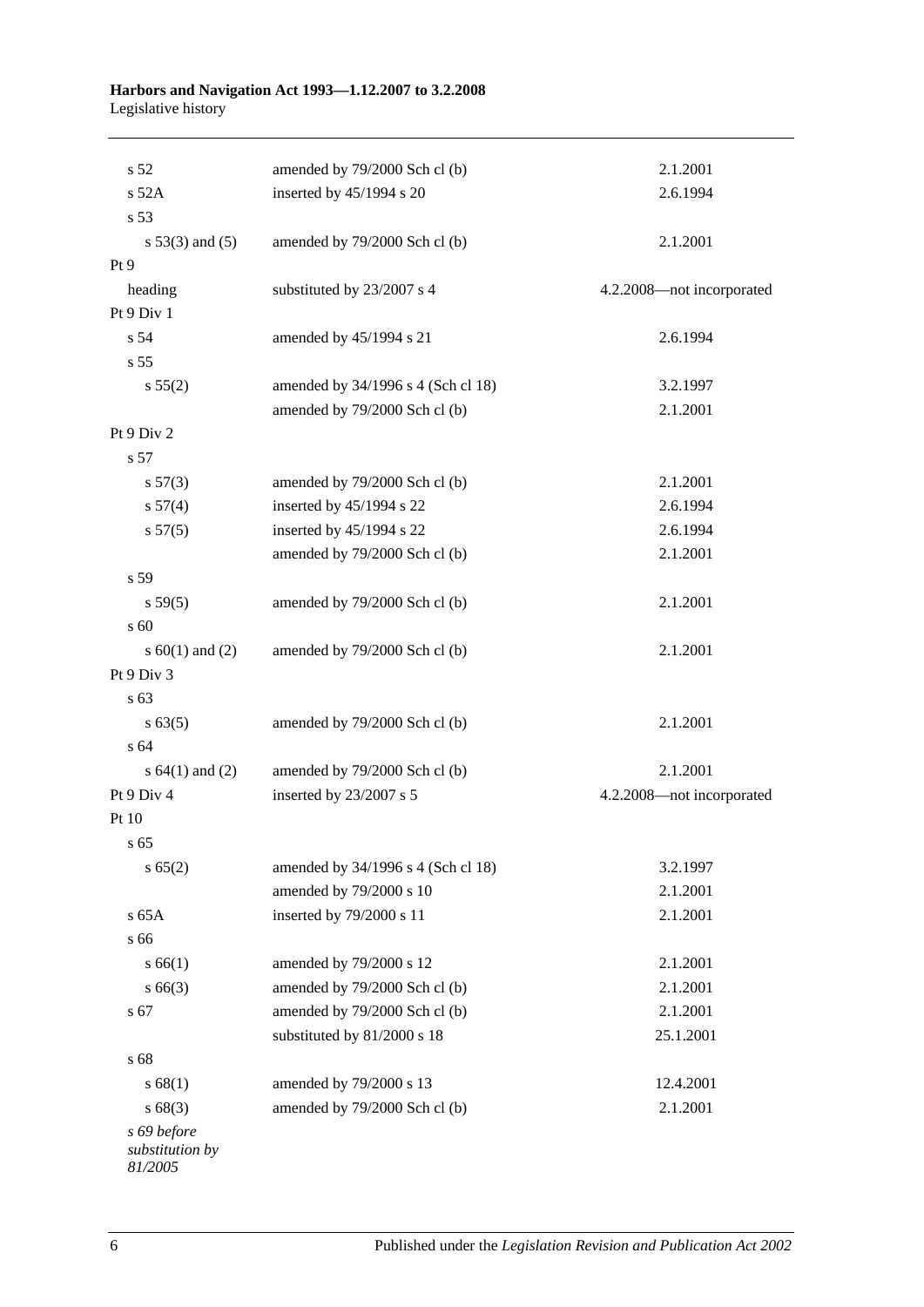| $s\,69(1)$ and (2) | amended by $79/2000$ Sch cl(b)         | 2.1.2001   |
|--------------------|----------------------------------------|------------|
| s 69               | substituted by 81/2005 s 14            | 30.7.2006  |
| s 69A              | inserted by 81/2005 s 14               | 30.7.2006  |
| s 70               |                                        |            |
| $s \, 70(4)$       | substituted by 8/2003 s 5              | 15.12.2003 |
| s 71               |                                        |            |
| s 71(1)            | amended by 81/2005 s 15                | 30.7.2006  |
| $s \, 71(2)$       | amended by 79/2000 Sch cl (b)          | 2.1.2001   |
| $s \, 71(3a)$      | inserted by $17/2001$ s $5(a)$         | 27.5.2002  |
| $s \, 71(4)$       | substituted by $17/2001$ s $5(b)$      | 27.5.2002  |
| $s \, 71(5)$       | substituted by 95/1995 s 4             | 7.12.1997  |
| $s \, 71(6)$       | inserted by 95/1995 s 4                | 7.12.1997  |
| s 72               |                                        |            |
| $s\,72(1)$         | deleted by $95/1995 s 5(a)$            | 7.12.1997  |
| $s\ 72(2)$         | amended by $95/1995$ s $5(b)$          | 7.12.1997  |
|                    | amended by 37/2002 s 8                 | 3.7.2003   |
| $s\ 72(3)$         | amended by $95/1995$ s $5(c)$          | 7.12.1997  |
| $s \, 72(4)$       | substituted by $95/1995$ s $5(d)$      | 7.12.1997  |
| $s\,72(5)$         | deleted by $95/1995 s 5(d)$            | 7.12.1997  |
| ss 72A and 72B     | inserted by 95/1995 s 6                | 7.12.1997  |
| s 72B              |                                        |            |
| $s$ 72B(2)         |                                        |            |
| registered nurse   | substituted by 8/2003 s 6              | 15.12.2003 |
| s 72C              | inserted by 17/2001 s 6                | 27.5.2002  |
| s 73               |                                        |            |
| s 73(1)            | amended by $95/1995$ s $7(a)$ , (b)    | 7.12.1997  |
| s 73(2)            | substituted by $95/1995$ s $7(c)$      | 7.12.1997  |
| $s \, 73(2a)$      | inserted by $95/1995$ s 7(c)           | 7.12.1997  |
|                    | substituted by $81/2005$ s 16          | 30.7.2006  |
| $s\,73(3)$         | amended by $17/2001$ s $7(a)$          | 27.5.2002  |
| s 73(4)            | amended by 95/1995 s 7(d)              | 7.12.1997  |
| s 73(5)            | amended by 95/1995 s 7(e), (f)         | 7.12.1997  |
|                    | amended by $17/2001$ s $7(b)$ , (c)    | 27.5.2002  |
| $s \, 73(5a)$      | inserted by $95/1995$ s $7(g)$         | 7.12.1997  |
|                    | amended by $17/2001$ s $7(d)$          | 27.5.2002  |
| $s\,73(6)$         | amended by 95/1995 s 7(h)              | 7.12.1997  |
| $s$ 73(7) and (8)  | inserted by $95/1995$ s $7(i)$         | 7.12.1997  |
| s 73A              | inserted by 95/1995 s 8                | 7.12.1997  |
| s 74               |                                        |            |
| $s \, 74(4)$       | amended by 33/2003 Sch (cl 14(1), (2)) | 1.7.2005   |
| s74(5)             | amended by 33/2003 Sch (cl 14(3))      | 1.7.2005   |
| s74(7)             | substituted by $95/1995$ s $9(a)$      | 7.12.1997  |
| s74(10)            | substituted by 95/1995 s 9(b)          | 7.12.1997  |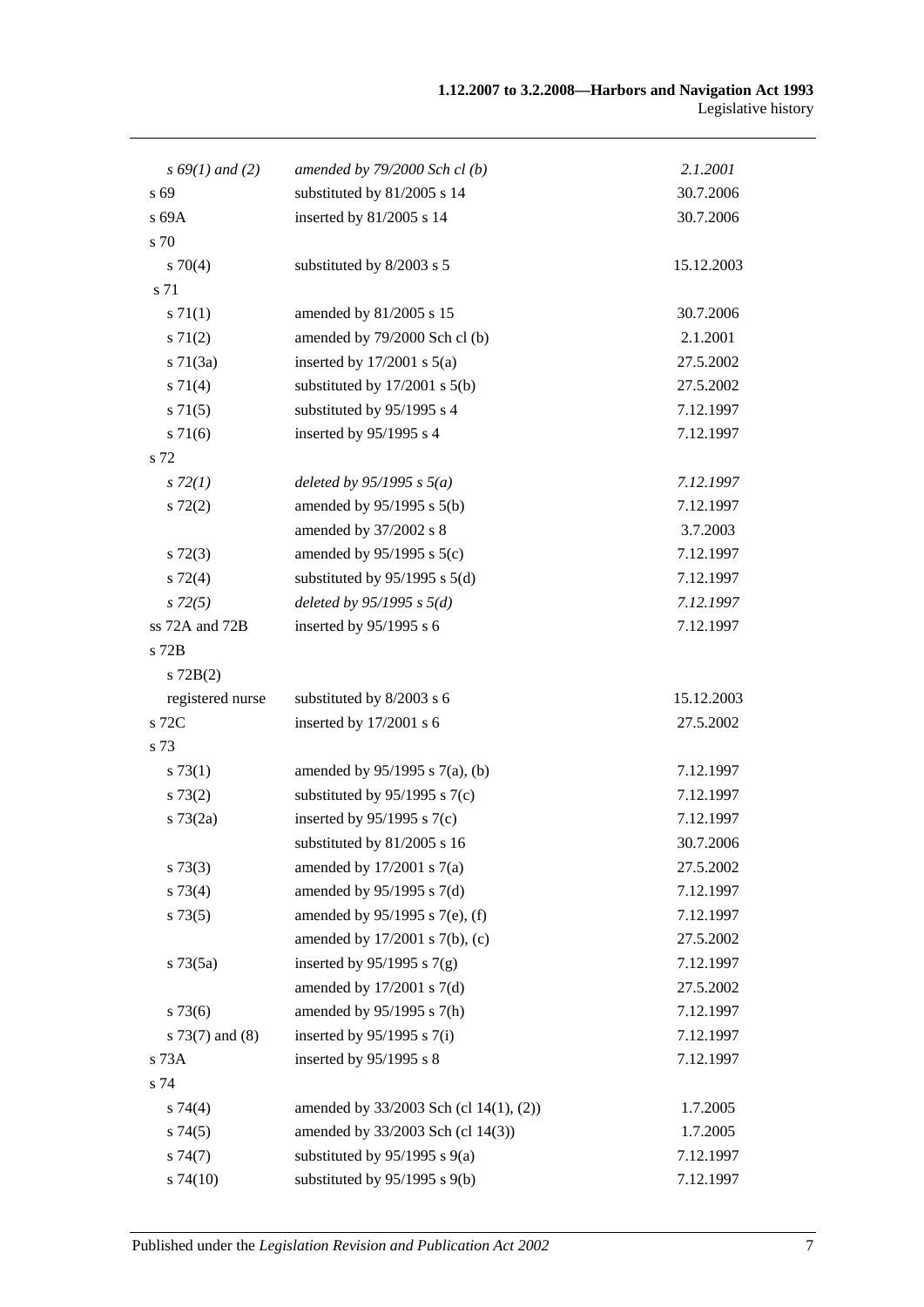| $s$ 74(10a)         | inserted by $95/1995$ s $9(b)$      | 7.12.1997                 |
|---------------------|-------------------------------------|---------------------------|
| $s$ 74(16a)         | inserted by 17/2001 s 8             | 27.5.2002                 |
| s74(17)             | amended by $95/1995$ s $9(c)$ , (d) | 7.12.1997                 |
| s74(19)             | substituted by 8/2003 s 7           | 15.12.2003                |
| Pt 11               |                                     |                           |
| s 75                |                                     |                           |
| $s \, 75(3)$        | amended by 34/1996 s 4 (Sch cl 18)  | 3.2.1997                  |
|                     | amended by 79/2000 Sch cl (b)       | 2.1.2001                  |
| s 76                |                                     |                           |
| $s \, 76(1)$        | amended by $95/1995$ s $10(a)$      | 7.12.1997                 |
|                     | amended by 81/2005 s 17(1), (2)     | 30.7.2006                 |
| $s \, 76(2)$        | amended by 81/2005 s 17(3), (4)     | 30.7.2006                 |
| $s \, 76(3)$        | amended by 95/1995 s 10(b)          | 7.12.1997                 |
|                     | amended by $79/2000$ Sch cl(b)      | 2.1.2001                  |
|                     | deleted by $81/2005$ s $17(5)$      | 30.7.2006                 |
| Pt 12               |                                     |                           |
| s 80                |                                     |                           |
| $s\ 80(2)$          | substituted by 81/2000 s 19         | 25.1.2001                 |
| Pt 13               |                                     |                           |
| s 81                | substituted by 45/1994 s 23         | 2.6.1994                  |
| Pt 14               |                                     |                           |
| s 83                |                                     |                           |
| s 83(2)             | amended by 45/1994 s 10             | 2.6.1994                  |
|                     | amended by 81/2000 s 20             | 31.10.2001                |
| 84                  |                                     |                           |
| s $84(1)$ and $(2)$ | amended by 79/2000 Sch cl (b)       | 2.1.2001                  |
| s 85                | amended by 79/2000 Sch cl (b)       | 2.1.2001                  |
| s 86                | deleted by 34/1996 s 4 (Sch cl 18)  | 3.2.1997                  |
|                     | inserted by $23/2007 s 6$           | 4.2.2008-not incorporated |
| s 87                |                                     |                           |
| s 87(1)             | amended by 23/2007 s 7              | 4.2.2008-not incorporated |
| s 88                | deleted by 37/2002 s 9              | 3.7.2003                  |
| s 89                |                                     |                           |
| s 89(3)             | substituted by 81/2000 s 21         | 25.1.2001                 |
| s $89(4)$ and $(5)$ | inserted by 81/2000 s 21            | 25.1.2001                 |
| s 91                |                                     |                           |
| $s \, 91(1)$        | amended by 23/2007 s 8(1)           | 4.2.2008-not incorporated |
| $s \, 91(2)$        | amended by 23/2007 s 8(2)           | 4.2.2008-not incorporated |
| $s\,91(7)$          | substituted by 79/2000 Sch cl (a)   | 2.1.2001                  |
| $s\,91(8)$          | inserted by 34/1996 s 4 (Sch cl 18) | 3.2.1997                  |
| Sch 1               |                                     |                           |
| cl 1                |                                     |                           |
| cl $1(1)$           | amended by 45/1994 s 24             | 2.6.1994                  |